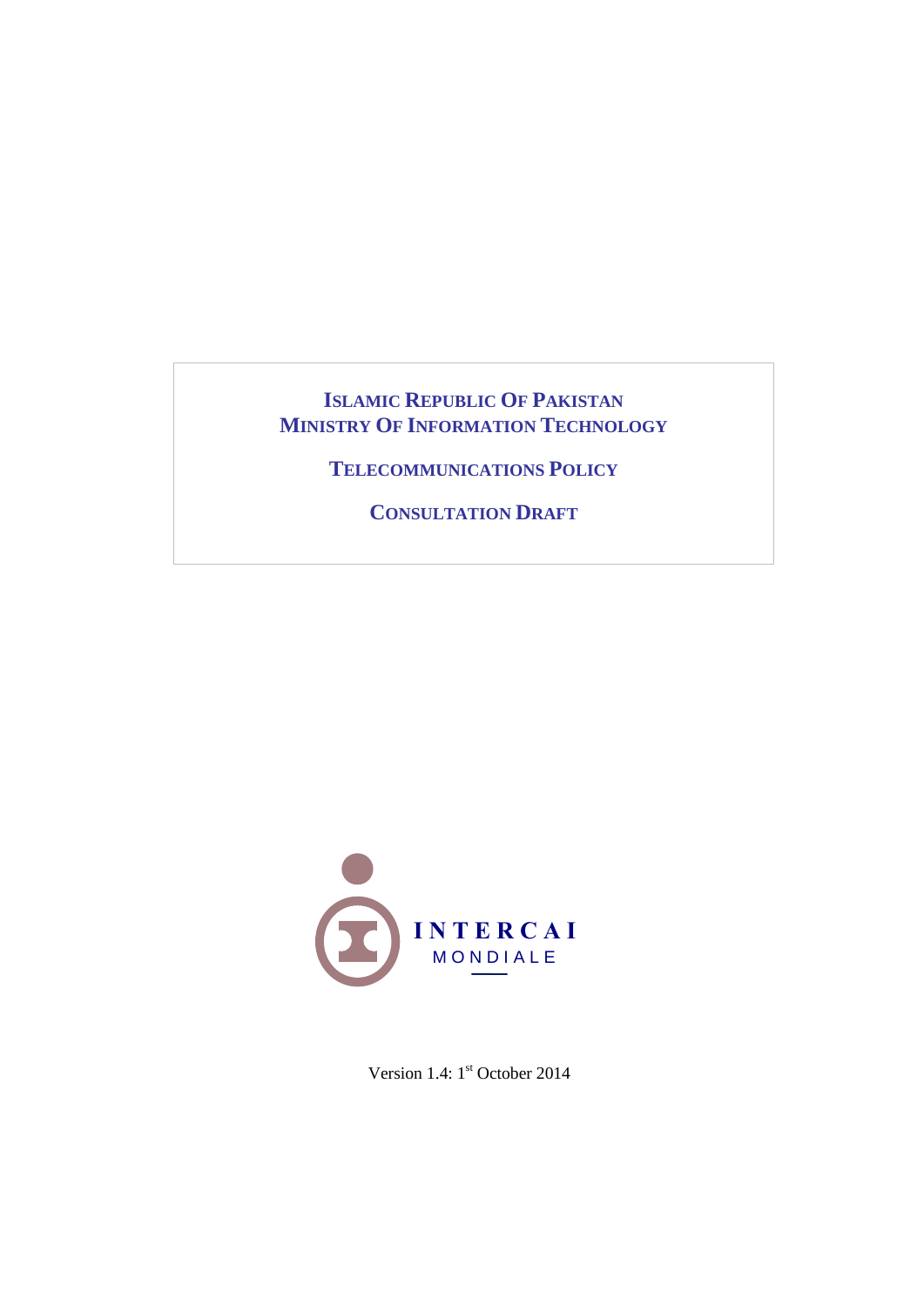**Table of contents** 

<span id="page-1-0"></span>

| 1. |      |                                                                           |  |
|----|------|---------------------------------------------------------------------------|--|
| 2. |      |                                                                           |  |
|    | 2.1  |                                                                           |  |
|    | 2.2  |                                                                           |  |
|    | 2.3  |                                                                           |  |
|    | 2.4  |                                                                           |  |
|    | 2.5  | Changes in technology and markets that create major policy requirements 4 |  |
|    | 2.6  |                                                                           |  |
| 3. |      |                                                                           |  |
| 4. |      |                                                                           |  |
| 5. |      |                                                                           |  |
| 6. |      |                                                                           |  |
|    | 6.1  |                                                                           |  |
|    | 6.2  |                                                                           |  |
|    | 6.3  |                                                                           |  |
|    | 6.4  |                                                                           |  |
|    | 6.5  |                                                                           |  |
|    | 6.6  |                                                                           |  |
|    | 6.7  |                                                                           |  |
|    | 6.8  |                                                                           |  |
|    | 6.9  |                                                                           |  |
|    | 6.10 |                                                                           |  |
|    | 6.11 |                                                                           |  |
|    | 6.12 |                                                                           |  |
|    | 6.13 |                                                                           |  |
|    | 6.14 |                                                                           |  |
| 7. |      |                                                                           |  |
| 8. |      |                                                                           |  |
|    | 8.1  |                                                                           |  |
|    | 8.2  |                                                                           |  |
|    | 8.3  |                                                                           |  |
|    | 8.4  |                                                                           |  |
|    | 8.5  |                                                                           |  |
|    | 8.6  |                                                                           |  |
|    | 8.7  |                                                                           |  |
|    | 8.8  |                                                                           |  |
|    | 8.9  |                                                                           |  |
| 9. |      |                                                                           |  |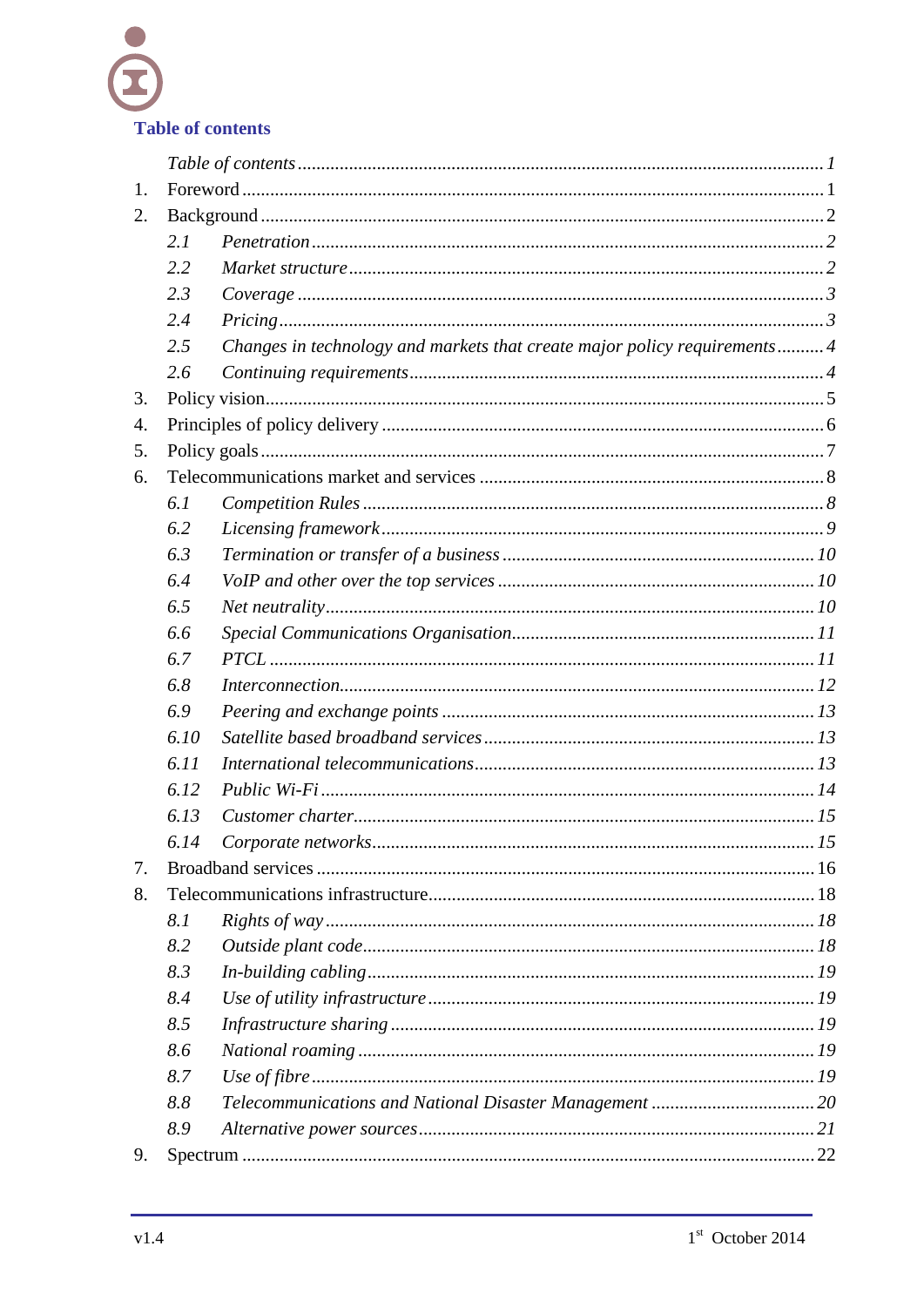| 9.1               |                                                                                   |  |
|-------------------|-----------------------------------------------------------------------------------|--|
| 9.2               |                                                                                   |  |
| 9.3               |                                                                                   |  |
| 9.4               |                                                                                   |  |
| 9.5               |                                                                                   |  |
| 9.6               |                                                                                   |  |
| 9.7               |                                                                                   |  |
| 9.8               |                                                                                   |  |
| 9.9               |                                                                                   |  |
| 9.10              |                                                                                   |  |
| 9.11              |                                                                                   |  |
| 9.12              |                                                                                   |  |
| 9.13              |                                                                                   |  |
| 9.14              |                                                                                   |  |
| 9.15              |                                                                                   |  |
| 9.16              |                                                                                   |  |
| 9.17              |                                                                                   |  |
| 9.18              |                                                                                   |  |
| 9.19              |                                                                                   |  |
|                   |                                                                                   |  |
| 10.1              |                                                                                   |  |
| 10.2              |                                                                                   |  |
| 10.3              |                                                                                   |  |
| 10.4              |                                                                                   |  |
| 10.5              |                                                                                   |  |
| 10.6<br>stolen 30 | Type approval and blocking of phones with duplicated identifier or that have been |  |
| 10.7              |                                                                                   |  |
| 10.8              |                                                                                   |  |
| 10.9              |                                                                                   |  |
|                   |                                                                                   |  |
|                   |                                                                                   |  |
|                   |                                                                                   |  |
|                   |                                                                                   |  |
| 12.1              |                                                                                   |  |
| 12.2              |                                                                                   |  |
| 12.3              |                                                                                   |  |
| 12.4              |                                                                                   |  |
| 12.5              |                                                                                   |  |
| 12.6              |                                                                                   |  |
| 12.7              |                                                                                   |  |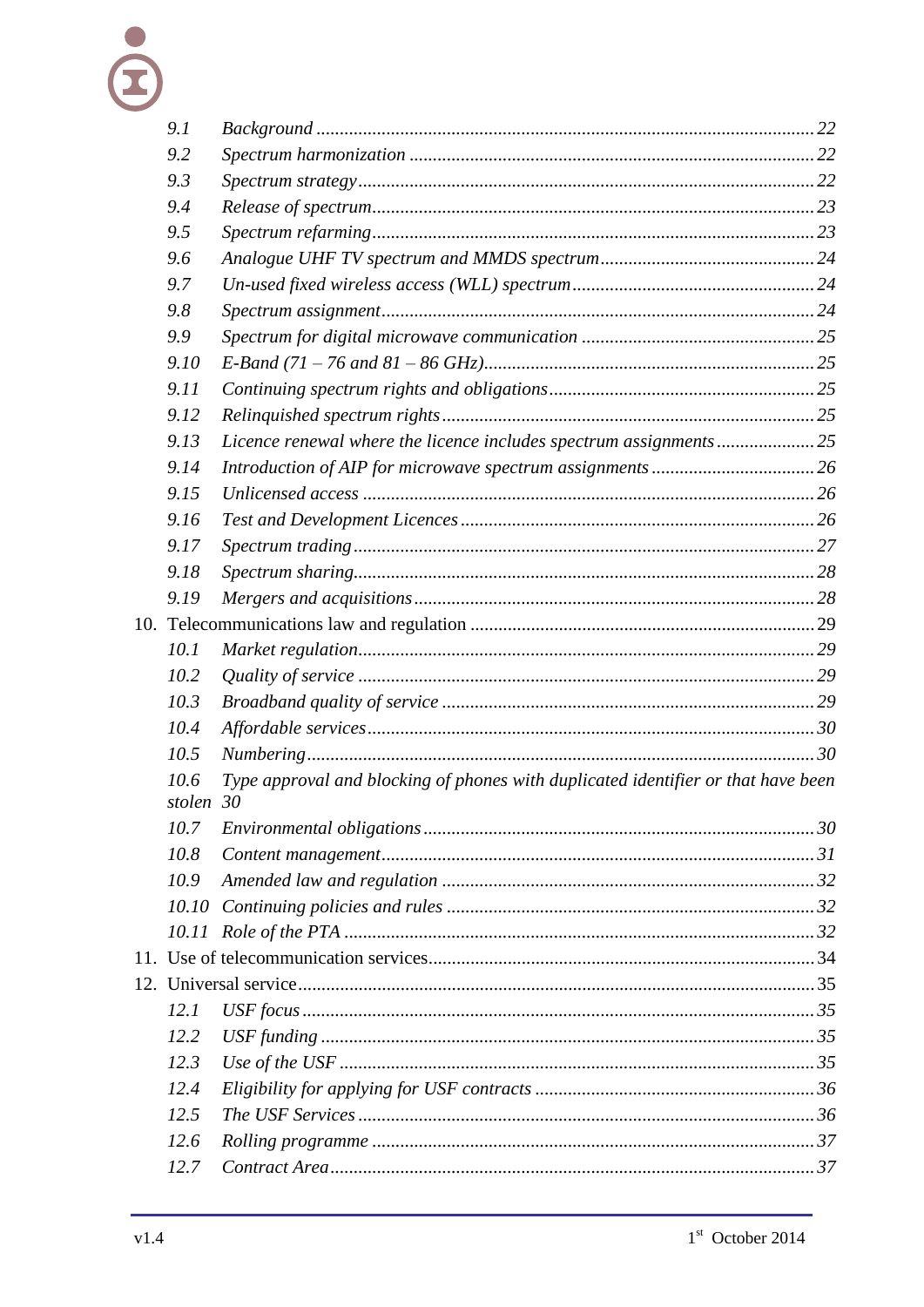# $\overline{\mathcal{L}}$  $\check{\mathbf{c}}$

| 12.8                                                                         |  |  |  |
|------------------------------------------------------------------------------|--|--|--|
| 12.9                                                                         |  |  |  |
| 12.10                                                                        |  |  |  |
|                                                                              |  |  |  |
| 13.1                                                                         |  |  |  |
| Applications associated with Government developmental goals and WSIS<br>13.2 |  |  |  |
|                                                                              |  |  |  |
| 13.3                                                                         |  |  |  |
| 13.4                                                                         |  |  |  |
|                                                                              |  |  |  |
| 14.1                                                                         |  |  |  |
| 14.2                                                                         |  |  |  |
| 14.3                                                                         |  |  |  |
| 14.4                                                                         |  |  |  |
| 14.5                                                                         |  |  |  |
| 14.6                                                                         |  |  |  |
| 14.7                                                                         |  |  |  |
| 14.8                                                                         |  |  |  |
| 14.9                                                                         |  |  |  |
| 14.10                                                                        |  |  |  |
| 14.11                                                                        |  |  |  |
|                                                                              |  |  |  |
| 15.1                                                                         |  |  |  |
| 15.2                                                                         |  |  |  |
| 15.3                                                                         |  |  |  |
| 15.4                                                                         |  |  |  |
| 15.5                                                                         |  |  |  |
| 15.6                                                                         |  |  |  |
|                                                                              |  |  |  |
|                                                                              |  |  |  |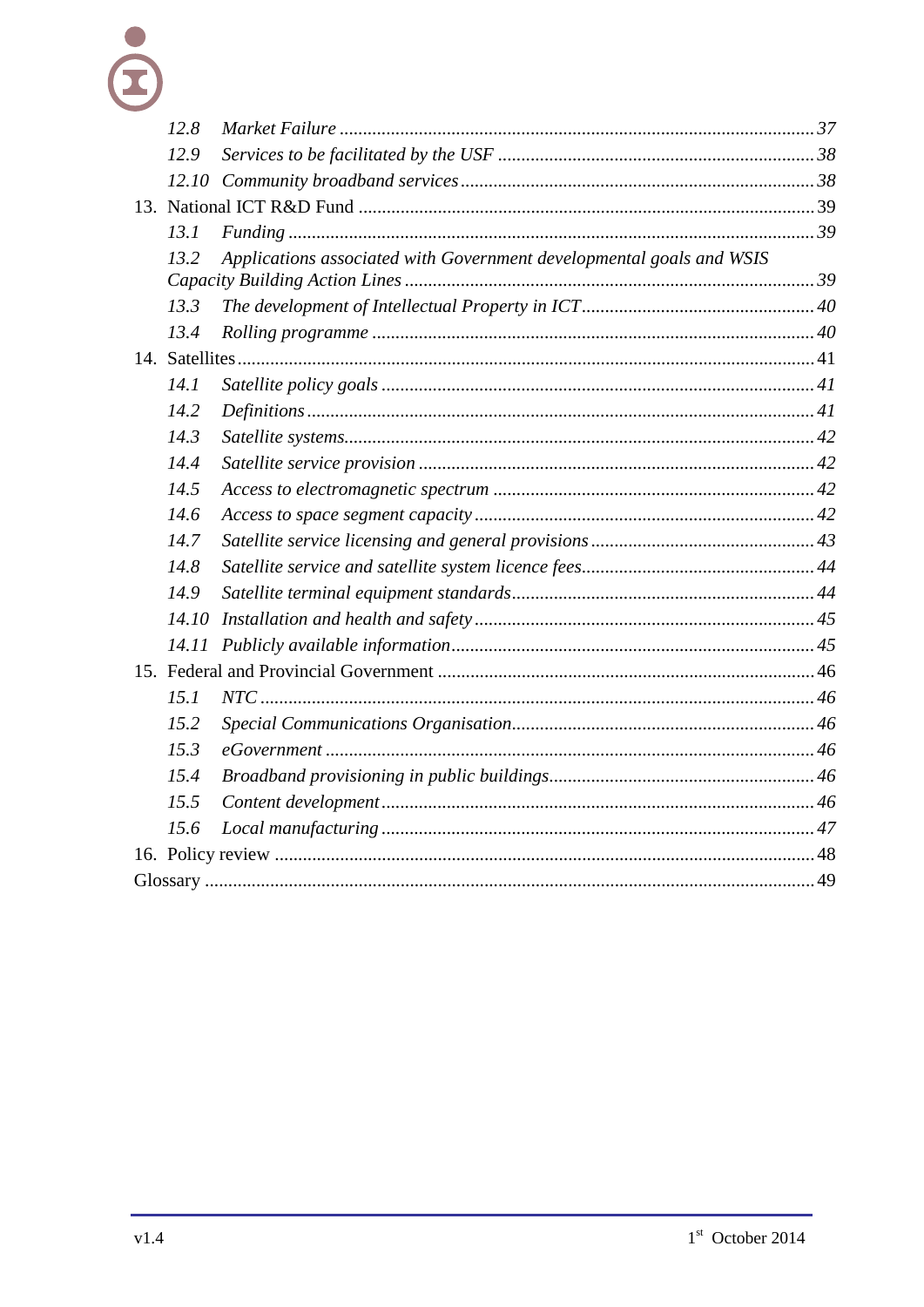

### <span id="page-4-0"></span>**1. FOREWORD**

- 1.1 Government recognises that Information and Communication Technology (ICT) is now entering an exciting and transformational era, in which it will become one of the dominant sectors in the economy, contributing hugely to the wellbeing of society and GDP
- 1.2 This Policy contributes toward the attainment of an all-embracing national agenda for renewal and change, with the overarching aim that Pakistan becomes an industrialized and knowledgebased medium-income country by 2025.
- 1.3 Pakistan faces challenges in terms of ICT provision. This Policy identifies how existing assets, both physical and human, may be nurtured within a context designed to improve the availability of telecommunications, and thus social and economic enhancement. It also states how new technologies and new areas of economic activity may be embraced to widen the scope of the sector, and increase its contribution to the Nation and Global existence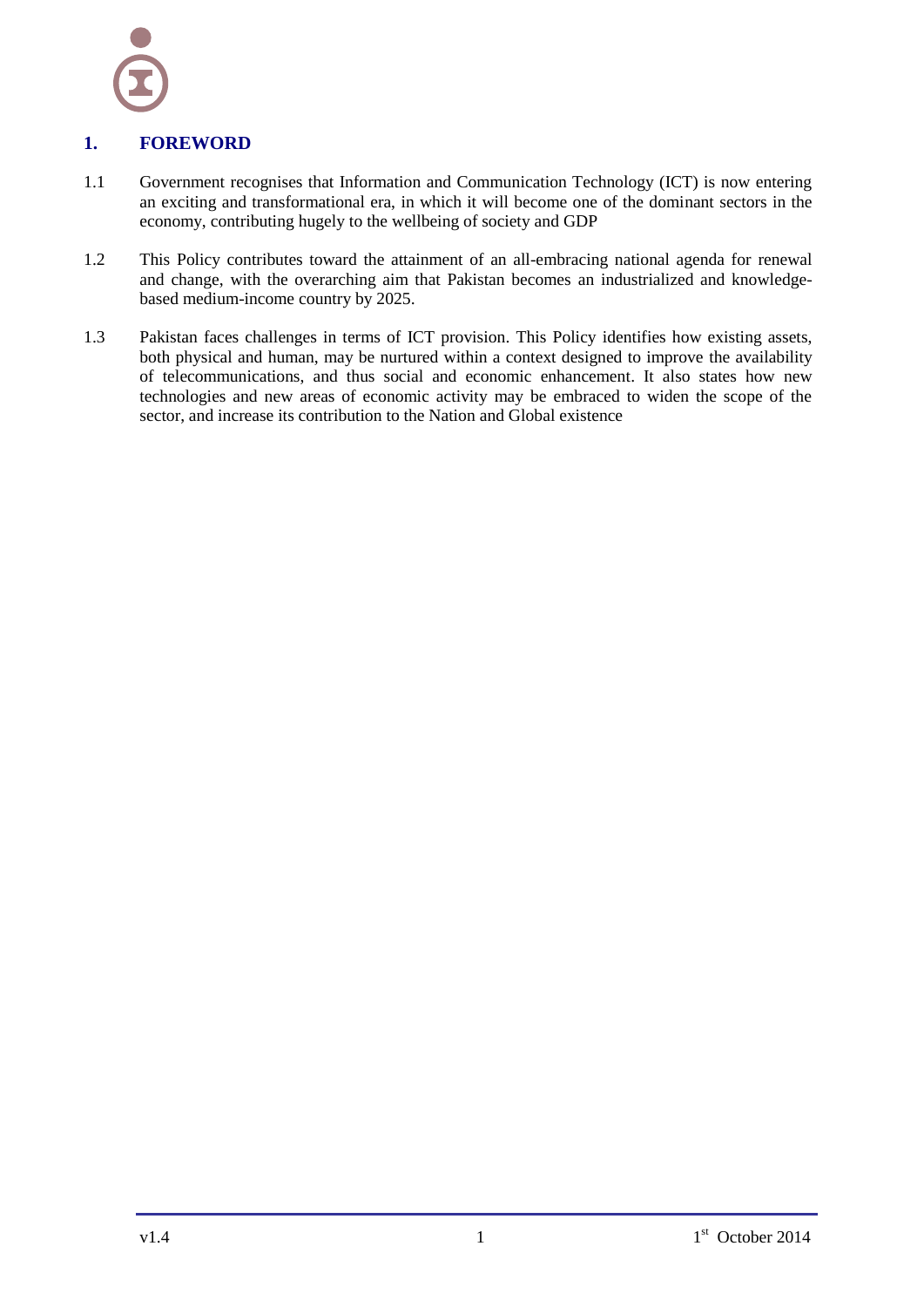

#### <span id="page-5-0"></span>**2. BACKGROUND**

<span id="page-5-1"></span>The progress that Pakistan has made in the supply and use of telecommunications services over the last ten years under the previous telecommunications related policies has been impressive.

#### **2.1 Penetration**

<span id="page-5-3"></span>2.1.1 Penetration (see [Table 1\)](#page-5-3) of mobile services has grown to a point where there are 76 subscriptions for every 100 people.

| <b>Service</b>         | <b>Per 100</b><br>population |
|------------------------|------------------------------|
| Mobile                 | 76.2                         |
| Fixed                  | 3.1                          |
| Total (Mobile + Fixed) | 79.3                         |
| Fixed broadband        |                              |

*Table 1: Penetration, subscriptions per 100 population, May, 2014*

- 2.1.2 While there has been rapid and continuous growth in mobile penetration, the trend in fixed penetration is mixed. In the last ten years, there has been a marked decline in penetration, initially in wireline access, but more recently in fixed wireless access. However, the decline in fixed access has now stabilised.
- 2.1.3 At the same time there has been a marked increase in fixed broadband access to a point where at least 56% of fixed access includes broadband access. Fixed broadband subscriptions have grown at the rate of 88.5% p.a. since the service was introduced in 2005-6. The current level of fixed broadband teledensity of 2% implies at least 10% of the population has access to broadband.

#### <span id="page-5-2"></span>**2.2 Market structure**

- 2.2.1 The telecommunications services market is highly competitive, with world class providers of mobile and fixed services. Nevertheless there are structural issues, particularly the disparity in size between the smaller and larger players.
- 2.2.2 The mobile sector, with five players, has as many operators as found in most markets, with current licensees all having significant market share and the backing of international groups. The fixed sector is concentrated with only one major operator, PTCL, providing long distance, international and access services, although many smaller licensees provide long distance or regional access.
- 2.2.3 The difference in scale between the mobile operators and the fixed operators, and between individual fixed operators is very marked as can be seen in [Table 2](#page-6-2) [below.](#page-6-2)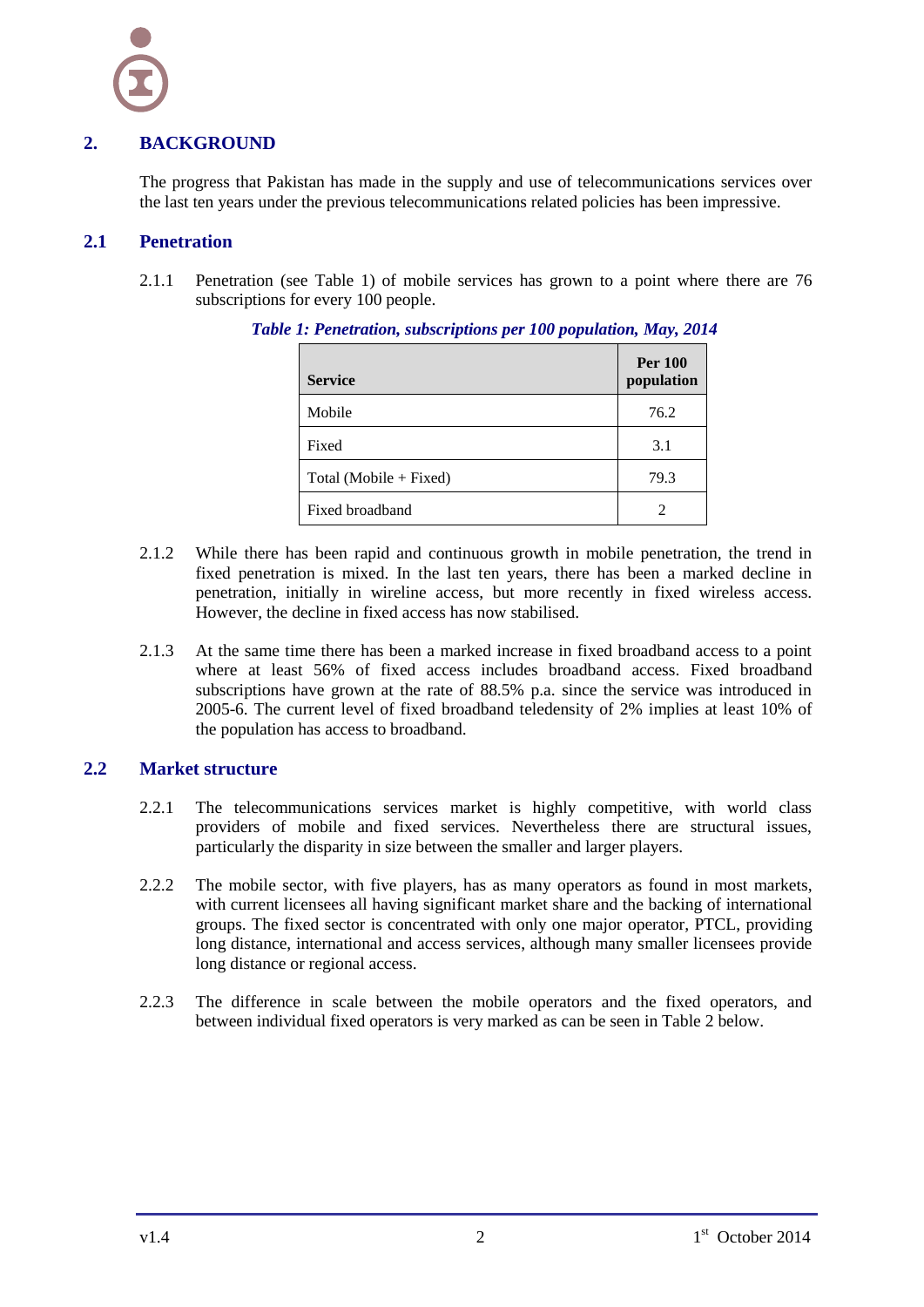<span id="page-6-2"></span>

|                    | <b>Mobile subscribers</b><br>(May 2014) | <b>Fixed subscribers</b><br>(Q4 2013) |
|--------------------|-----------------------------------------|---------------------------------------|
| Mobilink           | 38,444,357                              |                                       |
| Telenor            | 36,311,451                              |                                       |
| Ufone/PTCL         | 24,645,598                              | 4,102,121                             |
| Zong               | 26,736,308                              |                                       |
| Warid              | 13,060,765                              |                                       |
| Worldcall          |                                         | 533,852                               |
| Wateen             |                                         | 310,182                               |
| TeleCard           |                                         | 260,336                               |
| Wi-Tribe           |                                         | 199,886                               |
| <b>NTC</b>         |                                         | 117,799                               |
| Sharp/Qubee        |                                         | 75,517                                |
| <b>Link Direct</b> |                                         | 18,833                                |
| <b>Brain Ltd</b>   |                                         | 14,530                                |
| Union              |                                         | 4,175                                 |
| Naya Tel           |                                         | 3,699                                 |
| Mytel              |                                         | 32                                    |
| Total              | 139, 198, 479                           | 5,640,962                             |

#### <span id="page-6-0"></span>**2.3 Coverage**

- 2.3.1 The roll out obligations placed on mobile operators have had a significant effect on coverage. These roll out obligations have been continued in the 2014 3G/4G auction which required licensees to reach 90% of Tehsil headquarters in the next five years. While this obligation will bring broadband to these locations, there is still a requirement to roll out services, particularly broadband services, to underserved and unserved areas beyond those covered by roll out obligations.
- 2.3.2 Telecommunications in these areas has been supported through the USF. As well as the provision of basic services, the USF has enabled the roll out fibre infrastructure into underserved and unserved areas of the country. The flexible approach taken has enabled the fibre to be used for mobile backhaul as well as for delivery of the universal services themselves.

# **2.4 Pricing**

<span id="page-6-1"></span>2.4.1 Pakistan has some of the lowest mobile call charges in the world. In 2011, the prices of 3 minute mobile calls either on-net or off-net in purchasing power parity (PPP) terms placed Pakistan within the lowest twenty of 161 reporting countries. Fixed access and fixed calls are also relatively low. Access prices in PPP terms placed Pakistan 47th and the price of a 3 minute local call in PPP terms placed Pakistan 63rd out of the same reporting countries. The price for broadband access in PPP terms places Pakistan 84<sup>th</sup> of 162 reporting countries.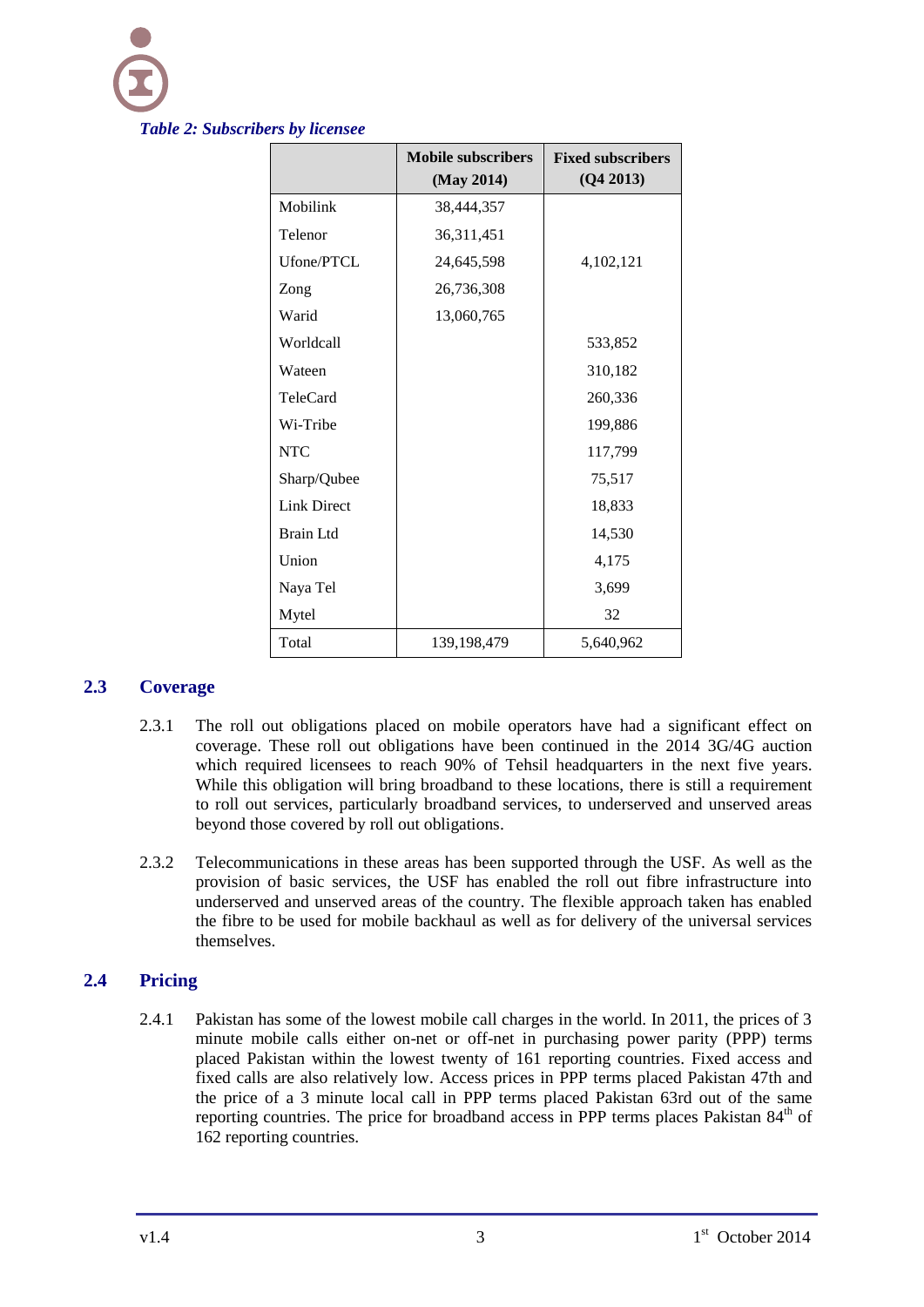

#### **2.5 Changes in technology and markets that create major policy requirements**

- <span id="page-7-0"></span>2.5.1 The growth of broadband, particularly mobile broadband, will require very rapid expansion in the capacity of backhaul, transit, and international capacity. This expansion will require continued investment by the sector particularly in fibre links as microwave capacity becomes a limiting factor.
- 2.5.2 Technical innovation is leading to new methods of service provision, particularly in services provided over broadband networks. Instead of embedding services in a network, services can be delivered "over the top" (OTT) of the telecommunications network. This innovation means that there are opportunities for efficiently locating service delivery elements, reducing cost, and the possibility of new business models. Therefore, the opportunity to provide services is open to new businesses, both domestic and foreign, and it is expected that the telecommunications market will attract entry from many more service providers and will lead to changes in market character and structure.
- 2.5.3 Such changes in the market character and its structure, and the underlying changes in the technology base, are leading to new requirements for the regulation of the telecommunications sector.
- 2.5.4 The development of broadband networks will lead to convergence in the types of content delivered over telecommunications networks and content delivered over broadcasting networks. This convergence also brings with it a requirement for changes in policy and consequential regulation.

#### **2.6 Continuing requirements**

<span id="page-7-1"></span>2.6.1 The requirement of the telecommunications sector, that it delivers universally available and affordable services remains.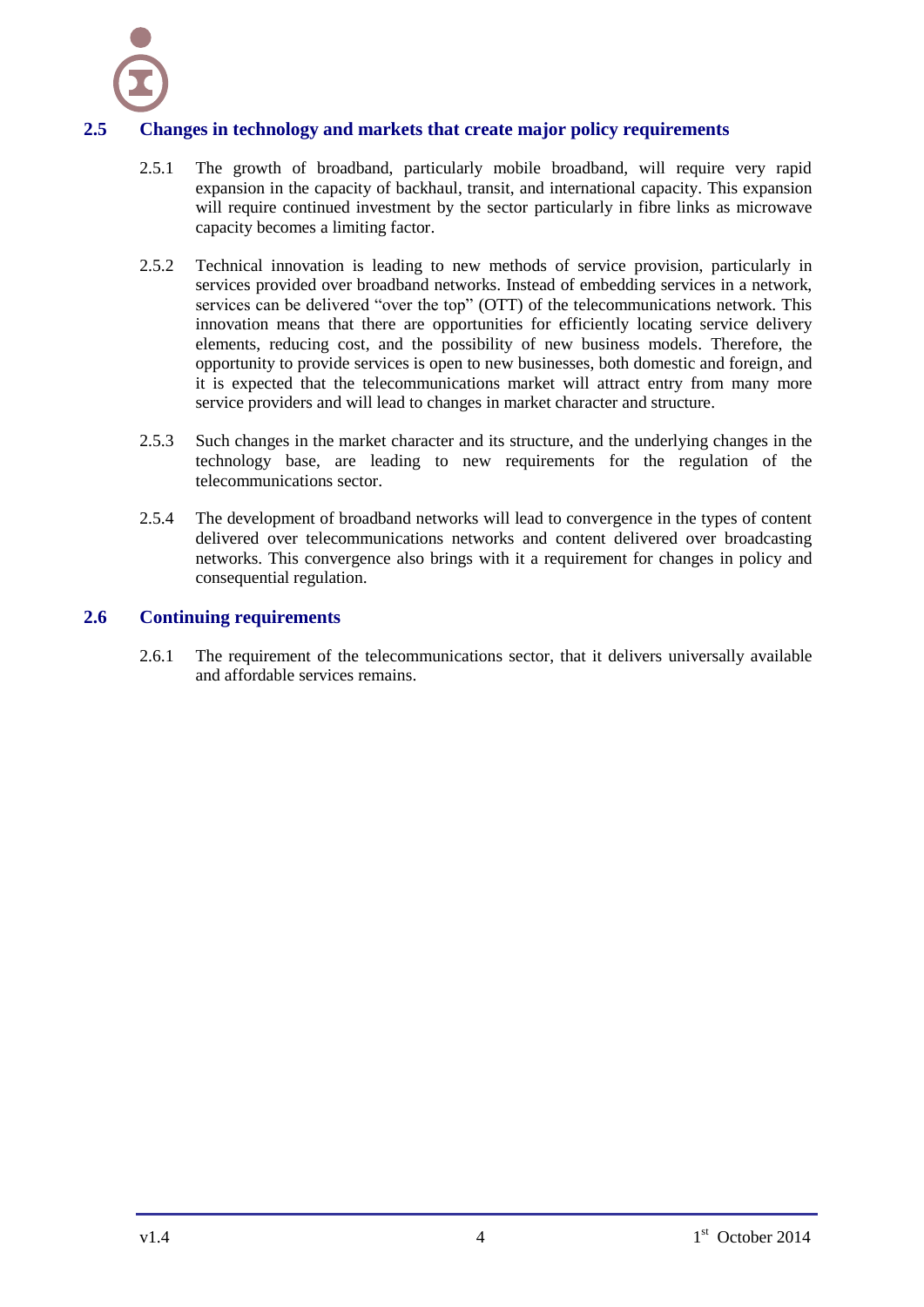

# <span id="page-8-0"></span>**3. POLICY VISION**

3.1 Government"s vision for the sector is for:

**Universally available, affordable and quality telecom services provided through open, competitive, and well managed markets and used by all to the benefit of the economy and society.**

- 3.2 Specific expectations included in this vision comprise:
	- 3.2.1 **Universally available, affordable and quality telecommunications services**. Such services will be enabled by timely availability of required scarce resources, a technology neutral regulatory environment that facilitates the use of the most modern technology, and open market structures. Coverage will be extended to high cost areas through obligations placed on licensees. Underserved and unserved areas will be subsidised by the USF. Services will continue to be affordable to consumers through the maintenance of competition in telecommunications markets. Quality of service standards will be set to enable consumers to benefit from the services they use.
	- 3.2.2 **Open, competitive, and well managed markets**. The sector will continue to be competitive with multiple operators of fixed networks and mobile networks, duly regulated to ensure fair competition and regulatory certainty. Market conditions will therefore provide an attractive investment environment and will lead to the efficient provision of services.
	- 3.2.3 **Used by all**. A substantial increase in penetration of mobile services, and fixed and mobile broadband services, will be brought about by services that are universally available and affordable, in conjunction with content development and citizen services that provide immediate and long term benefit to consumers.
	- 3.2.4 **The benefit to the economy and society**. High penetration of telecommunications services and resultant use, particularly of broadband services, will lead to increased growth in GDP. In relation to society, telecommunications services and appropriately managed information services will improve communication between individuals and their access to information and services, leading to personal development, participation by individuals in society, and social cohesion.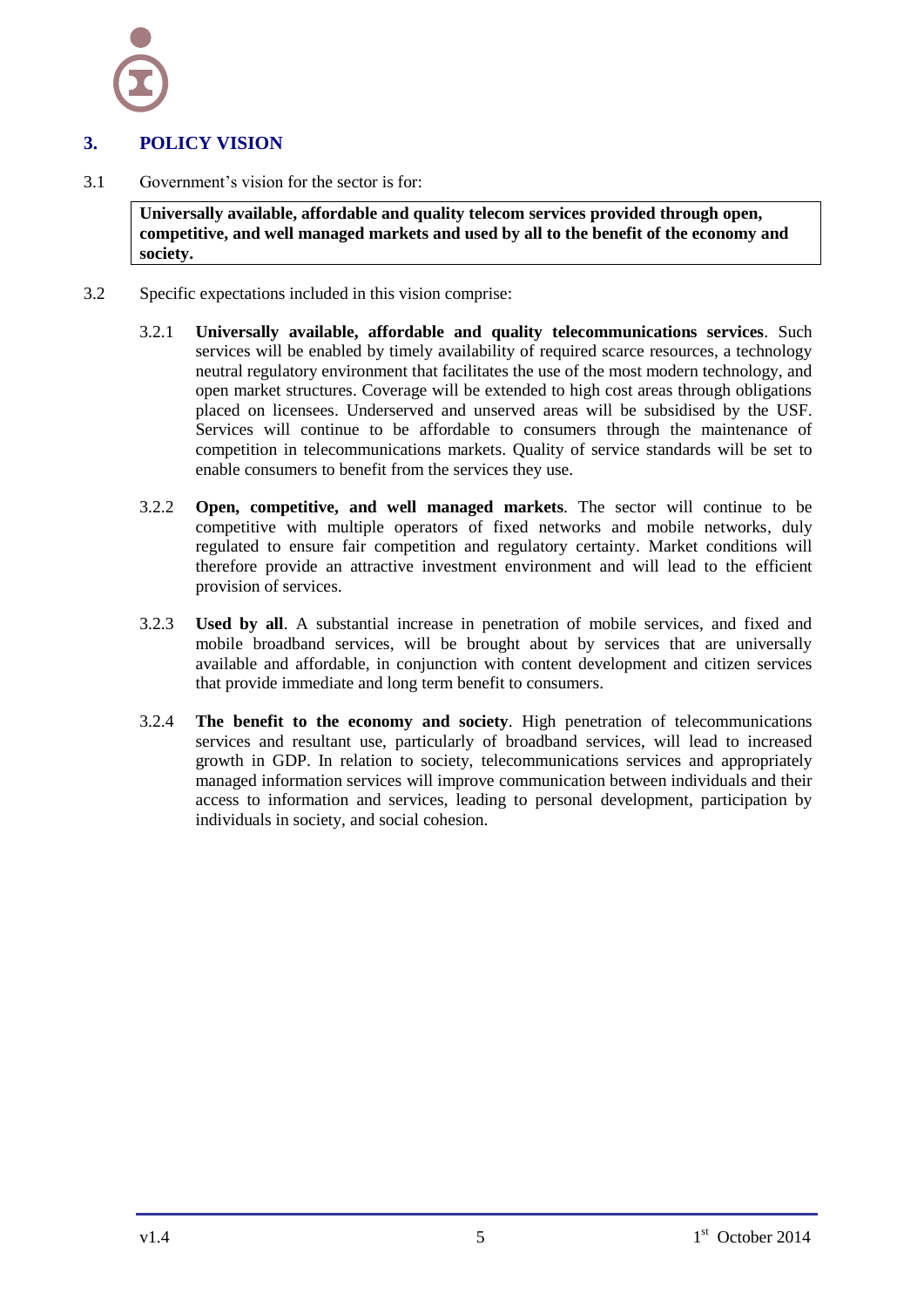

# <span id="page-9-0"></span>**4. PRINCIPLES OF POLICY DELIVERY**

Six guiding principles have been used to define policy goals.

- 4.1 **Market driven**. Infrastructure provision and service delivery will be through the operation of market forces subject to appropriate regulation.
- 4.2 **Appropriate regulation**. The Policy will encourage the development by the private sector of efficient telecommunications markets. Regulation will aim to promote competition, sector development and migration to new, more efficient methods of delivering services as they become available through fair, transparent and non-discriminatory regulation.
- 4.3 **Forward looking**. While the Policy is technology neutral, it will permit and promote the provision of contemporary and new services using the most modern technology available at the time.
- 4.4 **Accelerated digitalisation**. The Policy will facilitate the development of a modern Information Technology enabled economy and a knowledge based information society with research and innovation, transfer of technology, local manufacturing, content development, and corresponding employment creation.
- 4.5 **Universal access.** The Policy will promote access to services for all people and communities. Access is a function of availability, affordability and capacity to use. Community level access and personal access both have roles to play in establishing universal access.
- 4.6 **Government intervention only where necessary**. Government will show leadership, set direction and priorities, manage scarce resources, regulate appropriately, and support the provision of services in underserved and unserved areas.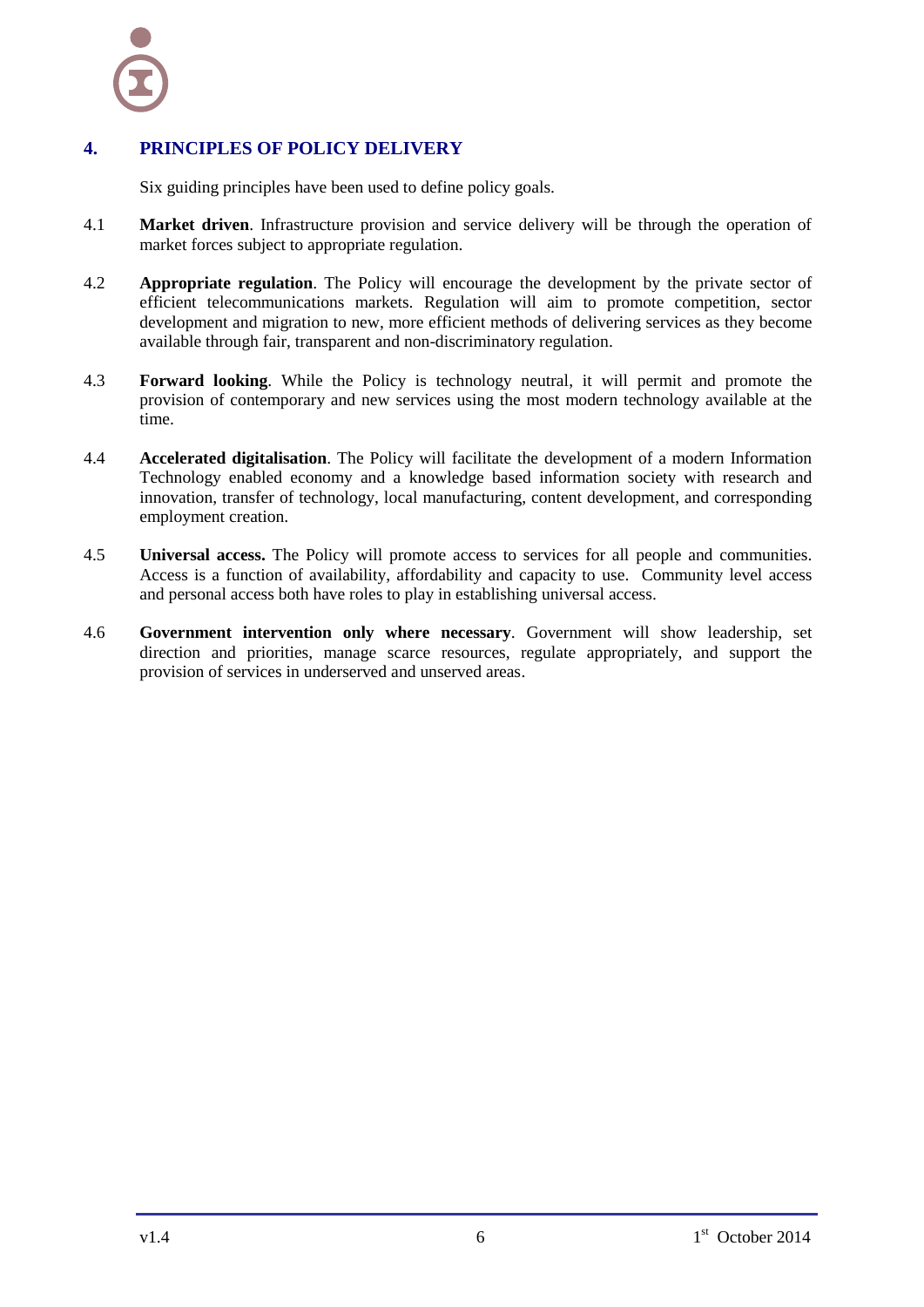

# <span id="page-10-0"></span>**5. POLICY GOALS**

5.1 The Goals enabled by this Policy related to aspects of supply and use of telecommunications listed in [Table 3](#page-10-1) support the overall vision presented above. These goals are intended to focus action. The specific enabling actions are included in subsequent sections of this Policy.

#### <span id="page-10-1"></span>*Table 3: Policy goals*

| Area                                              | Goals                                                                                                                                                                                                                  |
|---------------------------------------------------|------------------------------------------------------------------------------------------------------------------------------------------------------------------------------------------------------------------------|
| Telecommunications<br>market and services         | Efficient markets with straightforward entry and exit of qualified entities that have<br>sufficient financial resource to invest in and deliver quality services.                                                      |
| <b>Broadband services</b>                         | Widespread availability of affordable broadband services provided over fixed or<br>mobile networks with characteristics that support contemporary and new digital<br>applications and content.                         |
| Telecommunications<br>infrastructure              | Physical infrastructure and rights of way required for the roll out of<br>telecommunications networks that are readily available and accessible through<br>clear processes.                                            |
| Spectrum                                          | Allocation and assignment of spectrum to maximize the social and economic<br>benefits derived from the use of this scarce resource.                                                                                    |
| Telecommunications<br>law and regulation          | A legal and regulatory environment that continues the development of efficient<br>markets and that safeguards users.                                                                                                   |
| Use of<br>telecommunications<br>services          | Progressive increase in penetration and use of telecommunications services of all<br>kinds, and of applications that enhance social and economic development.                                                          |
| <b>Universal Service</b><br>Funding               | Available and affordable telephony and broadband services covering 80% of the<br>population.                                                                                                                           |
|                                                   | Universal broadband access for education, health, agriculture, and ecommerce in<br>underserved and unserved areas.                                                                                                     |
| Research &<br>Development<br>through the National | An ICT sector, working within the international research and development<br>community, that provides applications and relevant content to support Pakistan's<br>developmental aims.                                    |
| <b>ICT R&amp;D Fund</b>                           | An ICT eco-system in Pakistan for the creation of valuable Intellectual Property in<br>ICT, particularly in telecommunications, that may be exploited for the benefit of<br>all sectors of socio-economic development. |
| Satellite regulation                              | An 'open skies' approach to encourages foreign investment and which promotes<br>the deployment of Fixed, Broadcast and Mobile Satellite Services.                                                                      |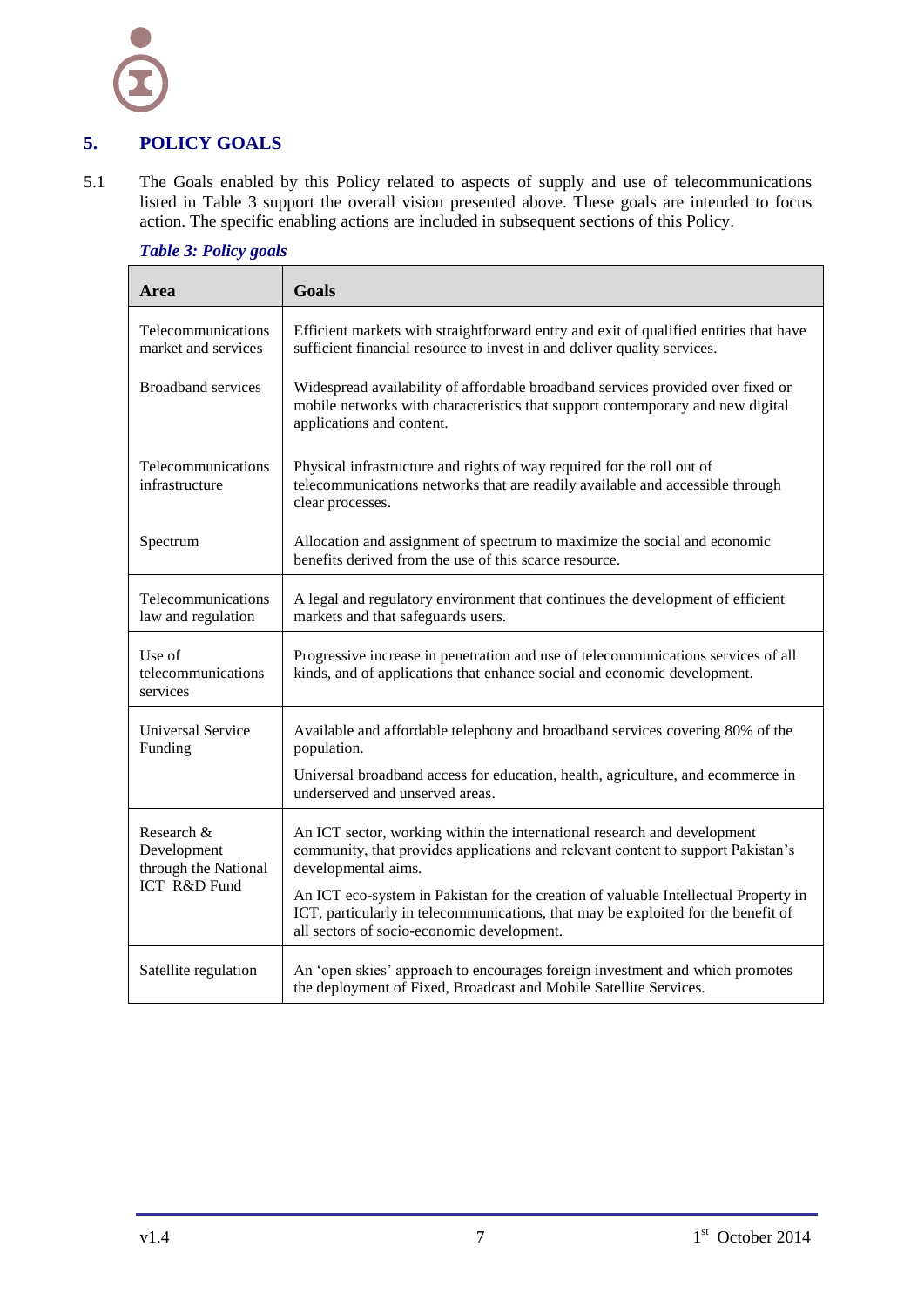# **6. TELECOMMUNICATIONS MARKET AND SERVICES**

<span id="page-11-1"></span><span id="page-11-0"></span>**Efficient markets with straightforward entry and exit of qualified entities that have sufficient financial resource to invest in and deliver high quality services.**

#### **6.1 Competition Rules**

- 6.1.1 The current competitive and open telecommunications market structure will be maintained.
- <span id="page-11-2"></span>6.1.2 The sector will increasingly be managed through the application of Competition Rules for the telecommunications sector to be developed by MoIT. These Competition Rules will provide processes for market review: identifying markets, determining the respective market power of service providers within each market, determining whether anticompetitive behaviour is apparent and what remedies should be applied as ex ante or ex post measures. The framework will be based on best international practice for markets with similar levels of competition to those evident in Pakistan. A set of initial product markets will be defined on the basis of current international practice and conditions in Pakistan. These will then be used to evaluate specific issues facing the sector including the examination of allegations of unfair competition made by respective licensees in both the fixed and mobile sectors and deriving a fair set of remedies should such allegations be substantiated.
- 6.1.3 Product markets may themselves comprise a number of geographic markets representing different market conditions.
- 6.1.4 Once a specific market within the telecommunications sector is managed using the Competition Rules, controls in that market on wholesale and retail pricing will be removed except in so far as required under the Rules or in order to protect the customer from unfair practices as defined in rules, regulation or guidelines.
- 6.1.5 Remedies in specific instances may include obligations to provide wholesale services in a fair, equal and non-discriminatory manner, at cost oriented prices. Remedies shall be applied first in upstream wholesale markets to minimise regulation of downstream retail markets.
- 6.1.6 To make a service available in a fair and non-discriminatory manner, the provider of the service must offer and then deliver it to another service provider at the same price and under the same conditions as it offers the service to its own business in all relevant components of the service delivery process from planning, through ordering, implementation, activation, configuration, operation, maintenance and termination of the service.
- <span id="page-11-3"></span>6.1.7 Pricing remedies, including interconnection charges, will follow international best practice for cost plus orientation and shall be reviewed on a regular basis but no less than once every two years.
- 6.1.8 The obligations on PTCL in Section 4.6 of the Deregulation Policy 2003 shall remain until the Competition Rules are implemented. At that time, PTCL shall be regulated in a manner consistent with its market power in relevant markets.
- 6.1.9 On implementation of the Competition Rules specified in Paras [1.1.1](#page-11-2) to [6.1.7,](#page-11-3) and the identification of markets relevant to the services mentioned in Para [6.7.1](#page-14-2) to [6.7.3,](#page-15-1) PTA will review the markets, determine market power of PTCL and other operators and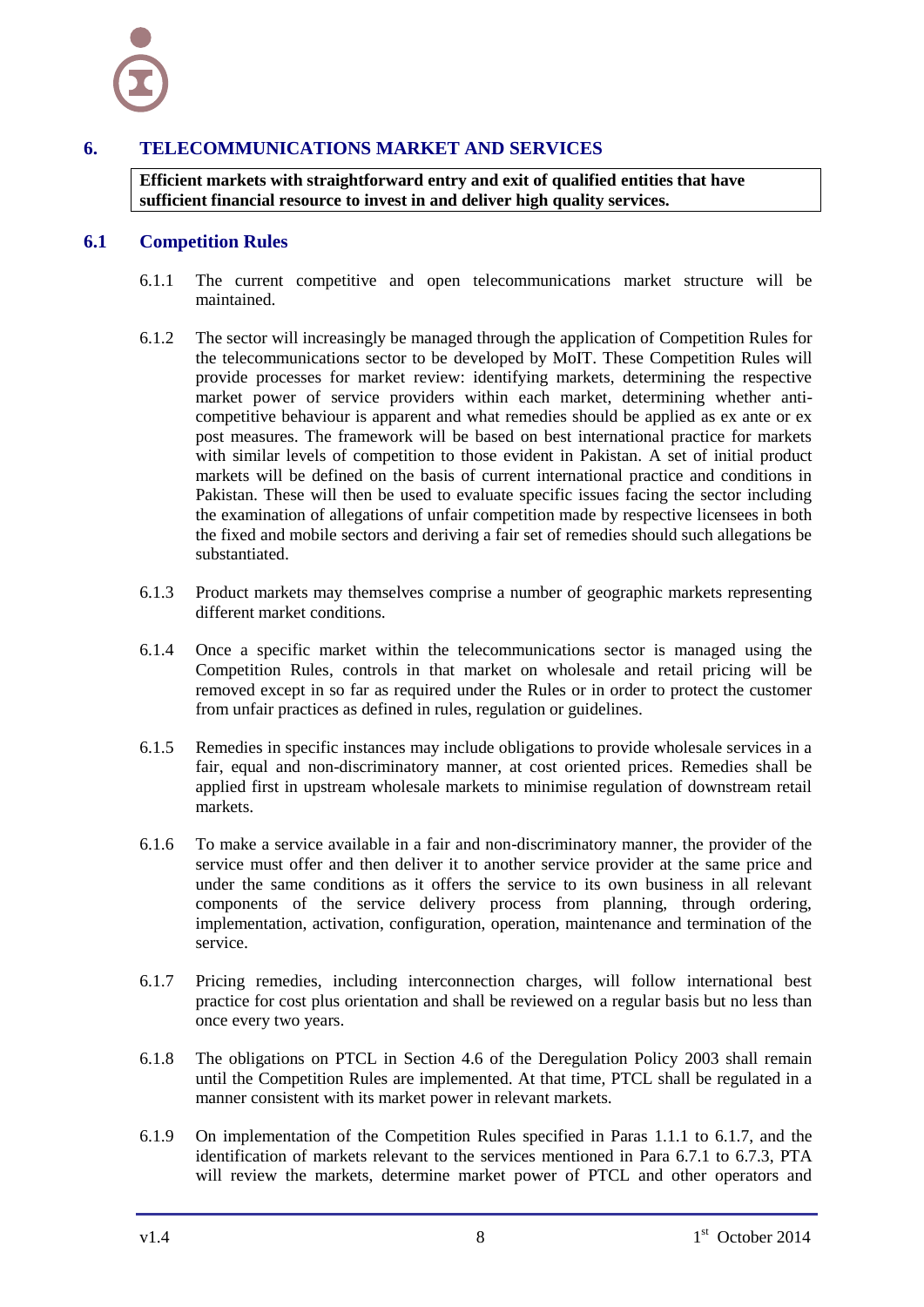

impose remedies accordingly. In doing, so, an orderly transition of remedies will be determined.

<span id="page-12-0"></span>6.1.10 All other identified markets will be reviewed in accordance with the Competition Rules.

## **6.2 Licensing framework**

- 6.2.1 The current licensing framework shall continue to apply subject to the introduction of class licences associated with satellite services.
- 6.2.2 The present licensing regime already distinguishes between those operators that provide infrastructure as well as services and those that provide services alone. Nevertheless, there are gaps and inconsistencies in the licensing framework that should be addressed.
- 6.2.3 MoIT, in consultation with the PTA, will therefore review the licensing framework, in recognition of the market state at that time, the move to regulation through Competition Rules, changes in the technology used to provide services, and consequential changes in the types of organisations that are telecommunications service providers. It is expected that this review will take place by  $31<sup>st</sup>$  December 2016. Any proposed changes to the licensing framework will be made in consultation with the sector stakeholders and subject to approval by Government.
- 6.2.4 Any new licensing regime will be based on international best practices. It will enable new services to be readily provided while meeting service specific requirements (including but not limited to quality of service, customer protection, content acceptability and national security) as they are defined. The licensing regime will continue rights and obligations associated with scarce resources and any obligations on network roll out.
- 6.2.5 In developing the new licensing framework the following should be taken into account:
	- a) Whether there should be a separation of spectrum and operations licensing;
	- b) The requirements for licensing of satellite services specified elsewhere in this Policy;
	- c) The requirement for spectrum related licensing for non-public telecommunications use such as amateur radio, maritime and aviation uses;
	- d) The extent to which telecommunications and content services require licensing;
	- e) Whether distinctions should be maintained between different licence types, and if not, the implications for removing such distinctions including the rights and obligations of existing licensees that would need to be transitioned;
	- f) The method of licensing of those organisations that hold a broadcasting licence to offer telecommunications services to ensure equivalent treatment of alternative infrastructure providers;
	- g) The licensing of telecommunications licensees for the provision of broadcast TV, including the necessity of doing so given the evolving nature of TV.
- 6.2.6 A process for orderly transition in terms of rights and obligations of new and legacy licences will form a part of the new licensing framework.
- 6.2.7 The changes to licensing obligations and rights specified elsewhere in this policy pertaining to specific licence types would be carried forward into the new licensing framework.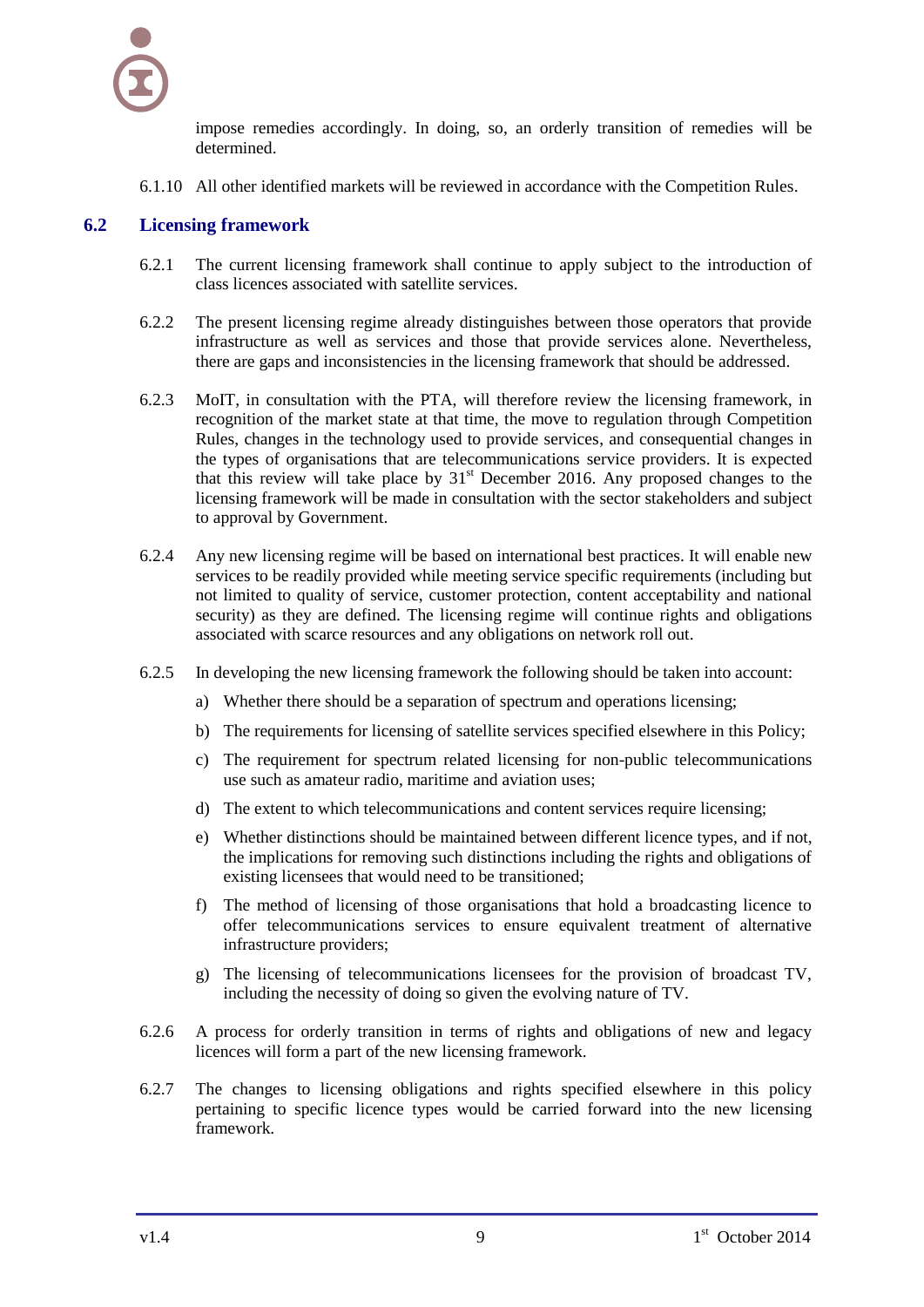

- 6.2.8 PTA will continue to prepare requisite licence templates, information packages and other necessary measures with the approval of Federal Government to facilitate the licensing process. Issuance of revised licences would commence as soon as possible after the approval of the revised licensing framework by Federal Government.
- 6.2.9 This policy will be without prejudice to the purpose specific licences given to Government / Semi-Government and Autonomous organizations, as these specific licences do not allow holders to become commercial operators.

#### <span id="page-13-0"></span>**6.3 Termination or transfer of a business**

6.3.1 A regulatory framework will be applied on the winding up or transfer to another company of a business holding a telecommunications licence. This framework will supplement Rule 11 of SRO 847 (Telecommunications Rules) November 2000. It should ensure an orderly termination or transfer of the business. It should reasonably protect stakeholders in the business including customers. On transfer or termination, it should require the return of any deposits and payment of outstanding dues to PTA. On transfer it should enable the transfer of licences and obligations to the acquiring business subject to the approval of PTA. These requirements are in addition to the normal responsibilities of a business when winding up or transferring its affairs. Further requirements with respect to spectrum are specified in Sectio[n 9.18.](#page-31-0)

#### <span id="page-13-1"></span>**6.4 VoIP and other over the top services**

- 6.4.1 Federal Government, in consultation with PTA, will develop appropriate regulatory instruments will be developed to enable VoIP and other over the top services (OTT). These instruments will take account of: the possibility that service providers offering such services may not install any equipment in Pakistan, the rapidity of development of such services, the extensive range of such services, the potential requirements for scarce resources (e.g. numbers), requirements for access to emergency services and lawful interception, and where appropriate, the requirement for interconnection with the equivalent embedded or over the top services.
- 6.4.2 LL and mobile licensees may originate and terminate VoIP traffic. LL licensees will be required to lease capacity provided by LDIs for originating and terminating VoIP traffic out of area.
- 6.4.3 Regulatory instruments for content services provided over the top of telecommunications networks shall include the requirements specified in Section [10.8.](#page-34-0)
- 6.4.4 Taking into account the globally emerging revenue sharing arrangements between local licensees and over the top players, for offering better than normal best effort services, broadband access providers will be free to enter into mutual agreements with those service providers enabling them to monetize OTT service delivery on mutually agreed terms.

#### <span id="page-13-2"></span>**6.5 Net neutrality**

6.5.1 With respect to net neutrality and the provision of services aimed at over the top service providers, Government is of the view that (1) ISPs are compensated for any traffic consumed by their customers, and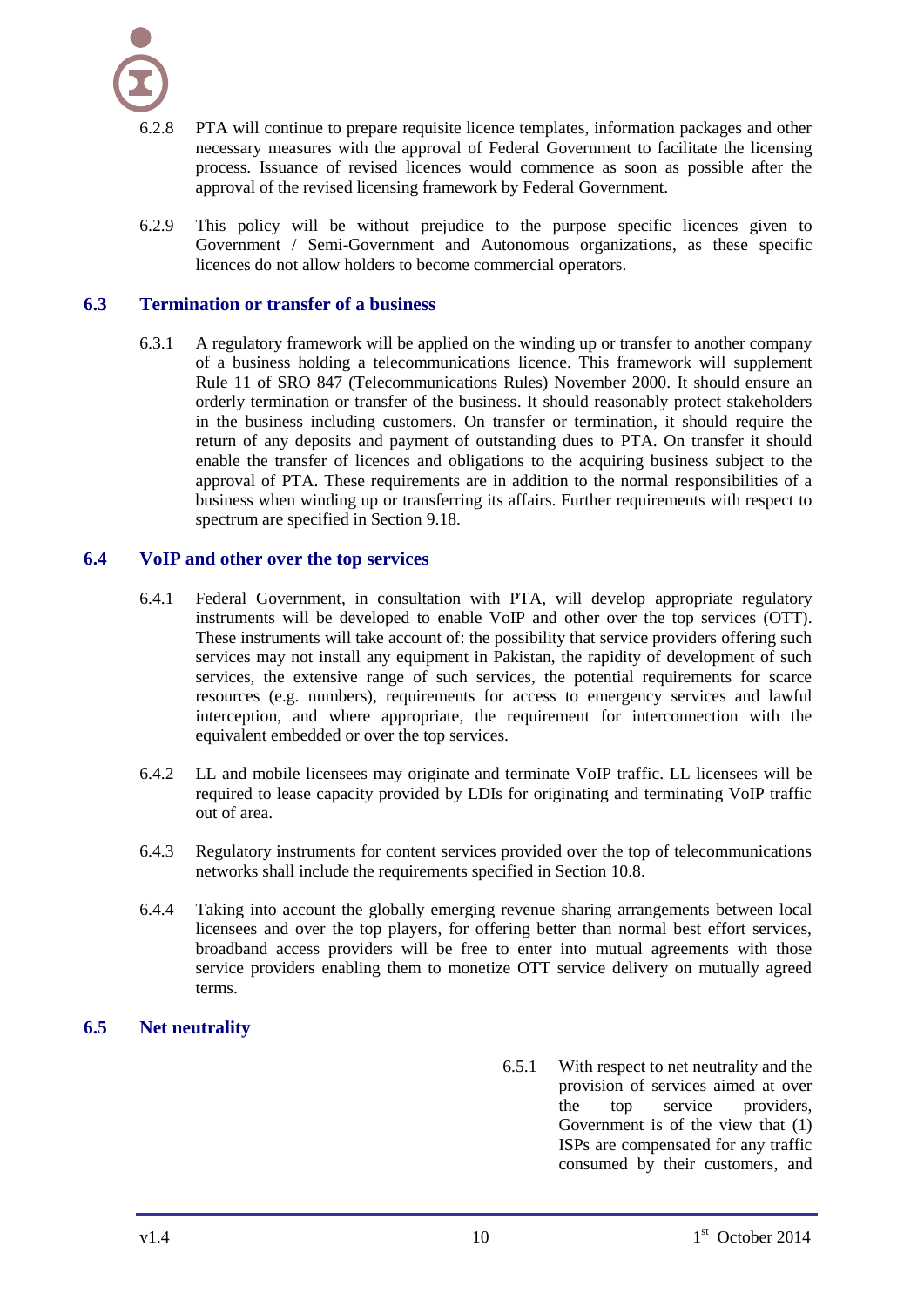(2) they may implement tiered retail service tariffing with limits on traffic volumes delivered, thereby limiting their liability to carry traffic. Therefore, the Internet access service provided by an ISP or a network operator shall provide access to all services without discrimination through the technical characteristics of the service. To be specific:

- a) Throttling and traffic shaping on access components must not be undertaken to discriminate between the access provider's own services, or services that the access provider favours, and other services. Access here means the service between the final distribution node and the device providing the customer's connection to the network, beyond which the customer has control.
- b) The ISP or network operator may use traffic throttling and shaping to avoid network congestion and to implement fair use clauses in its contract with an individual customer, provided that the contract itself does not discriminate between the access provider"s own services, or services that the access provider favours, and other services, and provides protection to the consumer against unwarranted action.
- c) Backhaul, transit services and gateways between operator networks may not discriminate between the access provider's own services, or services that the access provider favours, and other services.
- d) A backhaul or transit service provider may offer higher quality services and services designed to deliver particular types of content (e.g. games or streamed video). If it does provide such services, it must not require a service provider to use a relevant delivery service unless its own equivalent end user services use the same delivery service exclusively. In all cases, where an alternative network solution is offered, the terms of service and quality of service provided under those terms shall be equivalent and shall not discriminate between service provider customers.

# <span id="page-14-0"></span>**6.6 Special Communications Organisation**

- 6.6.1 The Special Communications Organisation (SCO) will continue to operate in its territory and will provide access to its infrastructure to other operators at cost oriented wholesale rates to enable service based competition. In this respect SCO shall itself be subject to the Competition Rules introduced in this Policy (see Section [6.1\)](#page-11-1).
- 6.6.2 Keeping in view the requirements of SCO to invest into network expansion for its area of responsibility, appropriate clauses will be built into SCO"s license to allow it to utilize its own revenues for development activities instead of the current requirement to deposit all revenues into the national exchequer and then use PSDP funding for network development. Such amendments will also have provision for meeting any shortfall in SCO"s development budget through Federal PSDP, AJK/GB budget etc as deemed appropriate by the Federal or AJK/GB Governments.

# **6.7 PTCL**

<span id="page-14-2"></span><span id="page-14-1"></span>6.7.1 PTCL will continue to offer non-discriminatory shared access to its last mile infrastructure with related colocation space for service providers to install their own exchange side broadband equipment in PTCL's exchanges. Access to copper and related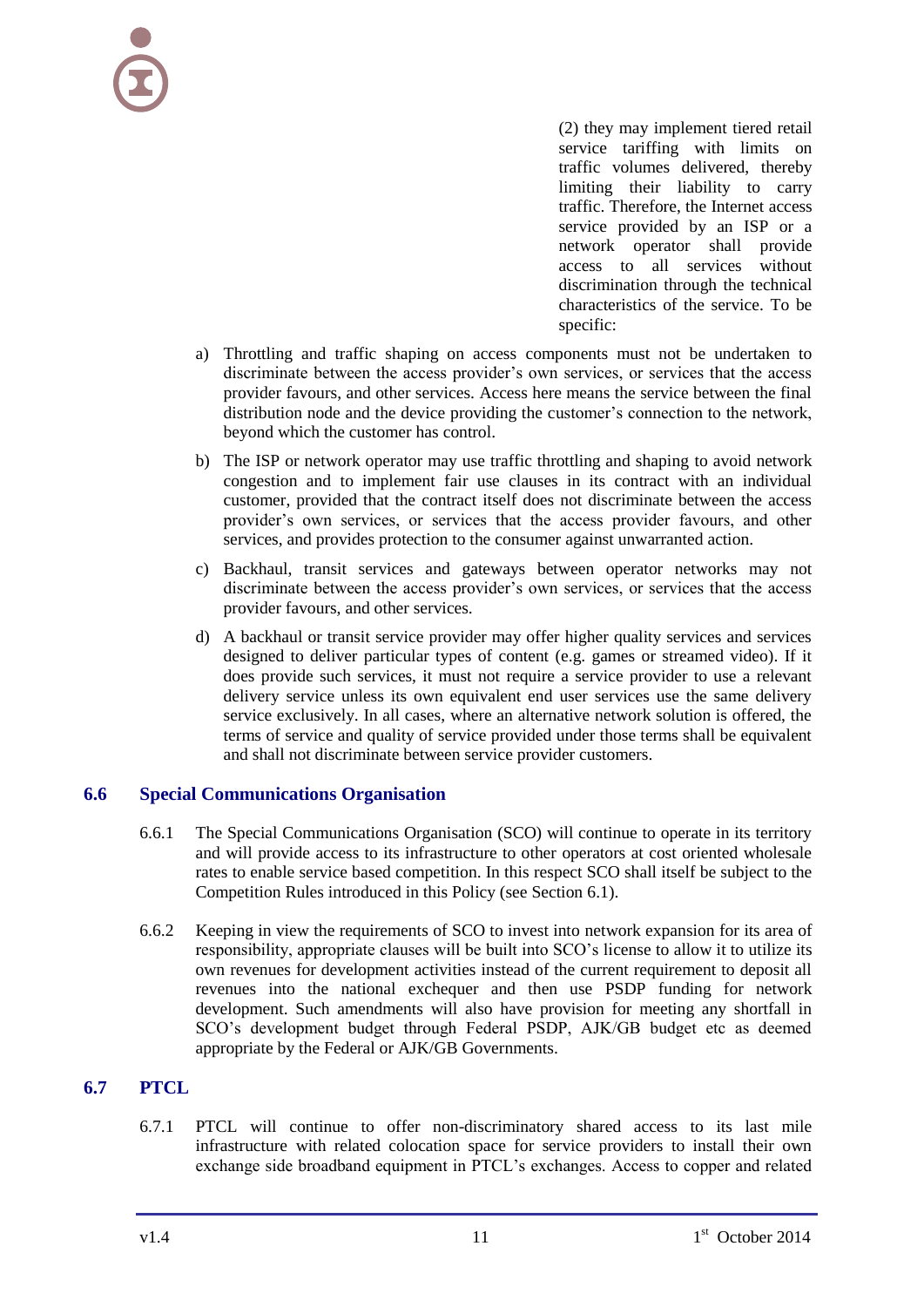

colocation space will be at cost oriented wholesale rates. PTA will monitor the shared access for fair competition.

- 6.7.2 PTCL will continue to provide bitstream services at cost oriented wholesale rates to licensed service providers.
- <span id="page-15-1"></span>6.7.3 PTCL will continue to provide backhaul services to licensed telecommunications service providers from its local exchange to the service provider"s Point of Presence at wholesale rates.
- 6.7.4 PTCL"s backhaul services and service provisioning shall be subject to service level agreements between the parties.
- <span id="page-15-2"></span>6.7.5 PTCL will have sufficient dedicated staff for the facilitation of access to its exchanges to ensure speedy provisioning of services specified in Paras [6.7.1](#page-14-2) to [6.7.3](#page-15-1) within timescales agreed with PTA.
- 6.7.6 PTA will monitor the services and tariffs provided under Paras [6.7.1](#page-14-2) to [6.7.3](#page-15-1) to ensure fair and non-discriminatory behaviour on behalf of PTCL. Obligations on PTCL specified in Paras [6.7.1](#page-14-2) to [6.7.5](#page-15-2) shall be reviewed after the introduction of the Competition Rules by investigations of relevant markets using processes defined in the Competition Rules.

#### <span id="page-15-0"></span>**6.8 Interconnection**

- 6.8.1 The obligation on licensees to interconnect for the origination and termination of telephony traffic remains, so that calls may be established between any two numbers in Pakistan and/or between international calls originated and terminated within/outside Pakistan.
- 6.8.2 Once the Competition Rules are applied to relevant markets, operator specific fixed and mobile termination rates will be determined for those operators with SMP in a relevant fixed or mobile market. A clear and open schedule of charges should be first encouraged and subsequently overseen by the PTA to ensure that they are in keeping with a fair and competitive market.
- 6.8.3 For licensees designated as SMP in the relevant market, the schedule of charges and the standard termination charge will be determined using a cost orientation appropriate to pricing in a wholesale market. PTA will therefore propose, implement and maintain a Forward Looking Long Run Incremental Cost regime for interconnection and apply it to licensees that have SMP in the relevant market.
- 6.8.4 Termination rates and schedules of charges will be reviewed every three years or earlier if the market conditions so require. Costs will take account of documented plans for infrastructure and service roll out that have been formally approved by the licensee concerned. If such plans change materially over the period during which the termination rate and other charges apply, the termination rate and other charges shall be redetermined. The use of such forward looking termination rates is intended to promote the roll out of networks.
- 6.8.5 Operators that are not subject to SMP in the relevant market may use commercially agreed termination rates. All licensees shall inform PTA of applicable termination rates and any changes to those rates. PTA shall arbitrate between the parties if in PTA"s opinion, it is unlikely that an agreement on termination rates will be reached.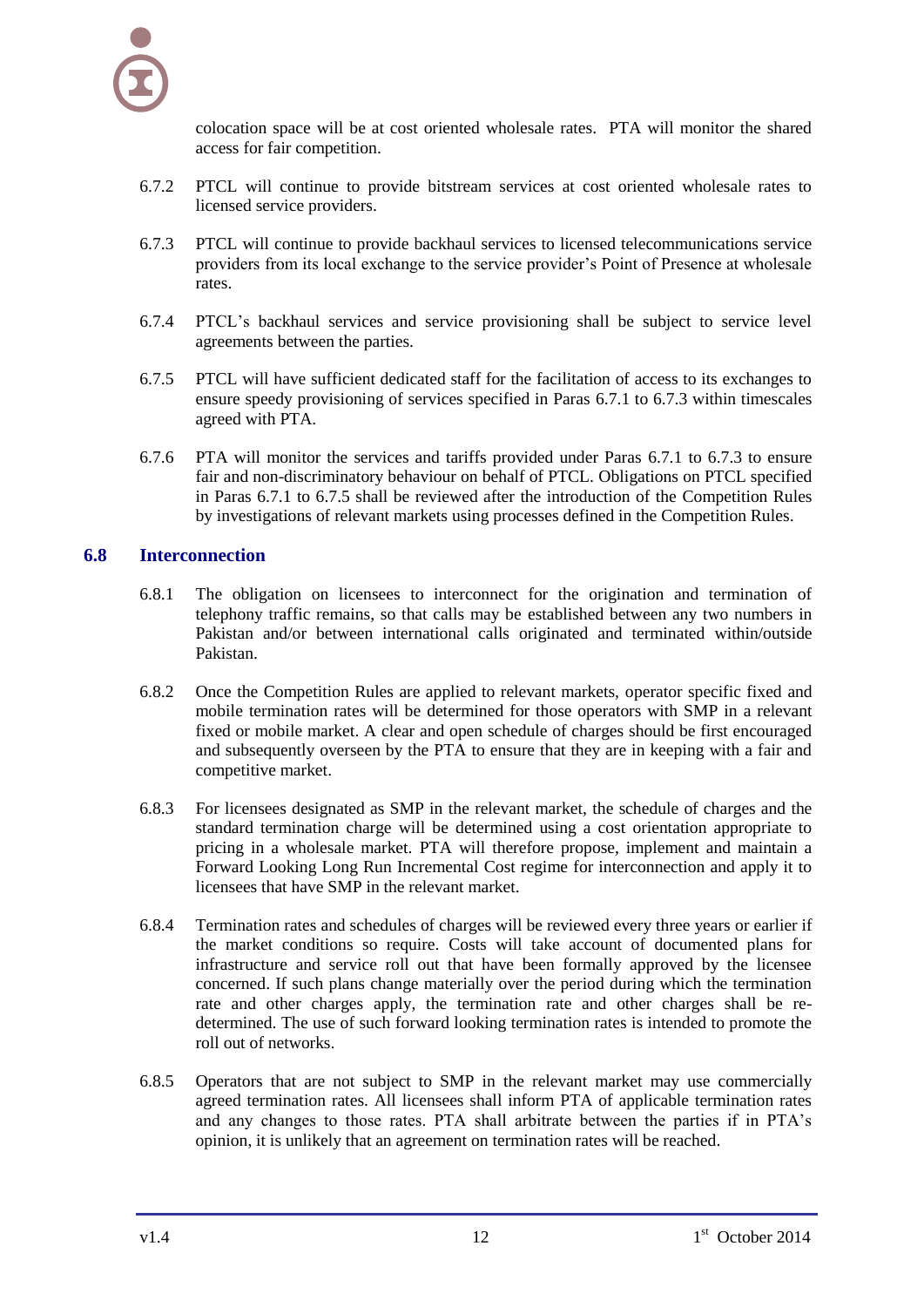

6.8.6 Interconnection obligations on individual operators specified in preceding paragraphs will be subject to any action taken as a consequence of the application of the Competition Rules in relevant markets.

#### <span id="page-16-0"></span>**6.9 Peering and exchange points**

6.9.1 Internet and other traffic will be exchanged within Pakistan using local peering or exchange points as far as it is possible to do so, recognising that the use of international peering points in other countries imposes an unnecessary cost burden and a potential security risk. The exchange of IP traffic within Pakistan is necessary to promote a content and Internet services sector in Pakistan. The provision of such peering or exchange points is a proper role of a Long Distance and International (LDI) operator. Such an exchange may also concentrate international traffic for the LDI.

#### <span id="page-16-1"></span>**6.10 Satellite based broadband services**

6.10.1 Satellite broadband services may be provided using VSAT technology under an appropriate class licence (See Section [14\)](#page-44-0). Satellite broadband services may be provided by DTH operators provided they have local loop, LDI or an appropriate telecommunications class licence subject to limitations of the DTH license issued to them by PEMRA.

#### <span id="page-16-2"></span>**6.11 International telecommunications**

- <span id="page-16-3"></span>6.11.1 ICH
	- 6.11.1.1 The Policy Directive for establishment of the International Clearing House Exchange for International Incoming Calls, dated  $13<sup>th</sup>$  August 2012 issued vide MoIT letter No 9-1/2002-DT is withdrawn.
	- 6.11.1.2 LDI licensees may enter into agreements with international carriers and other national carriers for originating and terminating switched voice traffic.
- 6.11.2 Cross border links
	- 6.11.2.1 LDI licensees shall be eligible for establishing communications links with neighbouring countries of Pakistan. Such links may be established using fixed wireline, terrestrial wireless or satellite technologies subject to approval by PTA and as necessary by relevant authorities in the neighbouring country, based on the following criteria:
		- a) Any bilateral links shall be terminated at a legally established gateway in Pakistan.
		- b) Prior approval shall be obtained for any spectrum used from FAB in Pakistan and the relevant regulatory authority of the neighbouring state;
		- c) The ITU prescribed regime shall be used for cross border interference protection in relation to any wireless communication to prevent interference on both sides of the border by FAB;
		- d) Prior approval shall be obtained of landing rights for any proposed use of satellite communication from relevant authorities in Pakistan and the neighbouring state.
		- e) If on the onward route, the communications link is to be part of any international cable system, the details and legal arrangements of such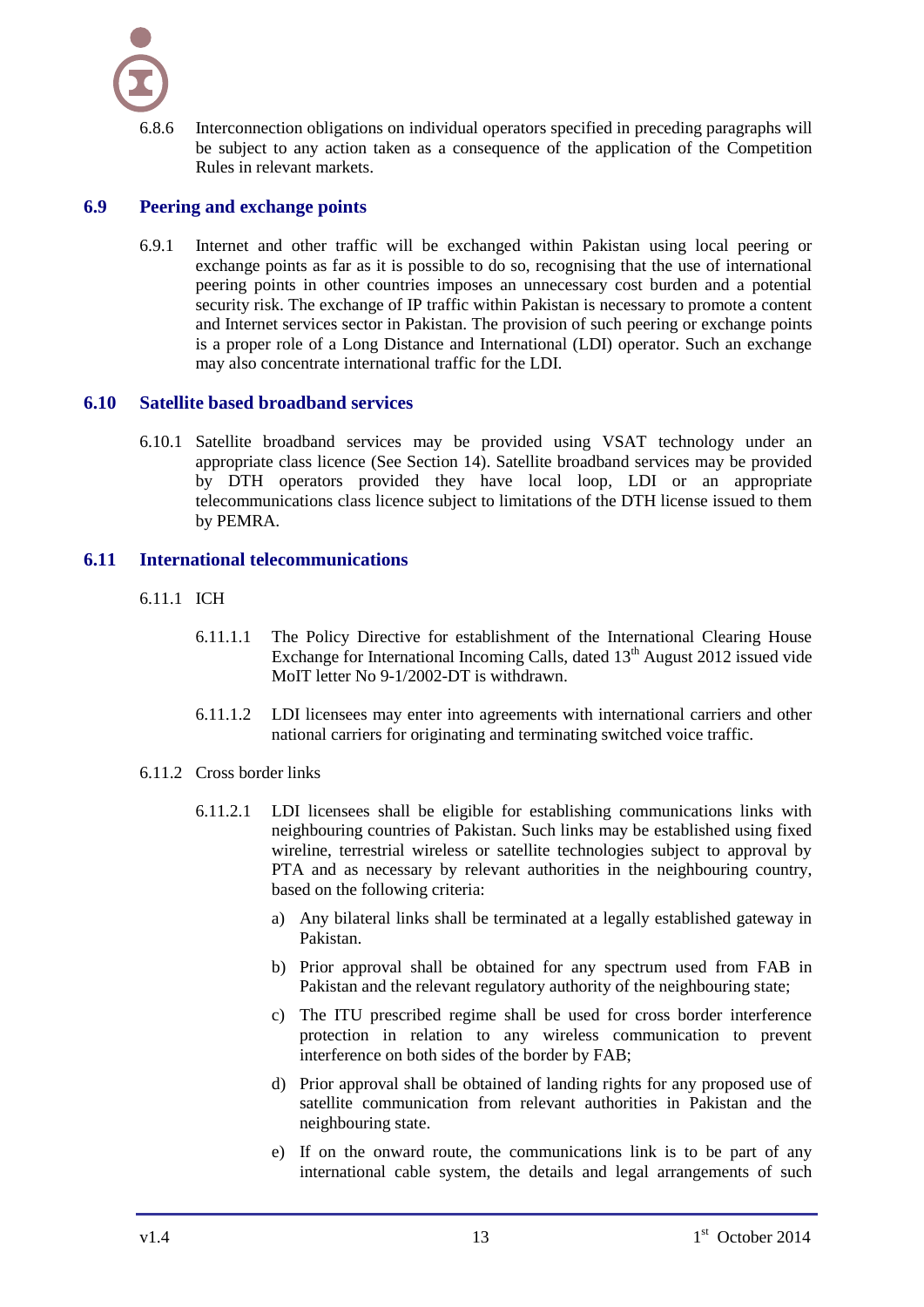participation will be made available to the PTA by the applicant. In such a case, a clear roadmap for establishing connectivity with a credible International Partner Consortium at a well-established Point of Presence at the far end shall be provided.

- f) All security related requirements (e.g. LI compliance) as specified by the PTA in consultation with the Security agencies shall be complied with.
- g) LI facilities shall be installed on the cross border link and maintained by the licensee.
- h) A No Objection Certificate from Security Agencies before commencement of telecommunications network operations shall be obtained.
- 6.11.2.2 The PTA shall provide a process for approving cross border fixed wireline link requests by the already established committee comprising the Chairman of the PTA, and a representative from each of the following: Ministry of the Interior, Cabinet Division, Ministry of IT, and Security Agencies. The approval or denial of a request for a cross border link shall be granted in a timely manner ensuring that in any case it may not exceed six weeks. For terrestrial microwave or satellite links, the approval of FAB obtained vide section 6.9.1.1(b) will suffice since approvals of all concerned departments including the security agencies would have been obtained.
- 6.11.2.3 In case of change of ownership of a licensee that operates bilateral links, prior clearance from PTA shall be required, and where ownership includes foreign nationals, clearance should be provided in consultation with the Security Agencies.
- 6.11.3 Long distance carriers will be allowed to enter into international transit agreements with operators from other countries subject to agreement by PTA on a case by case basis and subject to Para [6.11.1.](#page-16-3)
- 6.11.4 Any allegations of anti-competitive pricing amongst LDIs will be investigated, and a pricing or other remedy imposed under the law by PTA. Anti-competitive pricing has occurred on previous occasions. Such pricing may recur and if it does, action is required immediately. The Telecommunications Act provides PTA with the requisite powers.

# <span id="page-17-0"></span>**6.12 Public Wi-Fi**

- 6.12.1 Provision of Wi-Fi wireless in-building, in-vehicle and external commercial hot spots based on IEEE802.11 standards shall be allowed. The PTA will put in place any necessary regulations, with appropriate adjustments in transmit power and hop length, to ensure that they are able to operate successfully while providing the consumer protection and other regulatory arrangements that apply to ISPs more generally.
- 6.12.2 Backhaul from Wi-Fi hot spots shall be provided by a fixed network operator where such services are available. Mobile operators wishing to provide public Wi-Fi services or Wi-Fi offloading to their own customers may do so under a commercial arrangement with a fixed network operator.
- 6.12.3 Prices and terms for backhaul from Wi-Fi hot spots shall be fair and non-discriminatory.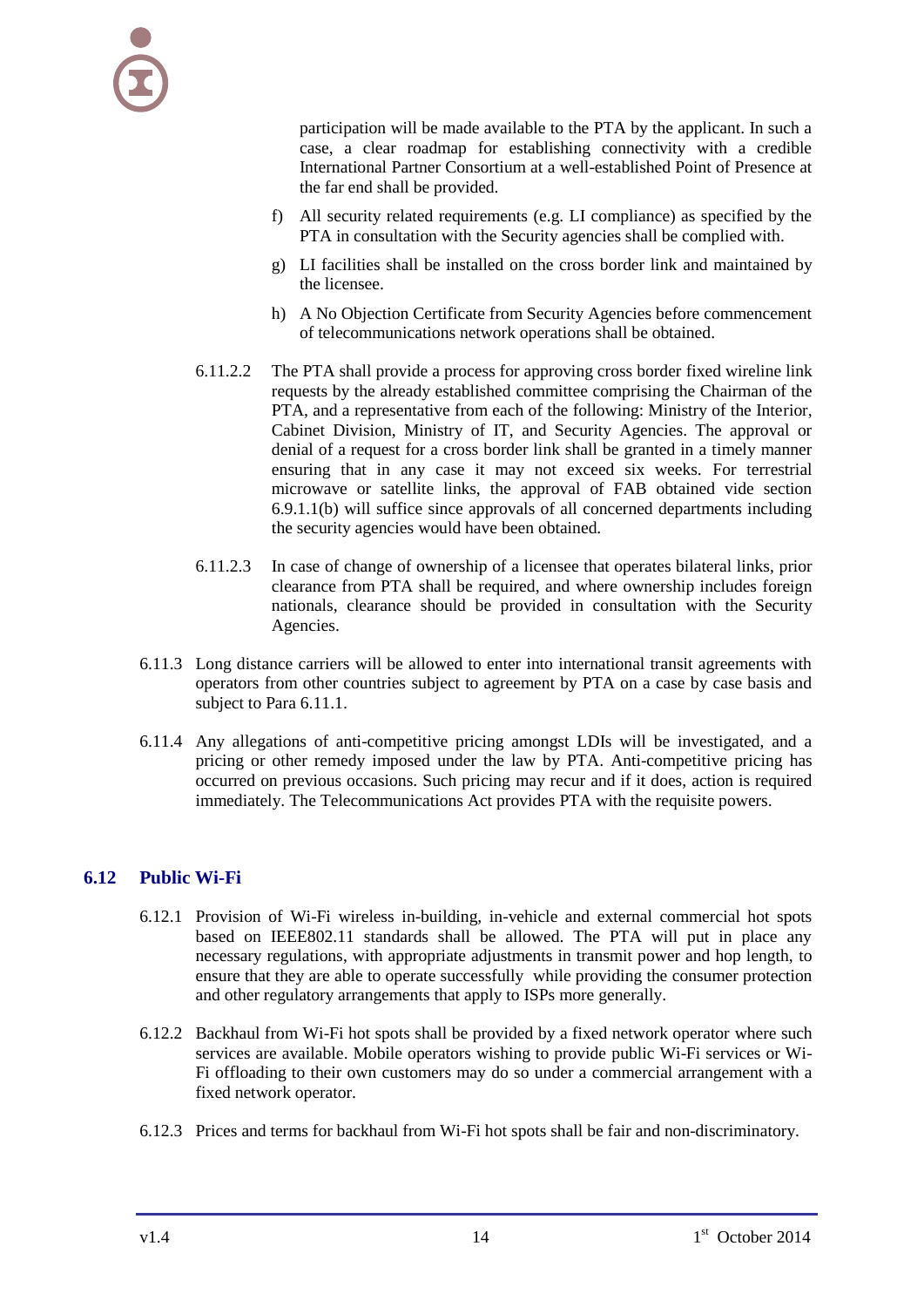6.12.4 PTA shall review and revise as necessary power level and bandwidth specifications for Public Wi-Fi to ensure that the benefit available from Wi-Fi is maximised within the constraints of the relevant standards and possible interference effects.

## <span id="page-18-0"></span>**6.13 Customer charter**

- 6.13.1 All licensees will be required to publish a customer charter and provide standard terms and conditions for use with their customers. In addition, licensees should put in place mechanisms to prevent abuse of their systems that results in customers receiving unsolicited or fraudulent communications.
- <span id="page-18-1"></span>6.13.2 All licensees will provide coverage and pricing information to customers in an easily accessible and understood form.

#### **6.14 Corporate networks**

6.14.1 Corporate entities that wish to establish intra-corporate networks will continue to be facilitated. Licensees shall be required to provide infrastructure and services for such networks at competitive pricesCorporate networks shall be permitted to connect to a licensee's public network in one or more places for the purpose of origination and termination of traffic. However, a corporate entity may not engage in any commercial activity that enables transit of voice or data across a corporate network between such points of interconnection.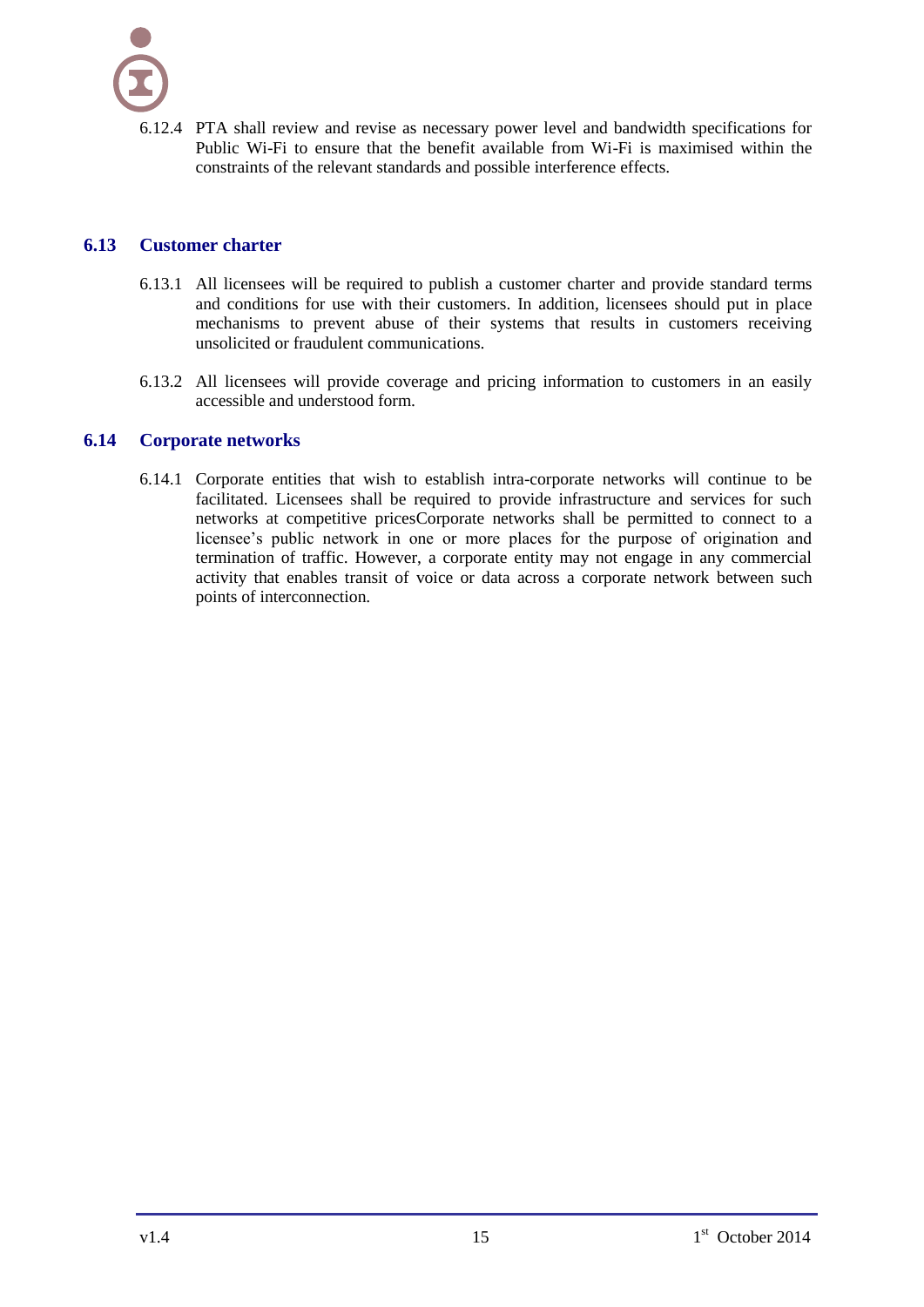# **7. BROADBAND SERVICES**

<span id="page-19-0"></span>**Widespread availability of affordable broadband services provided over fixed or mobile networks with characteristics that support contemporary and new digital applications and content.**

- 7.1 Next generation broadband networks, delivering end user narrowband and broadband services over an IP network are expected to become the predominant technology during the policy period without any specific Federal Government intervention except in underserved and unserved areas. Nevertheless, this Policy contains many actions that are intended to support the goals of universal availability and increasing affordability.
- 7.2 Specific actions that are intended to support the goal comprise:
	- a) Initiatives to facilitate and promote fibre and wireless network roll out including:
	- (i) Fast track processes for rights of way (Para [8.1\)](#page-21-1)
	- (ii) Building codes (Para [8.2\)](#page-21-2)
	- (iii) Use of utility infrastructure (Para [8.3\)](#page-22-0)
	- (iv) Infrastructure sharing [\(8.5\)](#page-22-2)
	- (v) Development of standards for fibre deployment (Para [8.7.1\)](#page-22-5)
	- (vi) Development of a fibre roll out plan agreed with the sector (Para [8.7.2\)](#page-23-1)
	- (vii) The introduction of wholesale fibre services (Para [8.7.3\)](#page-23-2)
	- (viii) The inclusion of broadband in the set of services to be supported by the USF (Para [12.5.1\)](#page-39-2);
	- (ix) The inclusion of multi-Megabit and multi-Gigabit wholesale transit and backhaul services .A presumption in favour of fibre over copper for all(Para [12.3.3\)](#page-38-4);
	- b) Initiatives to ensure that spectrum is available to meet demand
	- (i) Development of a rolling spectrum strategy (Para [9.3\)](#page-25-3)
	- (ii) Release of spectrum in a timely manner (Para [9.4\)](#page-26-0)
	- (iii) Spectrum refarming (Paras [9.5](#page-26-1) to [9.7\)](#page-27-1)
	- (iv) Provision of spectrum for high speed digital microwave transmission
	- (v) Establishment of a light touch regulatory regime for E-Band (Para [9.9\)](#page-28-0)
	- c) Initiatives to ensure suitable backhaul arrangements
	- (i) Net neutrality related rights and obligations of operators (Para [6.5\)](#page-13-2);
	- (ii) Peering in Pakistan (Para [6.8\)](#page-15-0), which encourages the development of colocation and cacheing services, improves access to national online services, and enables competition, diversity of routing and load sharing on international capacity;
	- (iii) Renewal of the obligations on LDIs to meet the conditions of their licences (Para 6.10);
	- d) Promotion of competition in retail broadband services:
	- (i) The introduction of a Competition Rules
	- (ii) The continued obligations on PTCL to provide access to last mile infrastructure, to provide bitstream services and to provide backhaul services (Para [6.6\)](#page-14-0)
	- e) The development of regulatory instruments for VoIP (Para [6.3\)](#page-13-0);
	- f) Amendments to the provision of Wi-Fi hot spots (Para [6.12\)](#page-17-0);
	- g) Development of a broadband quality of service regime (Para [10.3\)](#page-32-3);
	- h) Facilitation of the content sector and development of content (Paras [15.5\)](#page-49-5).
	- i) Mobile operators shall be able to use femto and pico cells to extend their network coverage or improve quality of service as an integral part of their mobile network.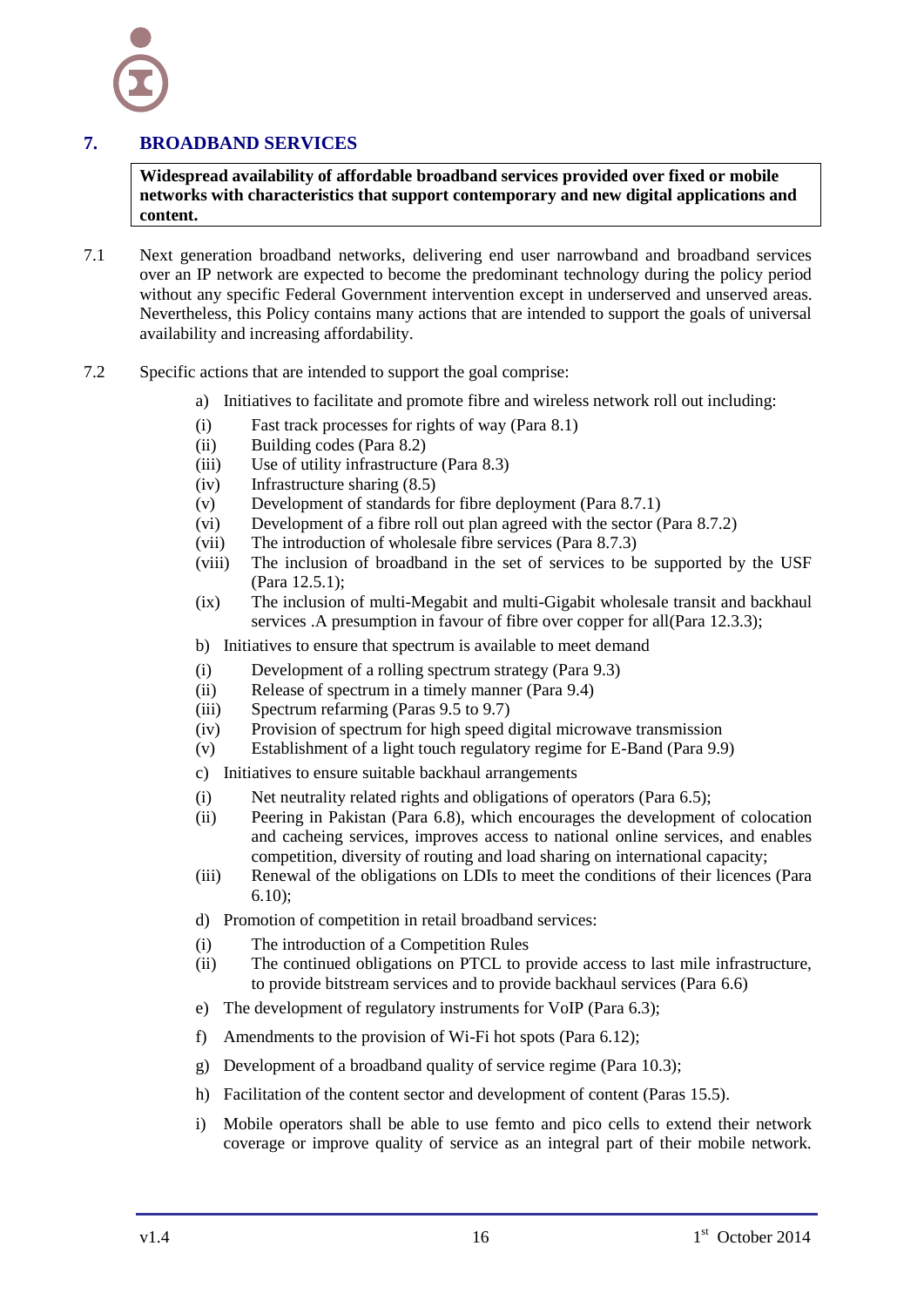Access via such cells shall be provided to subscribers that ordinarily have access to the mobile operator's network.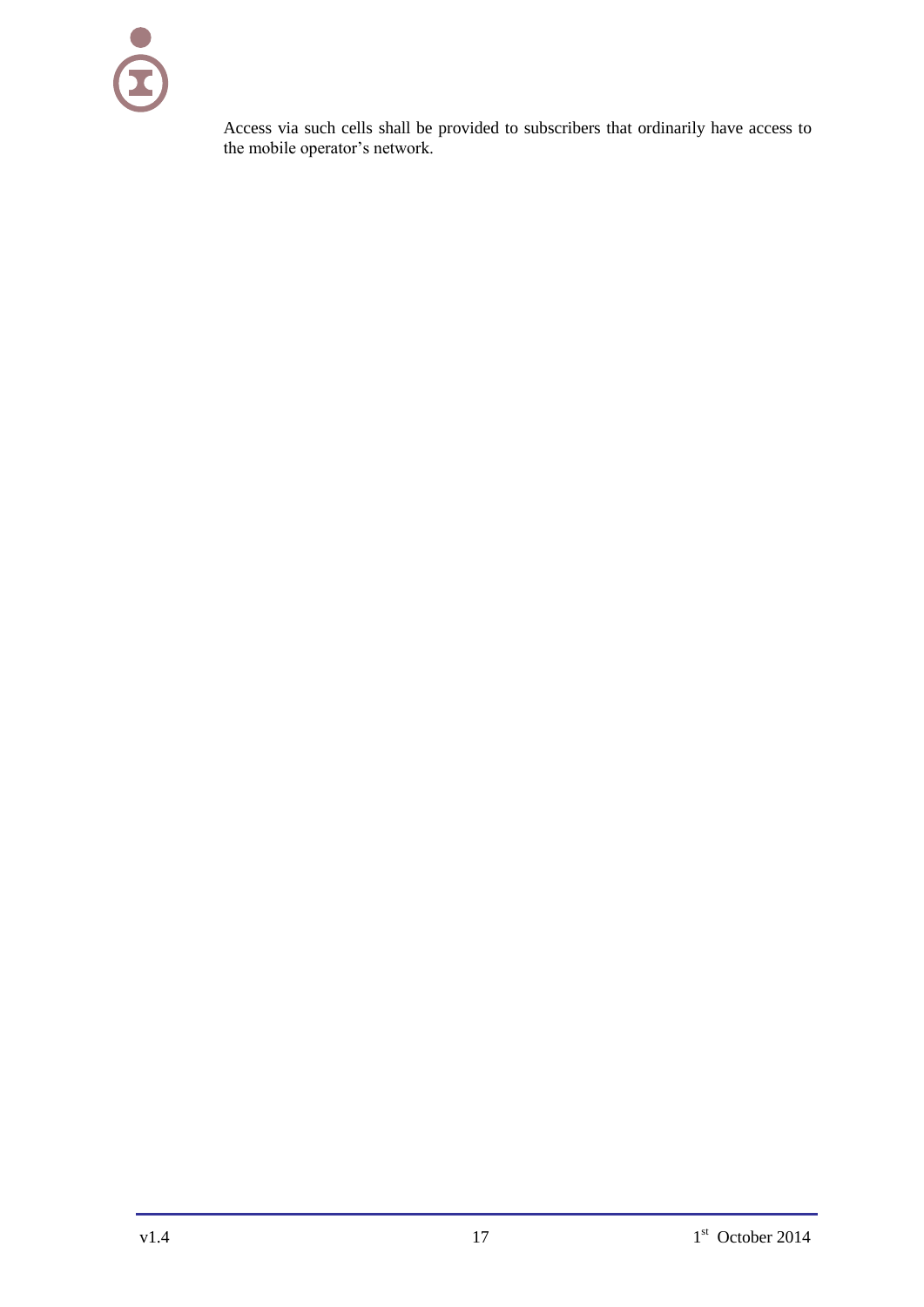### **8. TELECOMMUNICATIONS INFRASTRUCTURE**

<span id="page-21-1"></span><span id="page-21-0"></span>**Physical infrastructure and rights of way required for the roll out of telecommunications networks that are readily available and accessible through clear processes.**

#### **8.1 Rights of way**

- 8.1.1 Fast track processes associated with the provision of rights of way including space on land and on or in buildings for the installation of telecommunications infrastructure will be introduced. These should cover both areas that are already developed, for example where a road, footpath and railway infrastructure has been installed, and those to be developed or redeveloped, where an infrastructure has yet to be installed. MoIT will liaise with other Ministries, municipalities, local authorities, and agencies that have rights of way oversight, including those responsible for electrical power, gas and water transmission and distribution, and sewage to determine the requirement for a common approach to the provision and coordination of all rights of way. Depending on the outcome of such consultation, the MoIT in consultation with PTA will develop a new framework. PTA, as per the Law, will have the responsibility to implement this framework.
- 8.1.2 The framework will include, but will not be limited to:
	- a) Standard processes for granting rights of way
	- b) Arbitration processes.
	- c) Responsibilities for granting rights of way.
	- d) An outside plant code for roads and footpaths to ensure ducts and access points.
	- e) Formulae for reasonably pricing rights of way as required by the Act.
- <span id="page-21-2"></span>8.1.3 The new framework will be completed by the end of Financial Year 2014/15.

#### **8.2 Outside plant code**

- 8.2.1 A code for local authorities will be developed to ensure that ducts and associated access points are provided in new roads, footpaths and railway tracks, and those that are being rebuilt. PTA will work with the appropriate authorities for roads to develop a code for the construction of telecommunications ducts to be included in the specification for any road or railway construction or rebuilding programme. The code will provide a specification for ducts to carry telecommunications cabling including any necessary related power cabling and voids or spaces to be provided at critical points for the provision of buried or surface mounted equipment chambers. This code will be required, also, to determine the terms on which ducts and voids/spaces are provided to telecommunications licence holders, taking account of the need to stimulate and facilitate the provision of telecommunications infrastructure. The tariff for the use of such infrastructure shall be determined in manner equivalent to that for rights of way. The building costs for ducts, spaces and voids shall be included in the budget for the road, footpath or railway track, and shall be borne by the budget holder.
- 8.2.2 The code shall be implemented by the appropriate authorities.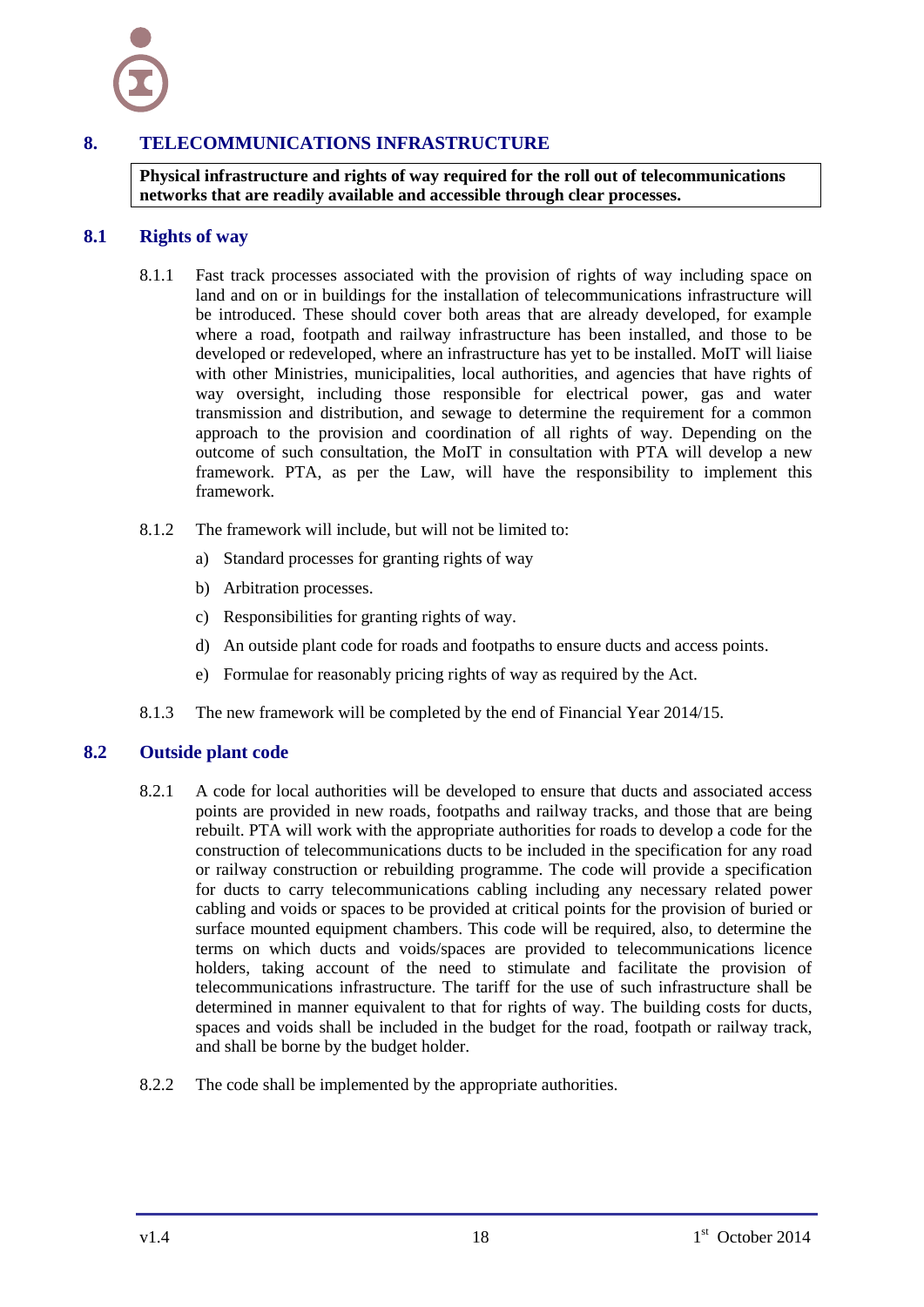

# **8.3 In-building cabling**

<span id="page-22-0"></span>8.3.1 PTA shall review standards for in-building telecommunications cabling and identify standards to be used in new and re-furbished buildings. PTA shall work with the stakeholders in the telecommunications sector, the building industry, architects, and cable installers to disseminate such standards.

#### **8.4 Use of utility infrastructure**

<span id="page-22-1"></span>8.4.1 The use of electricity networks and water, gas and other pipelines to provide rights of way and in some cases infrastructure for telecommunications will be promoted by ensuring the legality of such use and the preparation of guidelines for their use and pricing. Economic pricing for the use of such infrastructure as a right of way for telecommunications infrastructure shall be applied. Federal Government will consult with owners of utility infrastructure over specific proposals for an economic pricing methodology and implement a policy directive for the calculation of the cost of rights of way.

#### <span id="page-22-2"></span>**8.5 Infrastructure sharing**

- 8.5.1 To implement cost savings in the telecoms industry and to mitigate the delays incurred in procuring rights of way for new infrastructure, reducing environmental clutter, sharing of passive and active infrastructure should be considered before granting a new right of way or space to build towers or for other infrastructure. All licensees with significant market power in a relevant market are obliged to share infrastructure on fair and nondiscriminatory terms where practical. To this end, the PTA will develop the necessary regulations or amendments to licence conditions, codes of conduct and model contracts, and arbitrate between licensees in disputes over infrastructure sharing. Infrastructure sharing obligations encompass a requirement to lease facilities on a fair and nondiscriminatory basis, to other licensed service providers. The facilities provided include space, electrical power, air conditioning, security, cable ducts, space on antenna, towers, etc.
- 8.5.2 Infrastructure sharing (passive and active) shall be provided based on the regulations and guidelines established by PTA, in consultation with MoIT, on the principles of neutrality, non-discrimination, and equal access. The guidelines should take account of established best practices.

#### **8.6 National roaming**

- <span id="page-22-3"></span>8.6.1 In the interest of quick rollout of services for consumers and to achieve the objectives related to provision of universal service for different classes of service, national roaming will be encouraged in accordance with mobile licence terms. Mobile licensees will be encouraged to offer nationwide service as expeditiously as possible at mutually acceptable terms.
- <span id="page-22-4"></span>8.6.2 Licensees that are designated as SMP in a relevant market under the Competition Rules shall be required to introduce national roaming on a fair and non-discriminatory basis.

#### **8.7 Use of fibre**

<span id="page-22-5"></span>8.7.1 The preferred medium for wireline access will be fibre, to enable the carriage of broadband. The PTA will work with licensees to determine suitable standards and/or incentives to spur commercial fibre deployment.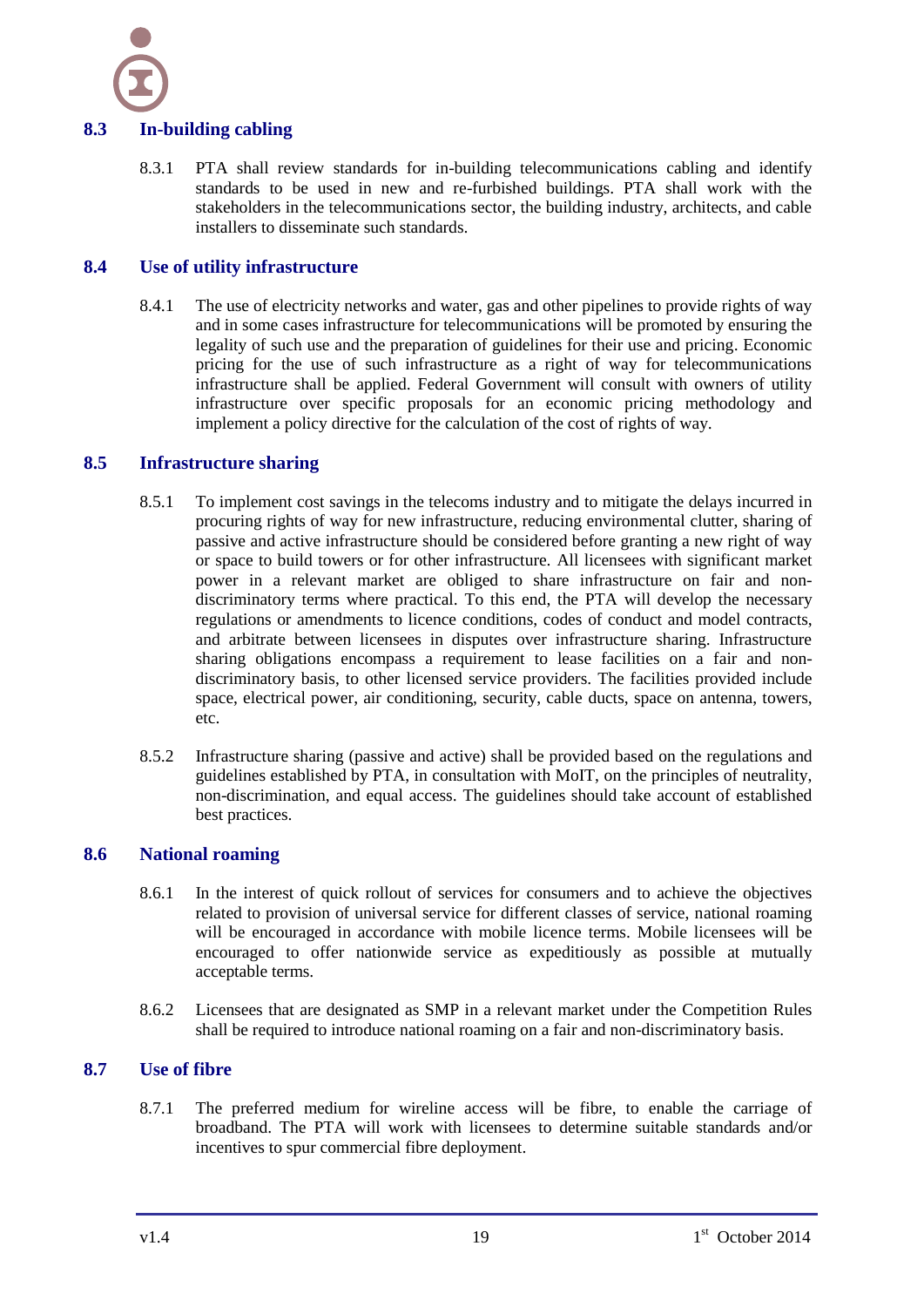

- <span id="page-23-1"></span>8.7.2 PTA will put in place the regulatory framework for the provision of wholesale fibre services on a fair and non-discriminatory basis as required in a licence or on designation of SMP in a relevant market under the Competition Rules.
- <span id="page-23-2"></span>8.7.3 Migration from copper to fibre in existing access networks will be encouraged. The PTA will consult with the sector on the cost and optimal timing of such a roll out to meet increasing requirements for speed, and will present the findings in the form of a roll out plan for the nation covering the policy period. In the first instance, this plan should consider broad area types and specify a roll out plan for each such type.

#### **8.8 Telecommunications and National Disaster Management**

- <span id="page-23-0"></span>8.8.1 A National Disaster Telecommunications Plan for the provision and use of telecommunications services before, during and after a national disaster will be defined. The National Plan will specify:
	- a) The services to be provided during each phase of a disaster within the area covered by the disaster and in other areas in terms of the availability of a specified set of services to specified closed user groups and to the general public.
	- b) A catalogue of critical telecommunications elements to be available at times of emergency.
	- c) Network redundancy requirements taking account of the possibility that a national disaster may damage the available telecommunications networks themselves.
	- d) The processes to be followed in a national disaster to liaise with licensees about the reconfiguration of their networks and services to provide the specified services and for returning networks and services to their commercial state. Related internal processes are for individual licensees to develop.
	- e) The processes to be followed for the urgent replacement of critical infrastructure including obligations on suppliers of such infrastructure.
	- f) Audit and testing processes for the Plan.
- 8.8.2 With respect to the Plan:
	- a) MoIT will assess the Federal Government and the Provincial Governments' requirements for critical telecommunications infrastructure and services.
	- b) The PTA will develop the Plan in conjunction with the National Disaster Management Authority (NDMA) and in consultation licensees.
- 8.8.3 The PTA, in conjunction with the NDMA and in consultation with licensees, will develop regulations, and licensees will adopt regulations that apply when a regional or national emergency has been declared by Federal Government or a Provincial Government in the legally required manner to promulgate the Plan.
- 8.8.4 Having promulgated the necessary regulations and periodically thereafter, PTA will require licensees to audit and test their individual national disaster plans and processes.
- 8.8.5 PTA in conjunction with NDMA may periodically require licensees to participate in national exercises to test overall disaster management processes and plans.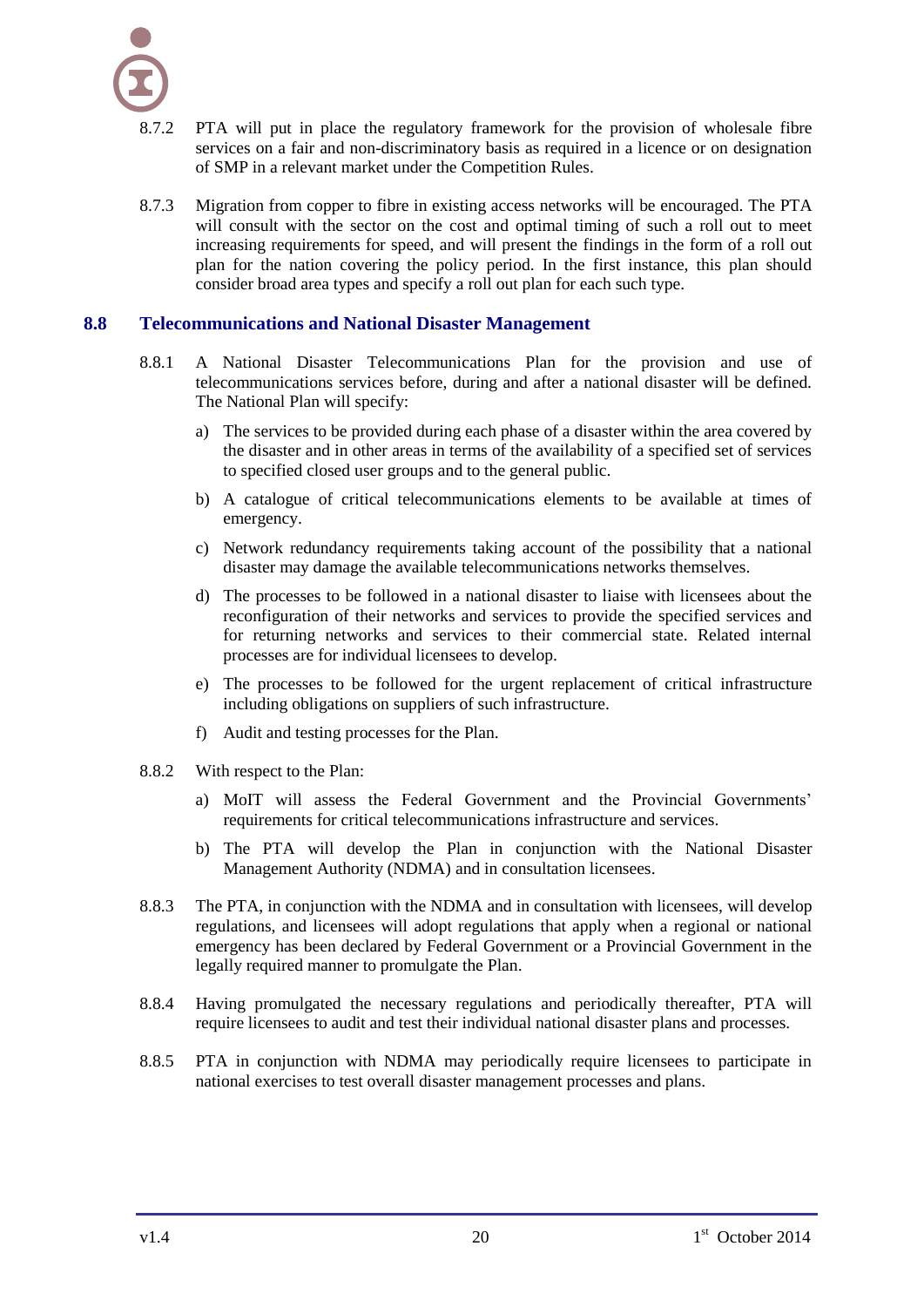

# **8.9 Alternative power sources**

<span id="page-24-0"></span>8.9.1 MoIT, working with PTA, telecommunications licensees and other Ministries, will evaluate the feasibility of using alternative power sources. PTA shall accordingly mandate a roadmap for conversion to alternative power sources to which licensees will comply.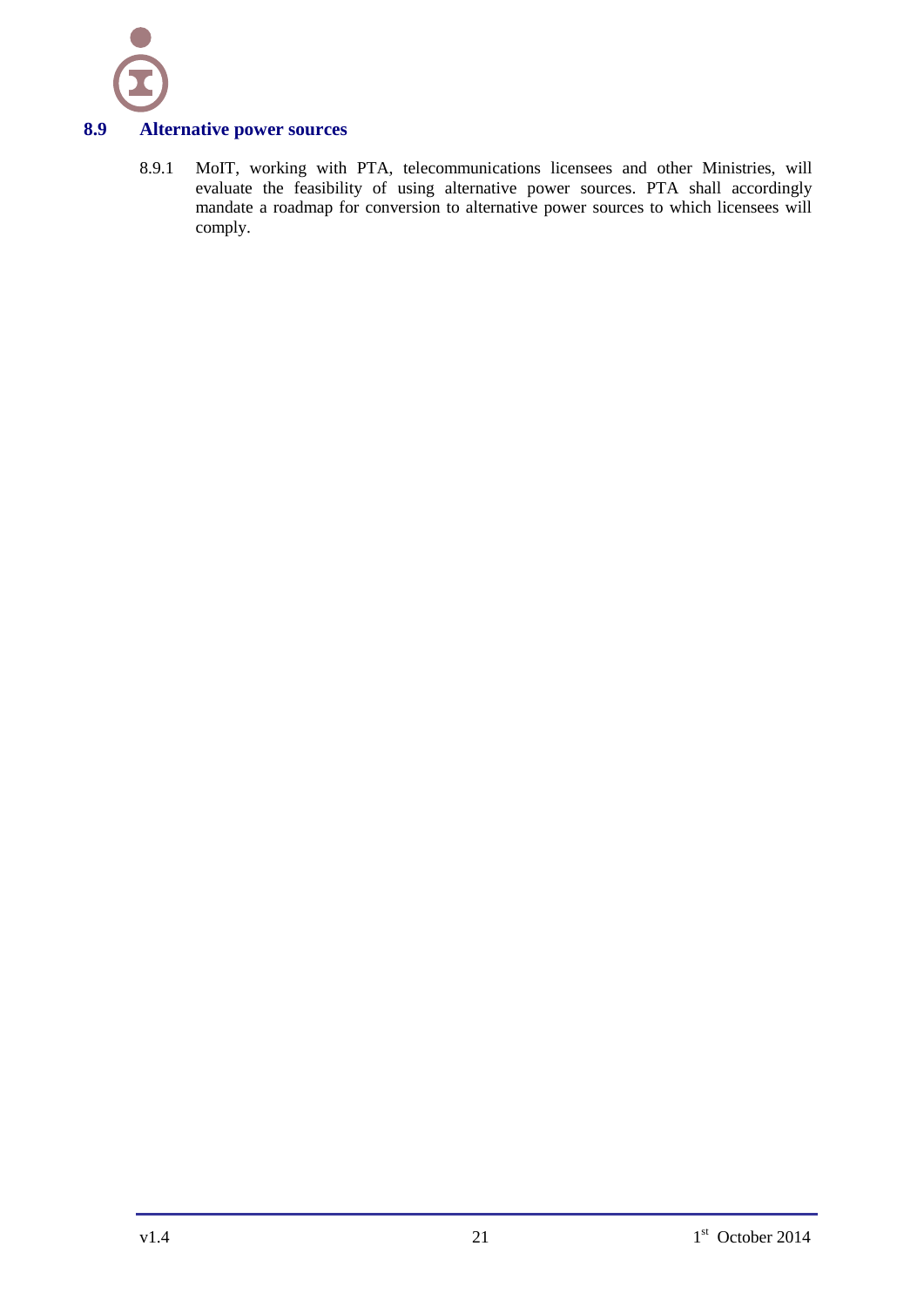

#### **9. SPECTRUM**

<span id="page-25-1"></span><span id="page-25-0"></span>**Allocation and assignment of spectrum to maximize the social and economic benefits that can be derived from the use of this scarce resource.**

#### **9.1 Background**

- 9.1.1 Balancing competing needs against the finite availability of spectrum to obtain the most efficient use of spectrum will be key to achieving the economic growth potential of the ICT and digital media sectors.
- 9.1.2 Recognising that spectrum is a valuable public resource belonging to the State and must be used in the public interest, the overriding spectrum policy goals are to:
	- Promote stability and transparency;
	- Use spectrum in an efficient and flexible manner;
	- Maximise social and economic benefits:
	- Support the emergence of future telecommunications services.

#### <span id="page-25-2"></span>**9.2 Spectrum harmonization**

9.2.1 Whilst Spectrum allocation will continue to be, in principle, technology neutral, it will also continue to be harmonized with ITU radio regulations, guidelines, resolutions and recommendations except where national interests warrant a different determination. Pakistan shall remain within the ITU Region 3. The process of allocating frequencies to services and the regulatory framework is largely determined by external factors such as public policy, legislation and international agreements or regulations. Pakistan will play an active role in international fora, through engagement by relevant government departments, to ensure that as far as possible the international allocation and regulatory framework accommodates Pakistan"s specific requirements. It is further required that Pakistan participates in international technical studies to support more efficient and flexible use of spectrum. A structured and output based process led by MoIT as the entity representing Pakistan on international fora with participation of the PTA, FAB and other stakeholders including the industry, will be introduced to this effect and appropriate human resources will be allocated for the purpose.

#### <span id="page-25-3"></span>**9.3 Spectrum strategy**

- 9.3.1 MoIT, on recommendations of FAB and PTA, will prepare and publish a rolling spectrum strategy to be published every year () that provides a programme for the succeeding three years from the date of publication. The Spectrum Strategy shall identify:
	- For the succeeding period:
		- o Plan for existing spectrum allocation audit and re-allocation
		- o New spectrum bands to be made available
		- o Consequential requirements for spectrum re-farming
		- o Spectrum to be auctioned, with an indication of approximate timescales
		- o Spectrum to be subject to Administrative Incentive Pricing (AIP)
		- o Spectrum to be subject to spectrum trading and/or other market mechanisms
	- Anticipated longer term developments such as longer term changes in spectrum allocation and availability for use.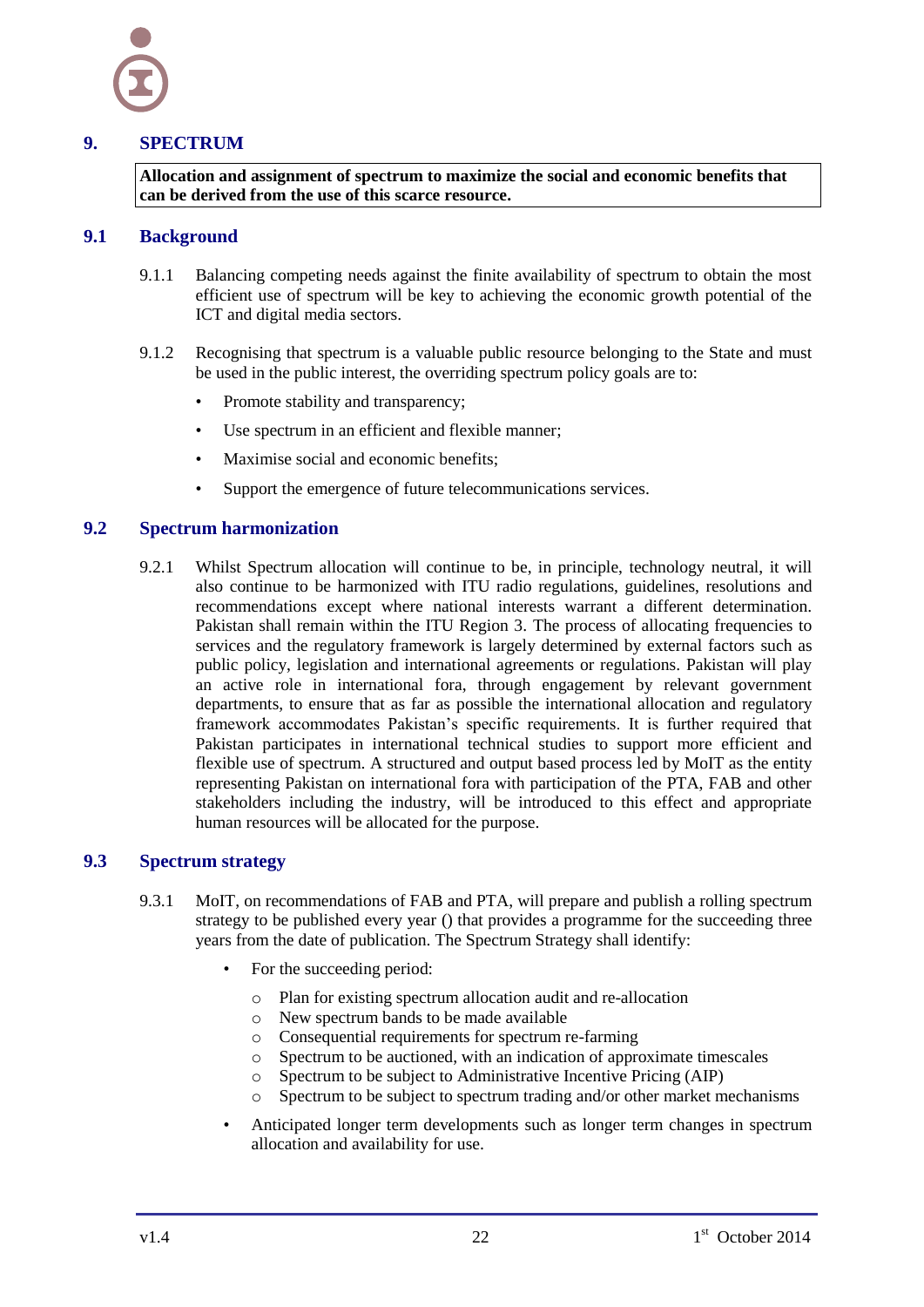9.3.2 While stability is important, the strategy must adapt to the changing needs of the telecommunications sector. Therefore, PTA and FAB shall continuously review the environment and spectrum needs, and in consultation with stakeholders update the spectrum strategy to ensure it remains relevant to evolving demands. PTA and FAB shall conduct a review of the spectrum strategy prior to publication by MoIT of the update.

#### **9.4 Release of spectrum**

<span id="page-26-0"></span>9.4.1 Spectrum will be released in a timely manner to meet the requirements of new services and to ensure capacity requirements of existing services are met. This is essential to avoid any constraint on usage or degradation of quality of service arising from lack of spectrum. Regulators, PTA and PEMRA, will take account of the recognised link between economic growth and penetration of services when deciding on spectrum to be released and the timing of release. Regulators will take account of the requirement for universal service coverage, arising from education and health, provision of government services and other social and business uses in releasing spectrum. Regulators will take into account the value of spectrum to the economy as well as to the exchequer in determining the details of the mechanism used for valuing and selling spectrum.

#### <span id="page-26-1"></span>**9.5 Spectrum refarming**

- 9.5.1 Spectrum will be re-farmed where current use is not in the best social and economic interests of Pakistan, where spectrum is underutilised, used inefficiently, or its use is inconsistent with international allocations. This will ensure the reassignment of frequencies to uses with greater social and commercial benefits than are attainable from the prevailing assignment of those frequencies. Spectrum to be re-farmed will be identified in the rolling spectrum strategy.
- 9.5.2 FAB/PTA/PEMRA, in consultation with MoIT, will formulate a framework for spectrum re-farming. The framework will be approved by the Federal Government. The re-farming framework will be a combination of administrative, financial and technical measures aimed at removing incumbent users and hence their equipment from their spectrum assignments in a particular band either partially or completely so that the band may be allocated to other uses.
- 9.5.3 The incumbent users, who are required to vacate spectrum identified for refarming, may receive compensation for the disruption to their wireless communications operations caused by relocating to new spectrum. FAB shall assist these spectrum users throughout their transition to a new spectrum band. Compensation will cover the cost of new equipment and other costs associated with the relocation to new spectrum. Funds for compensation shall be raised from fees collected from the issue of the licences that incorporate spectrum assignments in the re-farmed band. Compensation shall in all cases be less than the fees raised from the re-sale of spectrum under new assignments.
- 9.5.4 In deciding on spectrum to be refarmed, FAB shall:
	- a) Estimate the compensation cost of refarming;
	- b) Estimate the value of the refarmed spectrum using the valuation method to be adopted;
	- c) Refarm the spectrum only if a significant value can be released by refarming
- 9.5.5 On refarming, compensation costs will be recovered from the licence fees paid through the regulatory authority that collects the fees.
- 9.5.6 Re-farming includes but is not limited to the bands associated with the uses in Section [9.6](#page-27-0)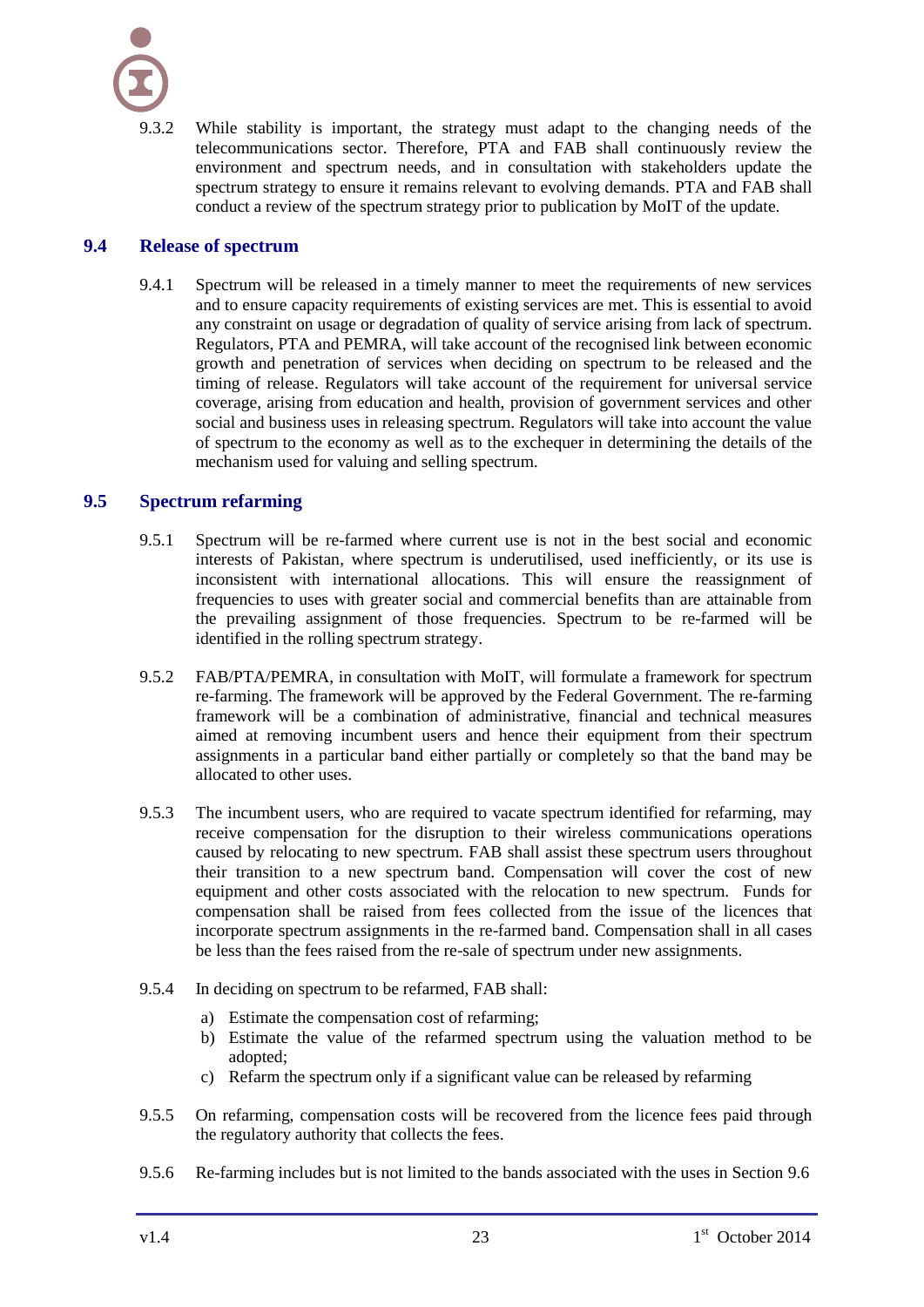

### **9.6 Analogue UHF TV spectrum and MMDS spectrum**

<span id="page-27-0"></span>9.6.1 The use of digital technologies has dramatically changed the way in which broadcast and telecommunications services are delivered to and accessed by users. During the Policy period, FAB will determine the degree to which spectrum allocated to analogue UHF TV services may be reallocated either wholly or in part to telecommunications services, in order to achieve a digital dividend and to accelerate provision of broadband services to rural communities which is enabled by better coverage characteristics of this spectrum. Erstwhile MMDS spectrum may also be reallocated either wholly or in part to telecommunications services to achieve international best practice and to maximise the benefit of the spectrum.

#### <span id="page-27-1"></span>**9.7 Un-used fixed wireless access (WLL) spectrum**

9.7.1 Some spectrum remains unused in bands allocated to fixed wireless access. This spectrum shall be re-farmed for mobile use following consultation with stakeholders and taking account of the licensees' rights and obligations.

#### <span id="page-27-2"></span>**9.8 Spectrum assignment**

- 9.8.1 Spectrum will be assigned in a manner that recognises the value of the spectrum to the prospective licensee and to the economy as a whole, and in a manner that is consistent with the Spectrum Strategy. Where spectrum is licensed, a fee will be charged based on the most appropriate of the following methods:
	- a) Auctions, the preferred method of assigning access rights to blocks of spectrum for dedicated use. To the extent possible these will be technology neutral and include coverage and quality of service obligations in the licence to maximise the public benefit. Where a band is to be shared between users and / or applications, blocks of spectrum will be created that reflect these joint uses.
	- b) Administrative Incentive Pricing (AIP), reflects the opportunity cost of spectrum to encourage efficient use of spectrum and shall be introduced for congested spectrum that has not been subject to an auction, for example microwave spectrum. AIP improves the efficient use of spectrum by setting the price for spectrum at a level that encourages the user to consider alternatives and encourage spectrum use to move to the highest value application.
	- c) Administrative Cost Recovery (ACR) shall be adopted where auctions and AIP are inappropriate, for example in aeronautical, maritime and amateur radio bands. The fee shall be set to reflect the costs incurred in administering spectrum in the band from which frequency is to be assigned. This approach shall be applied to spectrum that is not congested and where the risk of interference is low.
- 9.8.2 The Annual Spectrum Administrative Fee (ASAF) shall continue. The ASAF shall not be charged on spectrum assignments subject to ACR. The ASAF will be taken into account in determining any AIP price.
- 9.8.3 Any method of assigning and pricing spectrum used shall:
	- Be fair, transparent and non-discriminatory;
	- Encourage fair competition where appropriate;
	- Establish a fee which is economically justified when balanced with the investment
	- Take account of any roll-out obligations specified;
	- Be simple to execute;
	- Discourage collusion and predatory behaviour.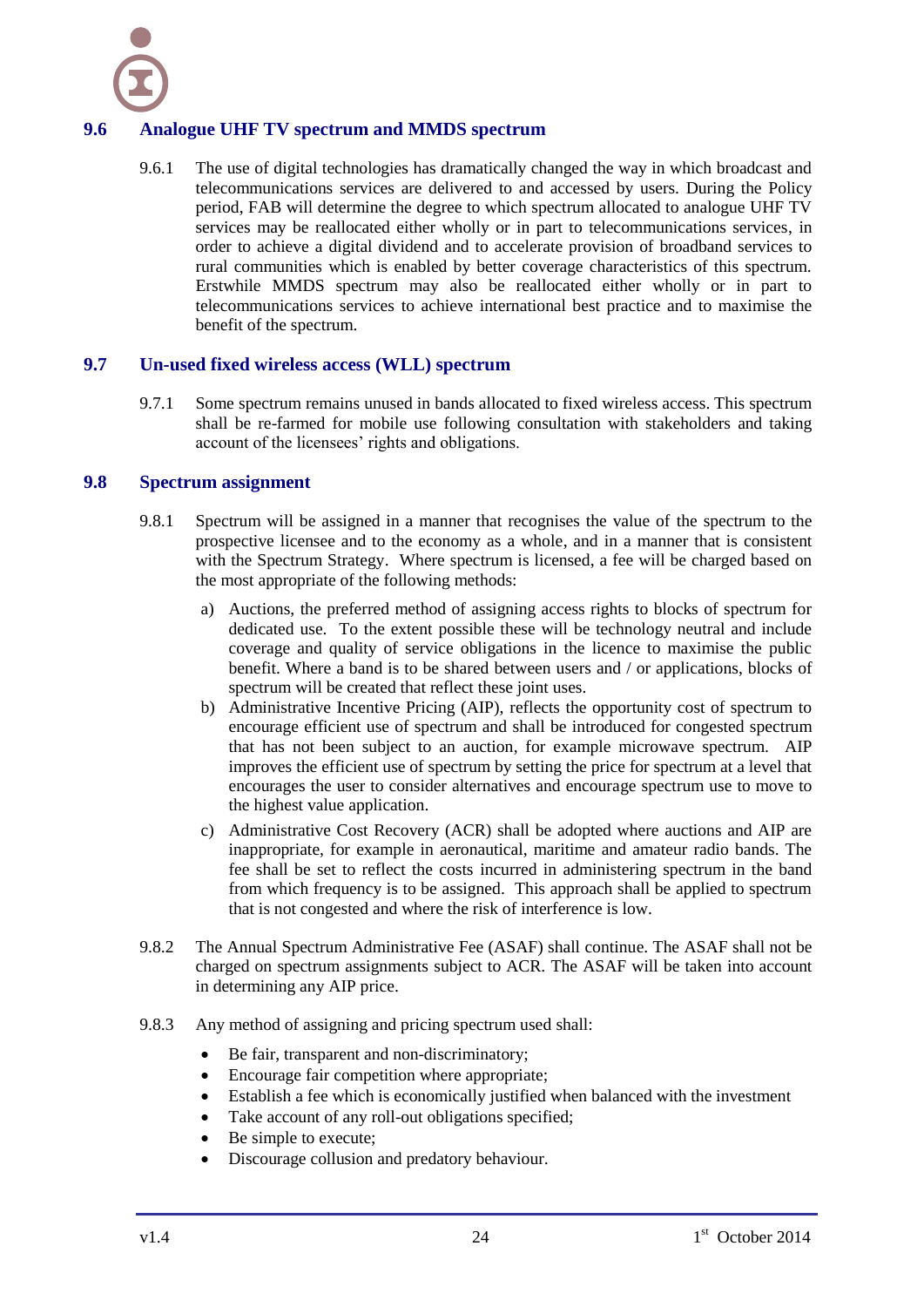9.8.4 These methods will apply to all assignments, including those for broadcast, telecommunications and for any other use of spectrum since to do otherwise would be to discriminate between prospective spectrum users. Therefore, there should be no difference in the criteria used on the basis of the use to which the spectrum is to be put.

#### <span id="page-28-0"></span>**9.9 Spectrum for digital microwave communication**

9.9.1 Spectrum will be allocated for high speed digital microwave communication to provide cost effective backhaul services for mobile broadband services. The roll out of 4G+ mobile technology is, in the absence of fibre, likely to create a bottleneck in backhaul. Federal Government requires that before this bottleneck arises, spectrum is allocated and assigned to licensees using Administrative Incentive Pricing to determine the price paid and to ensure responsibility in spectrum use for the purpose.

# <span id="page-28-1"></span>**9.10 E-Band (71 – 76 and 81 – 86 GHz)**

- 9.10.1 Assignments in E-Band will be made on link by link basis. The principle of first come first serve basis will apply. Applicants will apply to PTA for approval. FAB will manage the database of the approved links on public domain. New applicants will apply for assignments taking account of the existing assignments and protecting the earlier assignments. FAB will arbitrate where cases of interference are identified. The band plan approved by FAB, based on ITU Recommendations and best international practices, will be followed for making assignments.
- 9.10.2 Applicants will be required to establish and commence operation within three months of the approval of the link. In case of non-utilization, the approval will stand cancelled and database will be updated accordingly.

#### <span id="page-28-2"></span>**9.11 Continuing spectrum rights and obligations**

- 9.11.1 LDI licensees will continue to be entitled to radio spectrum (where available) for pointto-point / and backbone links, within the parameters of their licenses, on payment of spectrum charges to PTA.
- 9.11.2 LL licensees will continue to be entitled to radio spectrum for WLL systems, and also spectrum for point-to-point links, within the parameters of their licenses, on payment of spectrum charges as specified in this policy.
- 9.11.3 LL and LDI licensees that receive spectrum shall continue to be required to meet defined usage milestones, failing which they must relinquish their rights to use the assigned spectrum.

### <span id="page-28-3"></span>**9.12 Relinquished spectrum rights**

9.12.1 Licensees will relinquish rights to spectrum that is no longer needed for their operations. Un-used assigned spectrum shall be withdrawn if a licensee fails to begin operations within eighteen months of award.

#### **9.13 Licence renewal where the licence includes spectrum assignments**

<span id="page-28-4"></span>9.13.1 Spectrum that was originally assigned through an auction may be re-auctioned subject to licence conditions or as deemed appropriate at the time by Federal Government.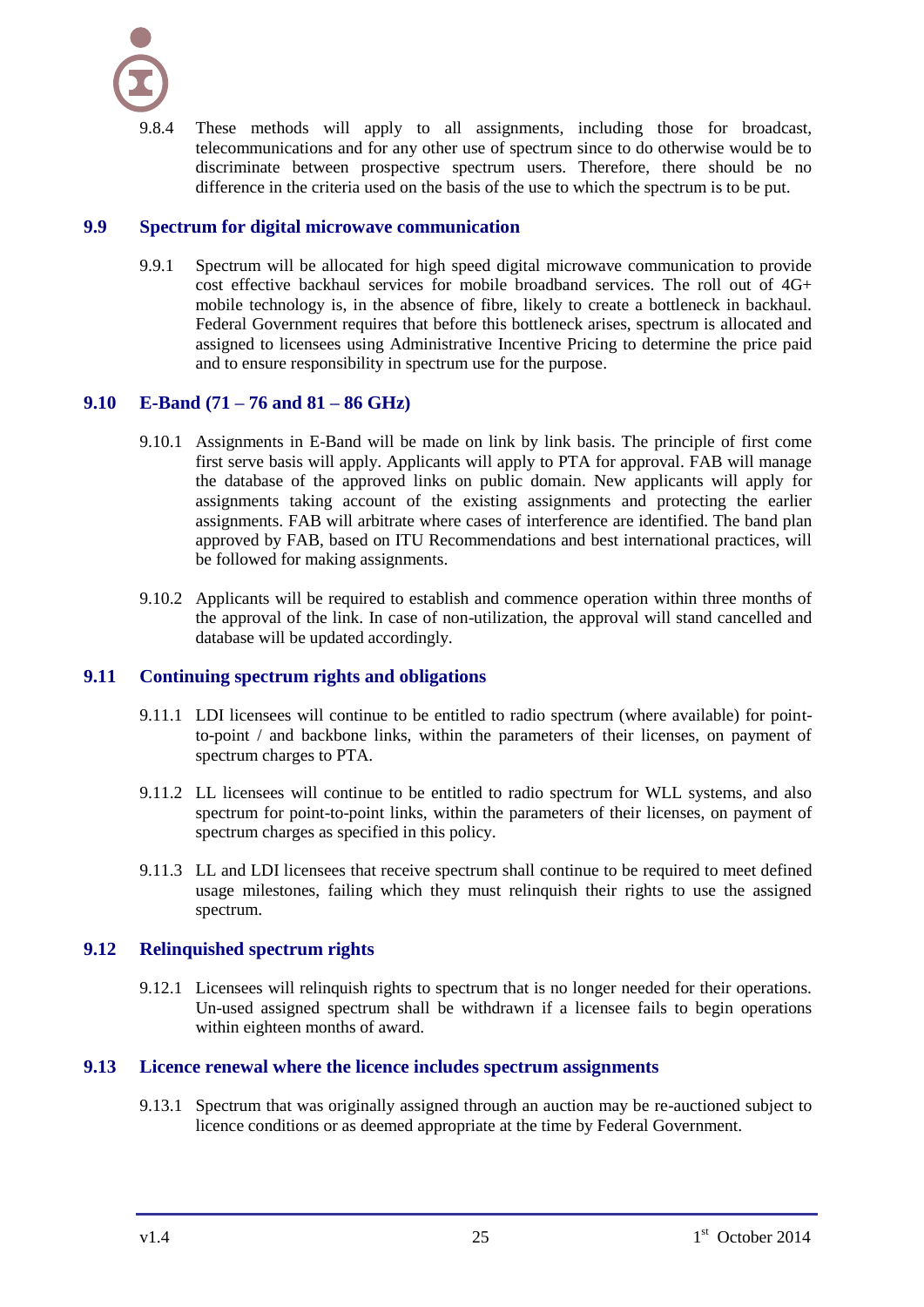

- 9.13.2 Other spectrum shall be priced in accordance with the applicable spectrum pricing method specified in Section [9.8.](#page-27-2)
- 9.13.3 Where separate payments for microwave and mobile spectrum are introduced subsequent to the initial assignment of mobile spectrum, the mobile spectrum fees shall be determined through auction whereas the microwave spectrum fees shall be determined in accordance with the applicable method for microwave spectrum.

#### <span id="page-29-0"></span>**9.14 Introduction of AIP for microwave spectrum assignments**

- 9.14.1 AIP will be introduced for microwave spectrum assignments. In the past microwave spectrum for backhauling purposes was assigned to operators in line with Federal Government policies based on the market conditions prevailing at that time. It has been observed that operators" are requesting additional spectrum for backhaul transmission instead of utilizing alternate means or utilizing their existing assignments more efficiently. There is a need to introduce an appropriate charging mechanism for the microwave spectrum assignments in order to ensure efficient and economical use of the scarce resource as per best international practices.
- 9.14.2 Therefore the PTA will establish a regulatory framework for the introduction of AIP for microwave spectrum for new and existing assignments. Practice hitherto has been to bundle microwave spectrum used for backhaul from base stations with spectrum for fixed and mobile access in a single licence fee payment. The introduction of AIP will require payments for microwave spectrum to be made separately. This unbundling of the fee structure will improve the efficiency with which licensees use microwave spectrum. It is not intended to increase the fees paid overall by licensees for spectrum already acquired. Hence, the framework for the introduction of AIP for microwave spectrum will:
	- a) Estimate the value of microwave spectrum on an AIP basis taking account of other means, including fibre, of providing backhaul.
	- b) Allow for a phased introduction of AIP that recognises that licensees will need time to review and revise their use of microwave spectrum, and implement alternative methods of providing backhaul, and recognises also the investment that has been made in microwave equipment.
	- c) Encourage the implementation of alternative methods of providing backhaul and increased efficiency in the use of microwave spectrum.
	- d) Enable operators that keep up with the phased introduction of AIP not to increase the overall cost of backhaul.

#### <span id="page-29-1"></span>**9.15 Unlicensed access**

- 9.15.1 Unlicensed access will be continued for licence-exempt spectrum. This ensures fair competition, protects consumer interests, and provides the simplest and most effective framework for market access.
- 9.15.2 Licence-exempt spectrum shall be made available in line with ITU-R Radio Regulations. Devices shall be type approved and conform to international standards or those published by PTA, and access shall be on a non-interference and non-protection basis.

#### <span id="page-29-2"></span>**9.16 Test and Development Licences**

9.16.1 Temporary Test and Development Licences will be established and issued as appropriate. The industry must be able to test and develop new services by the assignment of spectrum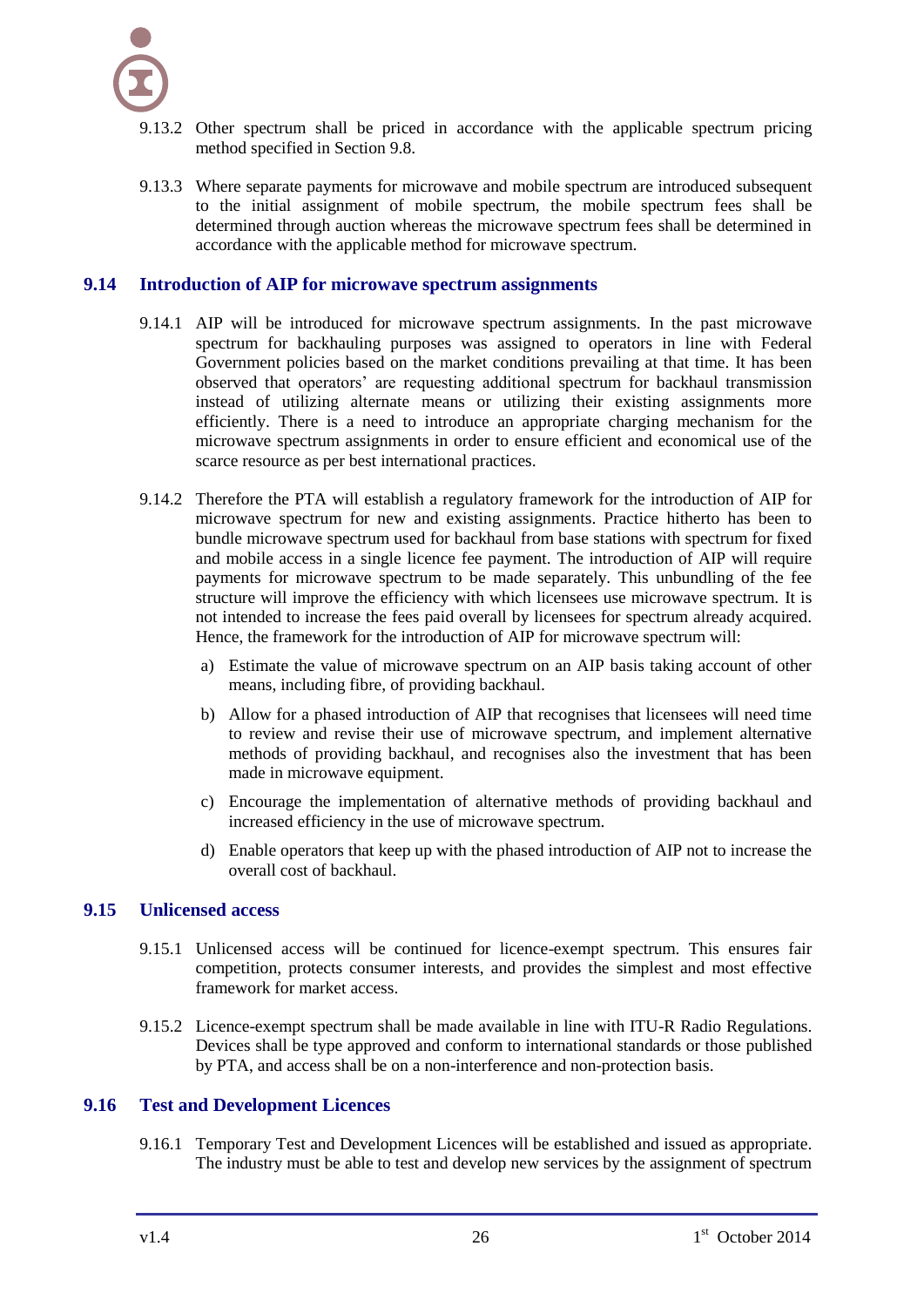

with specific limited conditions of use for research, development testing and demonstration activities and that such licences are made available within a three months of application.

9.16.2 PTA shall prepare a framework for test and development licences including criteria for the provision of licences, licence conditions, the duration of the licences, the possibility of reissuing the licences on termination, and the draft licences themselves. PTA shall consult the sector on the framework. PTA shall then finalize the test and development framework and enable qualified organisations to acquire such licences. PTA will forward the application to FAB for allocation of suitable frequency band for any such request as per procedure in vogue.

#### <span id="page-30-0"></span>**9.17 Spectrum trading**

- 9.17.1 The purpose of spectrum trading is to allow markets to determine the best use of spectrum.
- 9.17.2 Spectrum trading will be permitted under specific conditions. Spectrum trading occur through outright sale of the rights and obligations or term lease, subject to licence conditions and approval by PTA / PEMRA and FAB.
- 9.17.3 A spectrum trading framework will be developed by the PTA and PEMRA, and will be approved by Federal Government.
- 9.17.4 In relation to trading, the seller shall be expected to pay a Trading Fee, and in addition, a Processing Fee shall be levied to cover re-issuing of licenses.
- 9.17.5 Trading shall be a commercial decision for the licence holder, who can decide to trade if its licence permits. The terms of the trade shall be a commercial agreement between the licensee and third-parties.
- 9.17.6 Spectrum shall be traded only if the relevant licence, that contains the spectrum assignment to be traded, permits trading. Spectrum assigned to a licence without such a permit shall not be traded unless Federal Government specifically authorises the trade as being in the public interest under the framework specified in Sectio[n 9.17.12.](#page-31-2)
- 9.17.7 Nevertheless, spectrum trading shall be permitted only for spectrum that has been acquired through a pricing arrangement that represents its market value (i.e. auction or AIP). Spectrum subject to Administrative Cost Recovery or other forms of nominal pricing shall not be traded.
- 9.17.8 Spectrum trading rights will not be introduced into issued licences.
- 9.17.9 Spectrum shall not be traded by any licensee with the necessary licence conditions until the licensee has fulfilled its roll out obligations unless it also transfers its roll out obligations with the trade. In practice, this will mean that a licensee must trade its entire assignment related to a particular roll out obligation, until it has met that roll out obligation.
- 9.17.10 The eligibility for receiving spectrum through a trade shall be the same as the eligibility for assignment of spectrum by FAB. The acquirer of spectrum shall be required to obtain the appropriate telecommunications licence and to meet the terms of that licence.
- 9.17.11 The seller and acquirer shall be required to inform PTA/ PEMRA and FAB of the trade. PTA/ PEMRA and FAB shall determine whether the trade may happen taking into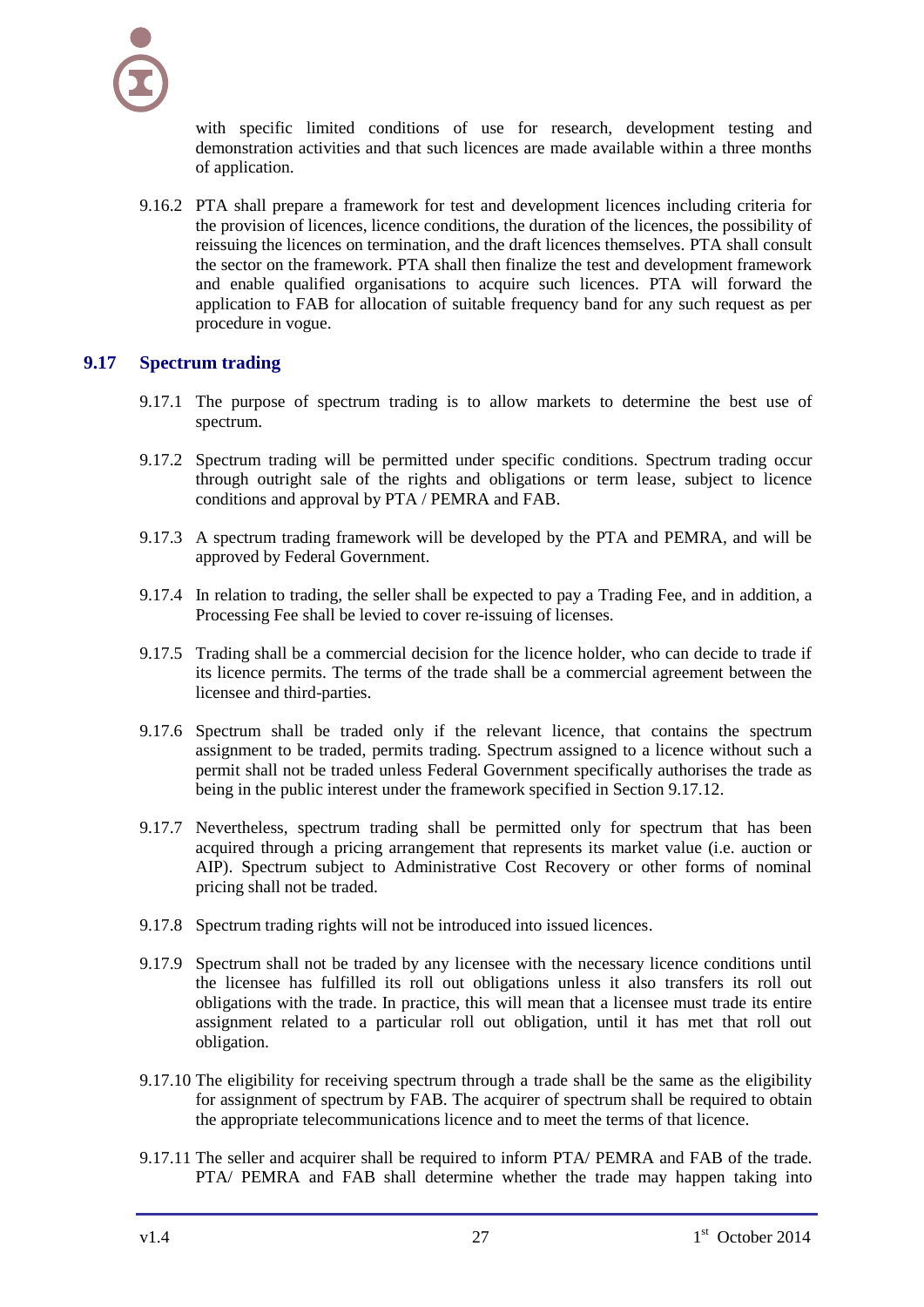account its effect on competition, national security public health and safety, compliance with the law and government policy, compliance with international obligations and compliance with international relations.

<span id="page-31-2"></span><span id="page-31-0"></span>9.17.12 The decision to introduce such trading in a particular band will be subject to public consultation.

#### **9.18 Spectrum sharing**

- 9.18.1 Spectrum sharing will be permitted under specific conditions, fulfilment of licence obligations and approval by FAB and PTA/ PEMRA.
- 9.18.2 Spectrum may be shared between any licensees with the necessary licence conditions to enable the share.
- 9.18.3 The sharers shall be required to inform PTA/ PEMRA and FAB of the share. PTA / PEMRA in consultation with FAB shall determine whether the share is to be permitted taking into account its effect on competition, national security public health and safety, compliance with the law and government policy, compliance with international obligations and compliance with international relations.
- <span id="page-31-1"></span>9.18.4 Permission to share spectrum does not absolve the assigned licensee from any roll out and payment obligations that are conditions of its licence or imposed by regulation.

#### **9.19 Mergers and acquisitions**

- <span id="page-31-3"></span>9.19.1 On merger or acquisition of a company with spectrum assigned under its telecommunications licences, spectrum and licence rights and obligations of licences will be transferable to the merged or acquiring organisation. Where Mergers and Acquisitions are concerned, access to spectrum, and the associated licence, is a critical asset of companies that rely on wireless communications. Whether a merger or acquisition should be allowed to proceed is a competition matter which is outside the jurisdiction of spectrum management, and should not be impeded by an inability to transfer licences. Therefore, except where there are overriding technical reasons, or reasons arising out of the national interest, the spectrum rights and obligations of licences will be transferable to the merged or acquiring organisation. PTA / PEMRA are to intimate FAB of any merger/ acquisition.
- 9.19.2 Mergers and acquisitions will be allowed subject to Section [9.19.1](#page-31-3) and subject to having met all licence obligations including payment and roll out obligations.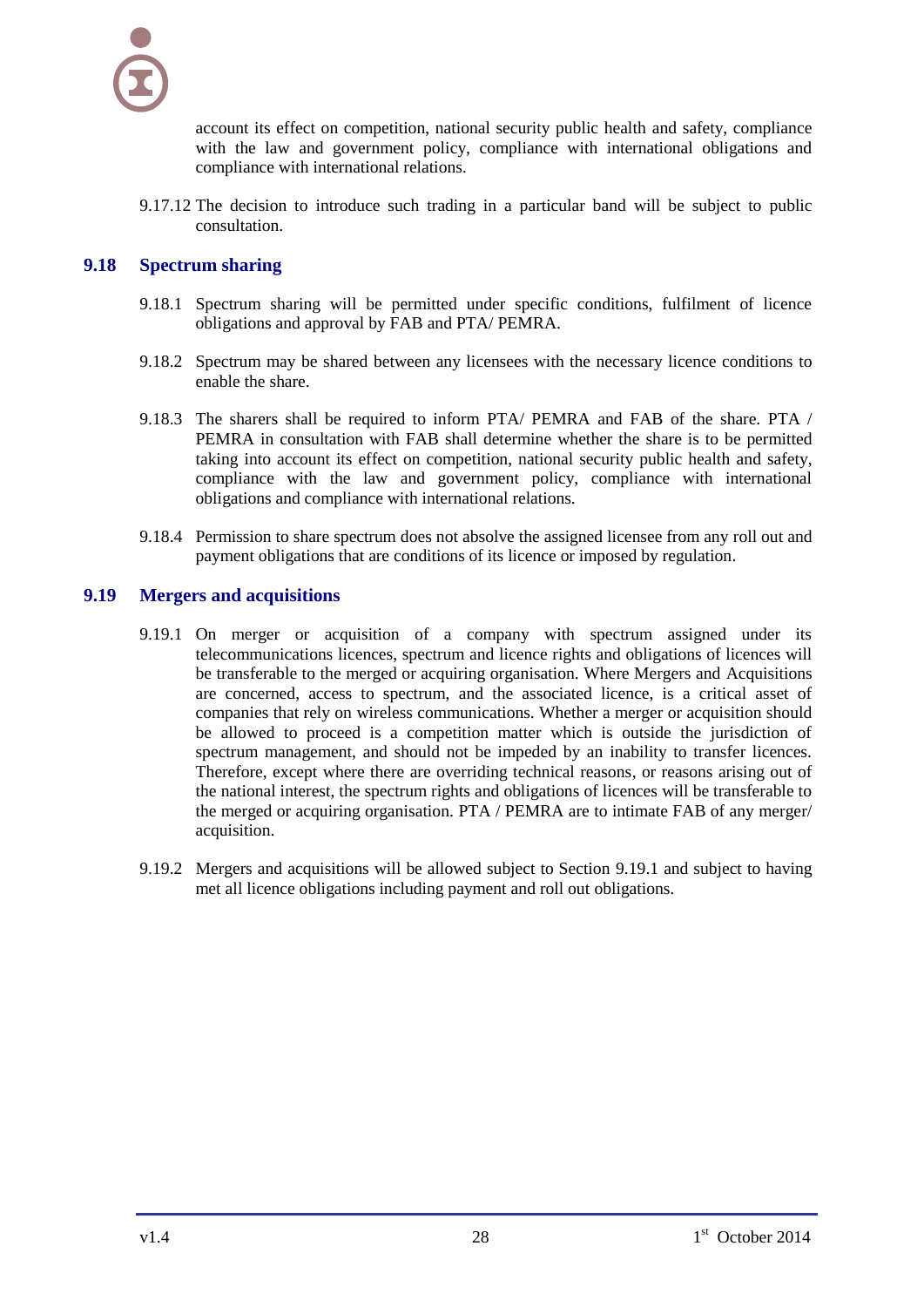#### **10. TELECOMMUNICATIONS LAW AND REGULATION**

<span id="page-32-1"></span><span id="page-32-0"></span>**A legal and regulatory environment that continues the development of efficient markets and that safeguards users.**

#### **10.1 Market regulation**

<span id="page-32-2"></span>10.1.1 Section [6](#page-11-0) specifies actions that are intended to support the development of efficient markets and reduce regulatory risk.

#### **10.2 Quality of service**

- 10.2.1 The PTA will ensure that common services are subject to minimum quality of service standards. These standards should include not only the services themselves but the marketing, customer provisioning processes, billing processes, customer support processes, payment processes and repair associated with such services.
- 10.2.2 PTA shall monitor customer service performance. Service monitoring shall include:
	- a) Call centre performance: call waiting time including variance in call waiting time, problem resolution success rate, the mean time required to resolve problems including variance, and customer perception of customer service performance;
	- b) Other problem resolution performance;
	- c) Billing accuracy and billing problems, including billing problem resolution performance;
	- d) Service activation performance including time taken to activate common services including variance;
	- e) Service termination performance including time taken to terminate common services including variance.

#### **10.3 Broadband quality of service**

<span id="page-32-3"></span>10.3.1 Broadband quality of service will be progressively improved for wholesale and for retail customers. The PTA will publish quality of service guidelines for wholesale and retail broadband services. These will include speed, latency and availability (uptime and geographic) characteristics. The guidelines will be modified on a regular basis to take account of the evolving requirements of applications and content. The PTA will monitor broadband quality of service provided by all service providers against the guidelines and will publish the results. Should performance regularly fall short of the guidelines, a quality of service regulation will be introduced by the PTA setting obligations on service providers. Expectations of performance are changing rapidly and it is not possible therefore to specify definitive and enduring values for such characteristics in a policy statement. Therefore the guidelines published by PTA shall be based on the prevailing characteristics of broadband at the time in countries with similar levels of development. The standards shall be intended to influence technology choice from the date of publication. Therefore, the PTA should include a forward looking statement of anticipated development in broadband performance requirements as well as the current performance requirement.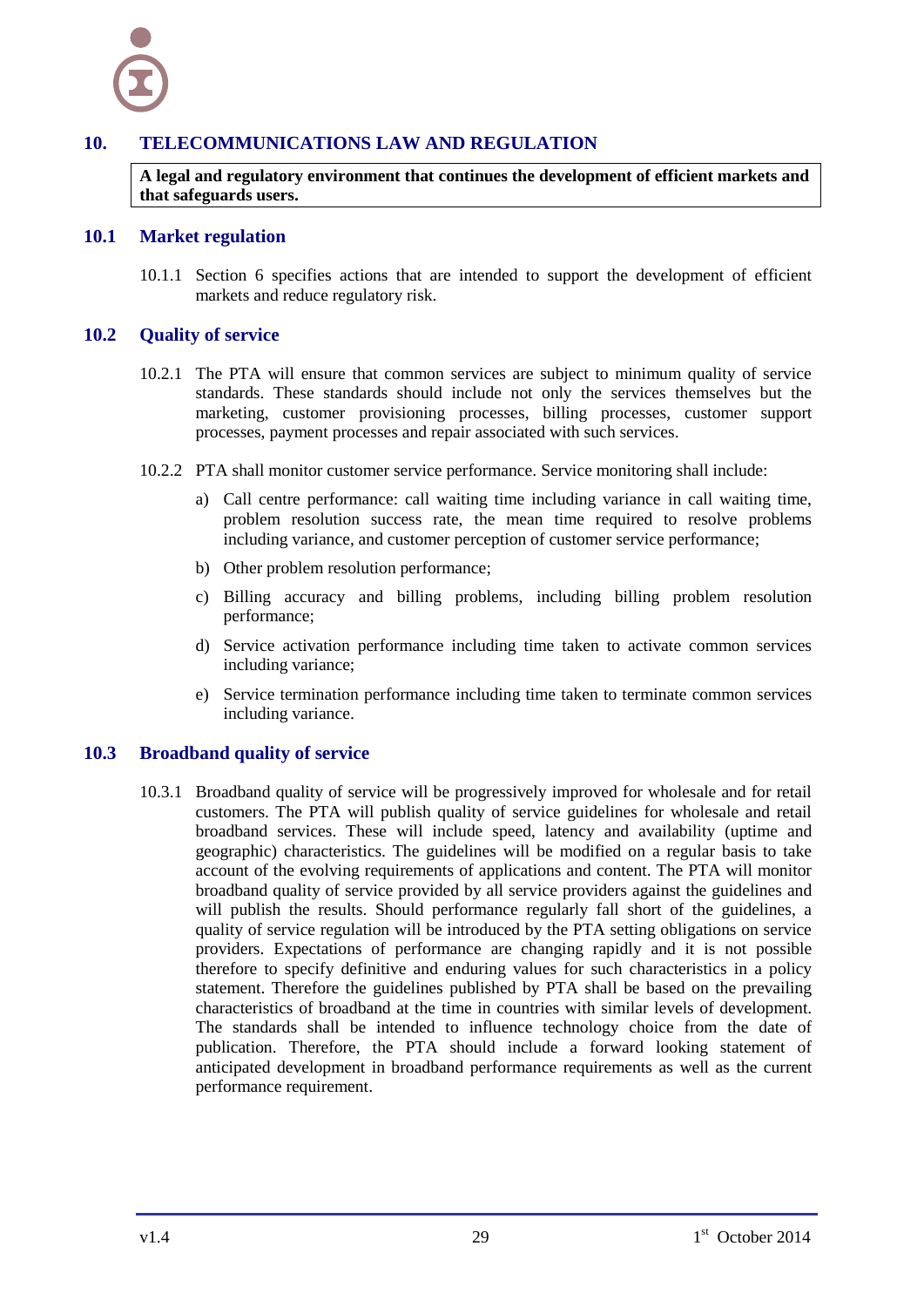

#### **10.4 Affordable services**

<span id="page-33-0"></span>10.4.1 PTA will ensure that all licensees provide affordable services. PTA will review the appropriateness and adequacy of fixed and mobile broadband prices available from licensees on a regular basis and encourage the introduction of price packages to fill in perceived gaps. The range of broadband prices available from any operator should include an entry level option at an affordable price.

#### **10.5 Numbering**

- <span id="page-33-1"></span>10.5.1 Licensed service providers that offer new voice services whose subscribers may be reached via the PSTN will be provided with suitable number ranges.
- <span id="page-33-2"></span>10.5.2 All licensees that provide public IP networks should adopt IPv6 by 2017 to ensure appropriate availability of addresses.

#### **10.6 Type approval and blocking of phones with duplicated identifier or that have been stolen**

- 10.6.1 Terminal equipment will be subject to type approval based on international norms and testing by one of an approved set of laboratories.
- 10.6.2 Mobile terminal equipment must have a valid and unique IMEI or equivalent identifier.
- 10.6.3 Mobile licensees shall become members of the International Mobile Equipment Identity Database (IMEI DB, formerly the CEIR) operated by the GSMA, immediately.
- 10.6.4 Mobile licensees shall include countries that are the source of a large number of stolen devices to Pakistan in their IMEI DB notification profile, immediately.
- 10.6.5 Mobile licensees shall report stolen terminal equipment and terminal equipment with invalid identifiers to the IMEI DB, immediately.
- 10.6.6 Mobile licensees shall block stolen terminal equipment immediately once reported
- 10.6.7 Mobile licensees shall not allow the registration of new terminal equipment with invalid identifiers on their networks.
- 10.6.8 Mobile licensees shall identify terminal equipment with invalid identifiers and report.
- <span id="page-33-3"></span>10.6.9 Blocked identifiers shall not be activated.

#### **10.7 Environmental obligations**

- 10.7.1 The PTA will put in place an environmental regulatory framework for the sector consistent with the 2005 Environmental Policy.
- 10.7.2 The PTA will prepare environmental risk assessment guidelines for the telecommunications sector and publish the environmental performance of the organisations it monitors against the defined targets on its website and through other channels, as appropriate.
- 10.7.3 Licensees will implement the 2005 Environmental Policy, subsequent policies and consequential regulations and laws. To this end, PTA will establish, within the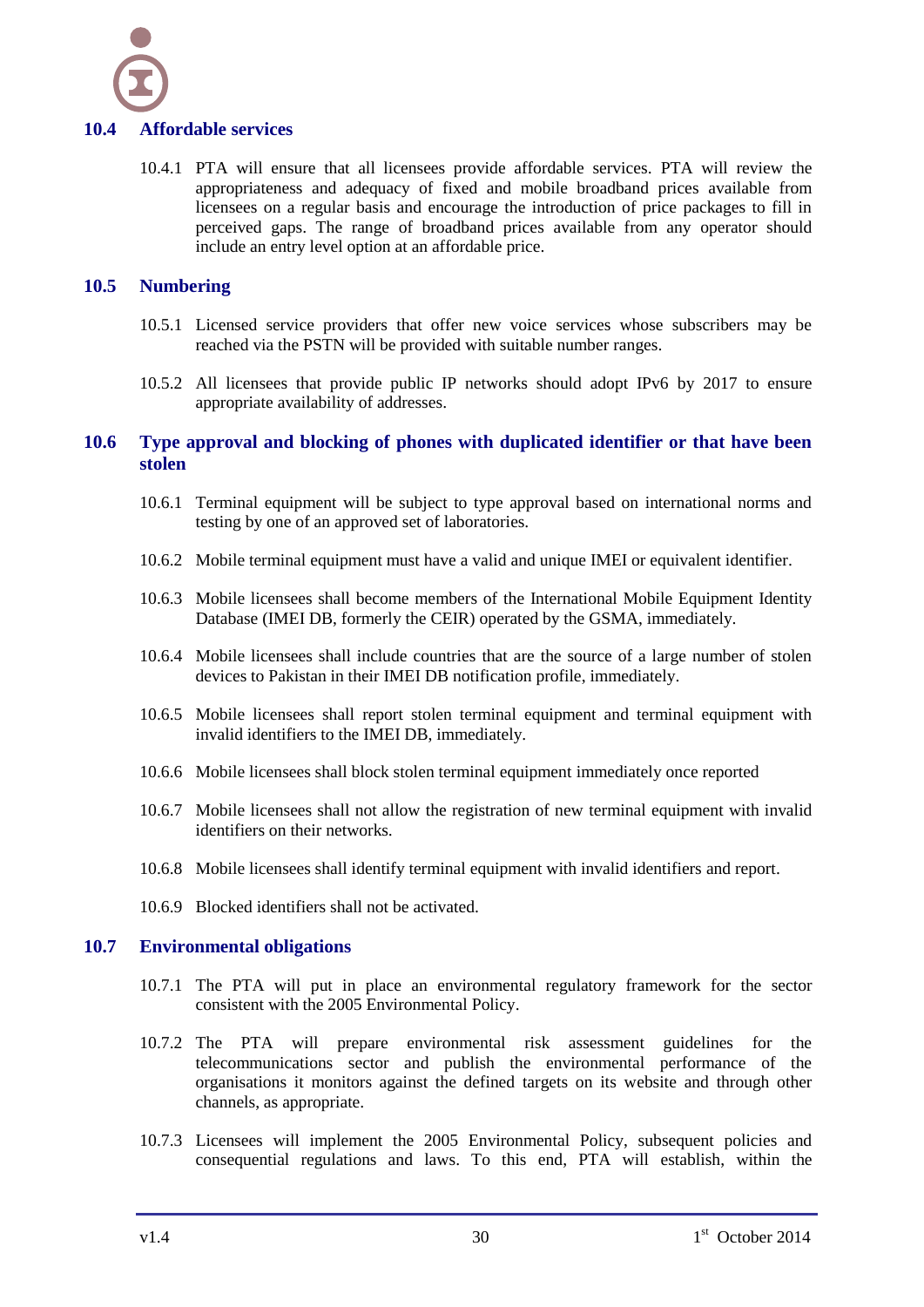environmental regulatory framework, a monitoring mechanism and monitor the performance of licensees in the following areas:

- a) Use of renewable sources of energy
- b)  $CO<sub>2</sub>$  emissions arising from their business activities
- c) Other forms of air pollution from for example diesel and other methods of electrical power generation arising from their business activities
- d) Management and documentation of the recycling and disposal of electronic waste, hazardous chemicals and other hazardous materials
- e) Reinstatement of the environment after civil works.
- 10.7.4 Licensees that do not meet defined targets will be required to make changes to their operations or financial penalties will be levied by the PTA, with funds being channelled to the USF. The PTA will publish awards for those organisations that meet a specified environmental standard.
- 10.7.5 The Telecommunications Act will be modified by MoIT to give PTA the additional responsibility for monitoring the environmental impact of licensees and the authority to define standards for the sector and issue orders to licensees and take other action on contravention of such standards.

#### <span id="page-34-0"></span>**10.8 Content management**

- 10.8.1 A regulatory framework for content with consistent application across broadcasting and telecommunications will be established by MoIT working with the Ministry of Information. This framework will enable the monitoring and control of the distribution and display of blasphemous and pornographic material in conflict with the principles of Islamic way of life as reflected in the Objectives Resolution and with Article 31 of the Constitution, material viewed as leading to the exploitation or abuse of children or other vulnerable groups, and material that is considered to be a direct incitement to commit a crime of a serious nature. The regulatory framework would nevertheless guarantee the right to freedom of speech and expression under Article 19 of the Constitution. The framework would also implement any reasonable restrictions imposed by law and cover content delivered over either a broadcasting or a telecommunications network.
- 10.8.2 A regulatory agency, either PEMRA or PTA, or a new agency, as determined in the regulatory framework, will implement the framework. The regulatory authority should work with national and international bodies in developing and maintaining the framework since there are many organisations, such as the Internet Watch Foundation, that have built up and maintain lists of inappropriate or dangerous material that Pakistan may use directly.
- 10.8.3 Government recognizes that telecommunications operators and service providers: LL, WLL, mobile licensees, class licensees, cable landing stations, etc, carry content which is outside their control; such content is under the control of third parties and subscribers that wish to access the content. As such they are acting as intermediaries when they do not originate the content. Government will not require intermediaries to identify content to be filtered or blocked.
- 10.8.4 Telecommunications operators and service providers: LL, WLL, mobile licensees, class licensees, cable landing stations, etc as appropriate, will nevertheless implement and maintain a content filtering regime specified by the regulatory authority and will filter or block as appropriate content specified by that regulatory authority. Within the context of a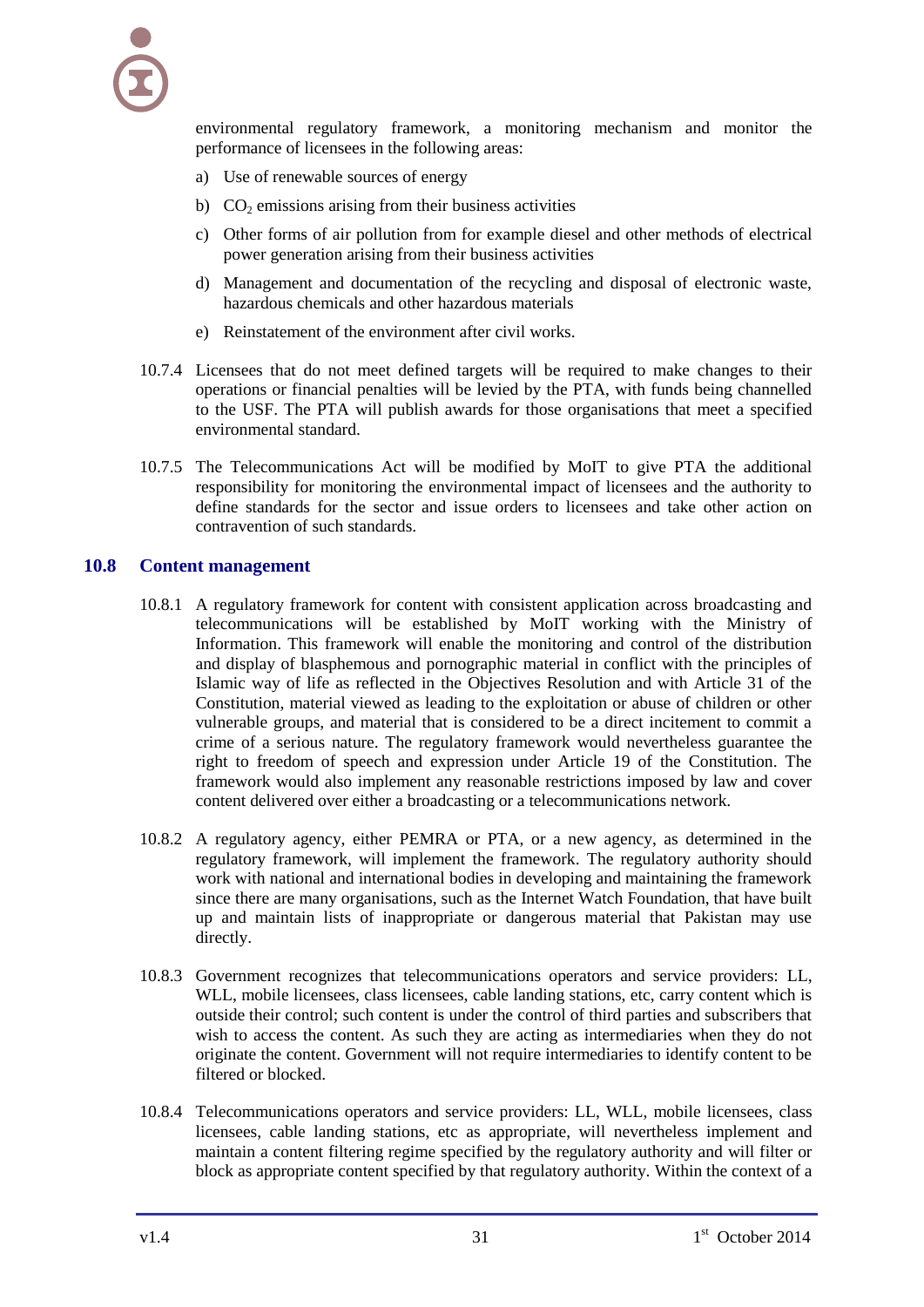

content framework, the possibility of implementing a content filtering regime for Pakistan will be explored with international providers of content.

- 10.8.5 Traffic filtering and blocking will be proportionate. Traffic from a source that is subject to filtering and blocking shall be filtered or blocked only if it falls within the guidelines for filtering and blocking. Any traffic from such a source that does not fall within the guidelines shall be allowed.
- 10.8.6 The relevant regulator will provide a telephone and website notification mechanism for traffic filtering and blocking.
- <span id="page-35-0"></span>10.8.7 Until this new body is established, the Inter-Ministerial Committee already constituted for evaluation of websites will continue its mandated work as per its Terms of Reference.

#### **10.9 Amended law and regulation**

- 10.9.1 In order to realise this Policy, all necessary changes to the Acts, Ordinances and Rules should be carried out. The relevant documents include:
	- The Pakistan Telecommunications (Reorganization) Act 1996 as amended to 2006;
	- The Pakistan Electronic Media Regulatory Authority Ordinance 2002 as amended by the Pakistan Electronic Media Regulatory Authority (Amendment) Act, 2007 (Act No.II of 2007);
	- The Telecommunications Rules (S.R.O. 847 (I)/2000).
- <span id="page-35-1"></span>10.9.2 In addition, the PTA and other regulatory bodies will carry out necessary changes to regulations and other subsidiary instruments necessary to enable the policy.

#### **10.10 Continuing policies and rules**

10.10.1 The following Policy Directives shall continue to apply:

- Policy Directive under Section 8 of Pakistan Telecommunications (Re-organisation) Act, 1996 regarding closure of telecom services due to national security concerns.
- Guidelines for Mitigating Environmental and Health Related Effects of the Cellular Base Station Antennas.
- Policy on Jammer and Disabler Devices for Blocking Cellular Communications and Related Services.
- Policy Directive for Mobile Subscriber Documentation and Antecedent Verification.
- Policy Guidelines on Mobile Network Operators and Mobile Virtual Network Operators.
- Policy to Support Technical Implementation of Mobile Banking including Mobile Money Transfers and Remittances.

#### <span id="page-35-2"></span>**10.11 Role of the PTA**

10.11.1 The PTA will undertake its roles as defined in the Telecommunications Act in a proactive manner and to act accordingly to implement this Policy in areas where Policy has been specified and to adhere to the generally stated principles within this Policy where specific Policy measures have not been specified.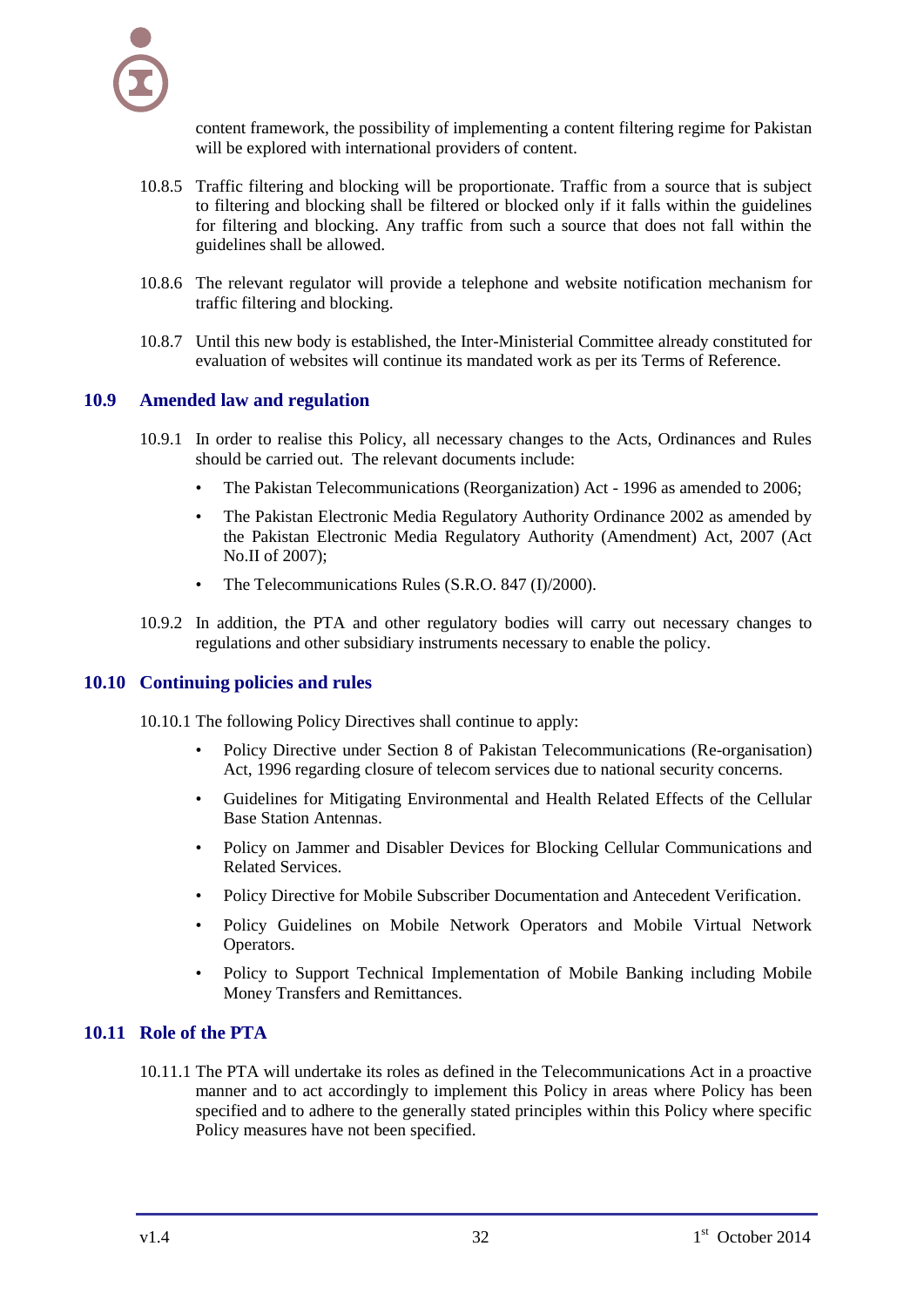MoIT in collaboration with PTA & FAB will devise a framework for sector contribution to standards development organizations (SDOs) including but not limited to 3GPP, IEEE-SA and IETF.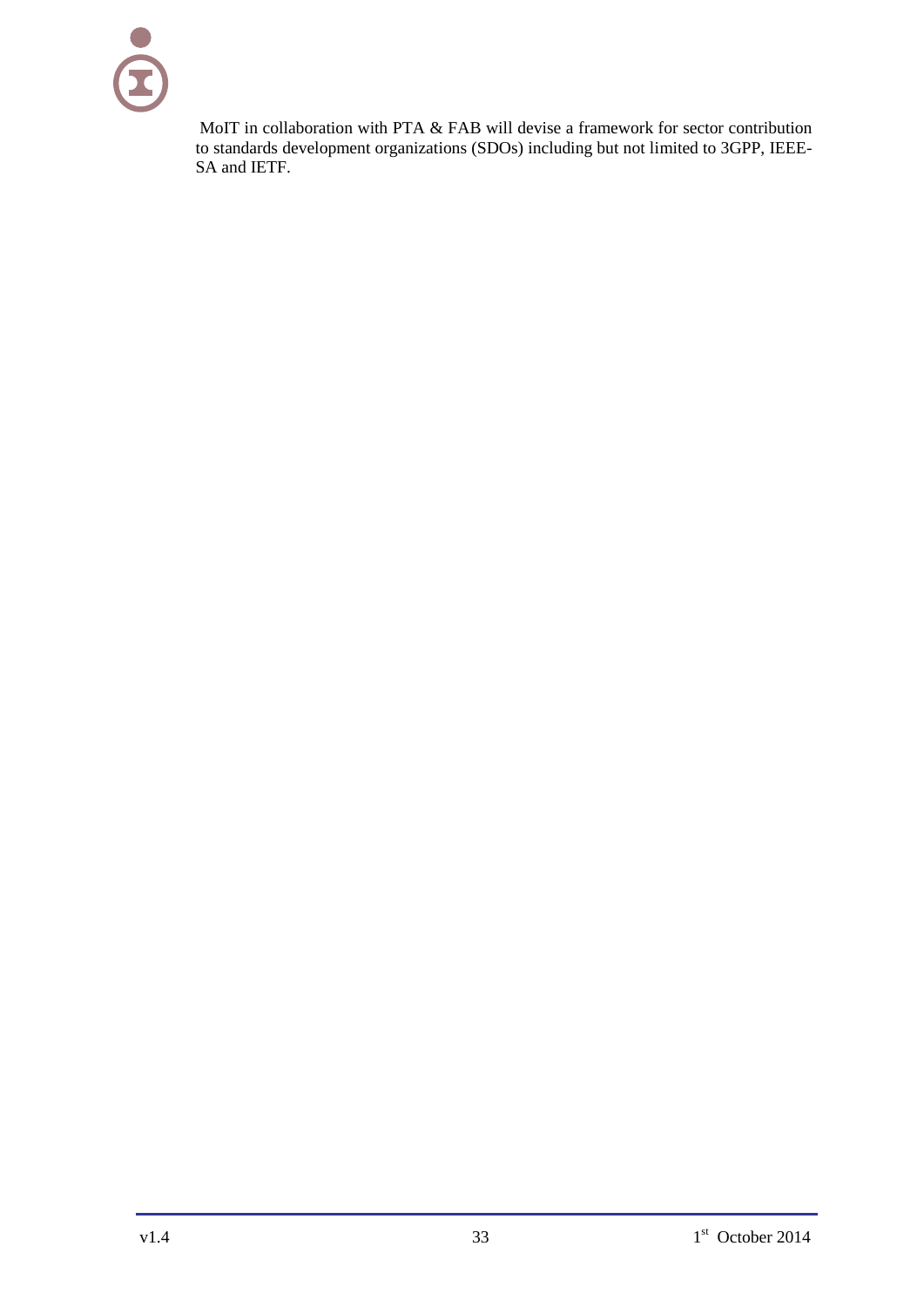# **11. USE OF TELECOMMUNICATION SERVICES**

<span id="page-37-0"></span>**Progressive increase in penetration and use of telecommunications services of all kinds and of applications that enhance social and economic development.**

- 11.1 This policy contains the following measures in the support of this goal.
	- a) To increase service availability
		- i. Public Wi-Fi (Para [6.12\)](#page-17-0)
		- ii. Extension of service availability in unserved and underserved areas (Section [12\)](#page-38-0)
	- b) To maintain low prices by maintaining an efficient telecommunications market
		- i. Introduction of a Competition Rules
		- ii. Continuation of obligations to provide wholesale services that reduce costs for operators that do not have infrastructure at particular locations (Para [6.6\)](#page-14-0)
		- iii. Maintenance of a peering and interconnection regime (Para [6.8\)](#page-15-0)
		- iv. A requirement on PTA to ensure affordable services are available (Para [10.4\)](#page-33-0)
	- c) To provide community access particularly for those who cannot afford personal access to telecommunications services (Para [12.1.1\)](#page-38-5)
	- d) To provide schools, hospitals and health centres with access to broadband telecommunications services. (Sectio[n 12\)](#page-38-0)
	- e) To increase literacy and numeracy in the longer term through online education services, countering this inhibitor to the take up of telecommunications services. (Section [12,](#page-38-0) Para [13.2\)](#page-42-2)
	- f) To increase eLiteracy (Section [12,](#page-38-0) Para [13.2\)](#page-42-2)
	- g) To provide applications and content in major languages as well as English (Para [15.4\)](#page-49-4)
	- h) To fund development of applications that will increase the value of telecommunications services (Para [13.2\)](#page-42-2)
	- i) To increase the range and quality of service and hence promote an increase in service attractiveness.
		- i. Enablement of new over the top services (Para [6.3\)](#page-13-0)
		- ii. Measures associated with net neutrality (Para [6.5\)](#page-13-2)
		- iii. Introduction of customer charters (Para [6.13\)](#page-18-0)
		- iv. Increase in quality of service, and specifically broadband quality of service (Paras [10.2](#page-32-2) an[d 10.3\)](#page-32-3)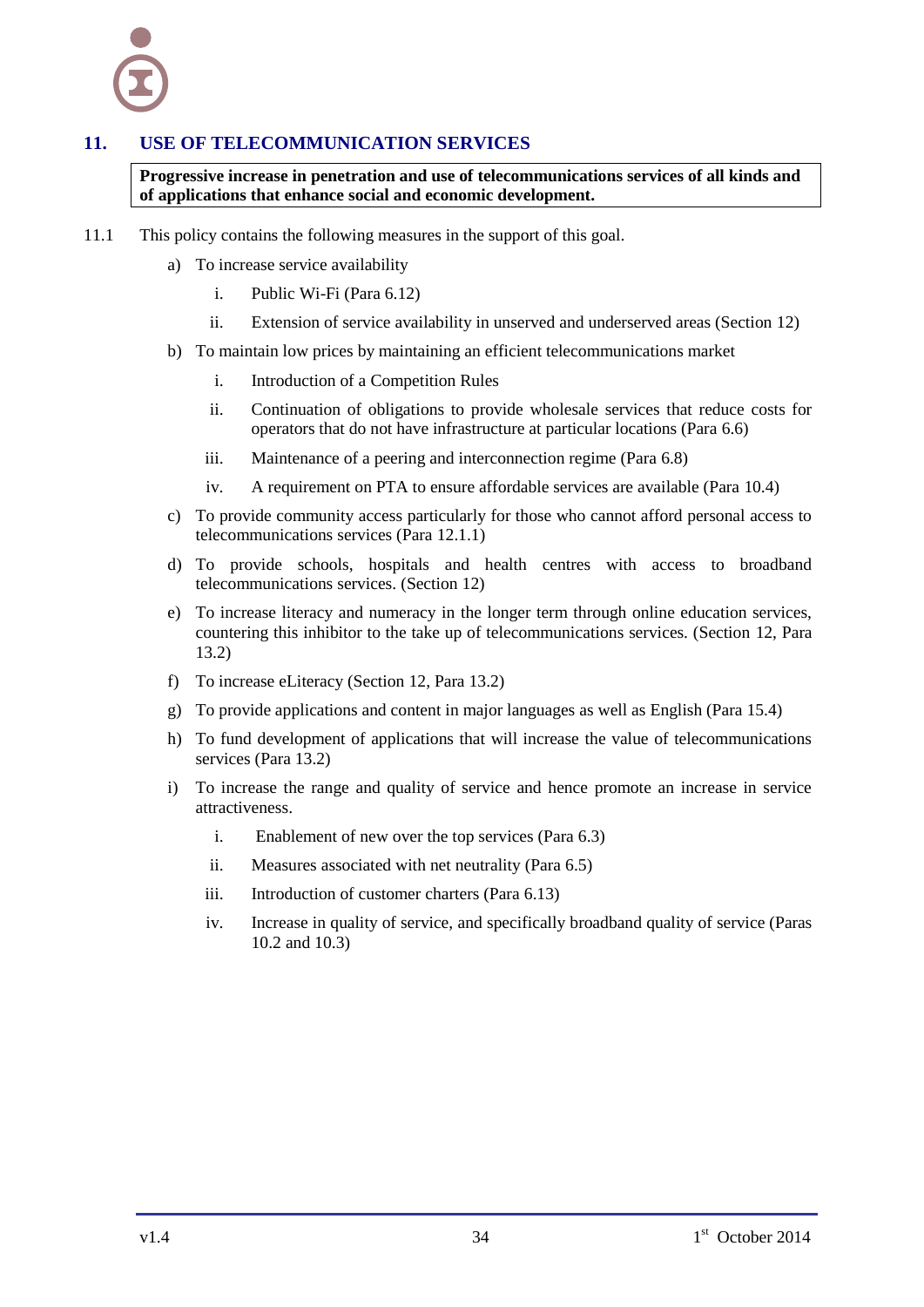# **12. UNIVERSAL SERVICE**

<span id="page-38-0"></span>**Available and affordable telephony and broadband services covering 80% of the population.**

<span id="page-38-1"></span>**Universal broadband access for education, health, agriculture, and ecommerce in underserved and unserved areas.**

#### **12.1 USF focus**

- <span id="page-38-5"></span>12.1.1 The established USF policy will continue, funded at its present level, and will focus on:
	- a) Making available affordable voice telephony and broadband data services in unserved and under-served populated areas so as to meet an overall goal of providing services to 95% of the population.
	- b) Community Broadband Services that provide telephony and broadband access to the Internet in general, and government services in particular.
	- c) Broadband access to education, health, and other institutions in USF Contract Areas sufficient to meet the need of the user community within the institution.
- <span id="page-38-2"></span>12.1.2 The USF shall not cover areas that are or will be covered by roll out obligations on particular licensees.

#### **12.2 USF funding**

- 12.2.1 Contributions for the USF will be collected from a percentage of licensed operators" revenues (the USF Contribution), and may be collected from other sources, as specified in the Telecommunications Act and USF Rules made thereunder.
- <span id="page-38-3"></span>12.2.2 The USF Contribution will not exceed 1.5% of a licensee"s gross revenue minus interoperator payments and PTA/FAB mandated payments.

#### **12.3 Use of the USF**

- 12.3.1 Funds will be provided for the capital and operating costs associated with the provision of services in a Contract Area for a specified, limited start-up period during which the USF Contractor implements its infrastructure and grows its customer base and provides the USF Services. Funding beyond that period shall not be available, since the contractor is assumed to have factored in the risk of failure when constructing its offer.
- 12.3.2 The USF will also be used to fund the development and delivery of services, infrastructure or other related items, through the Special Projects mechanism.
- <span id="page-38-4"></span>12.3.3 There should be a presumption in favour of the use of fibre over microwave in backhaul and fibre over copper in wireline access to meet growing fixed and mobile broadband requirements.
- 12.3.4 The USF Company shall consider the use of re-farmed spectrum previously allocated to analogue UHF TV or allocated to MMDS (See Para [9.6\)](#page-27-0) as well as other available and applicable spectrum for roll out of fixed or mobile broadband services in rural areas, and plan accordingly.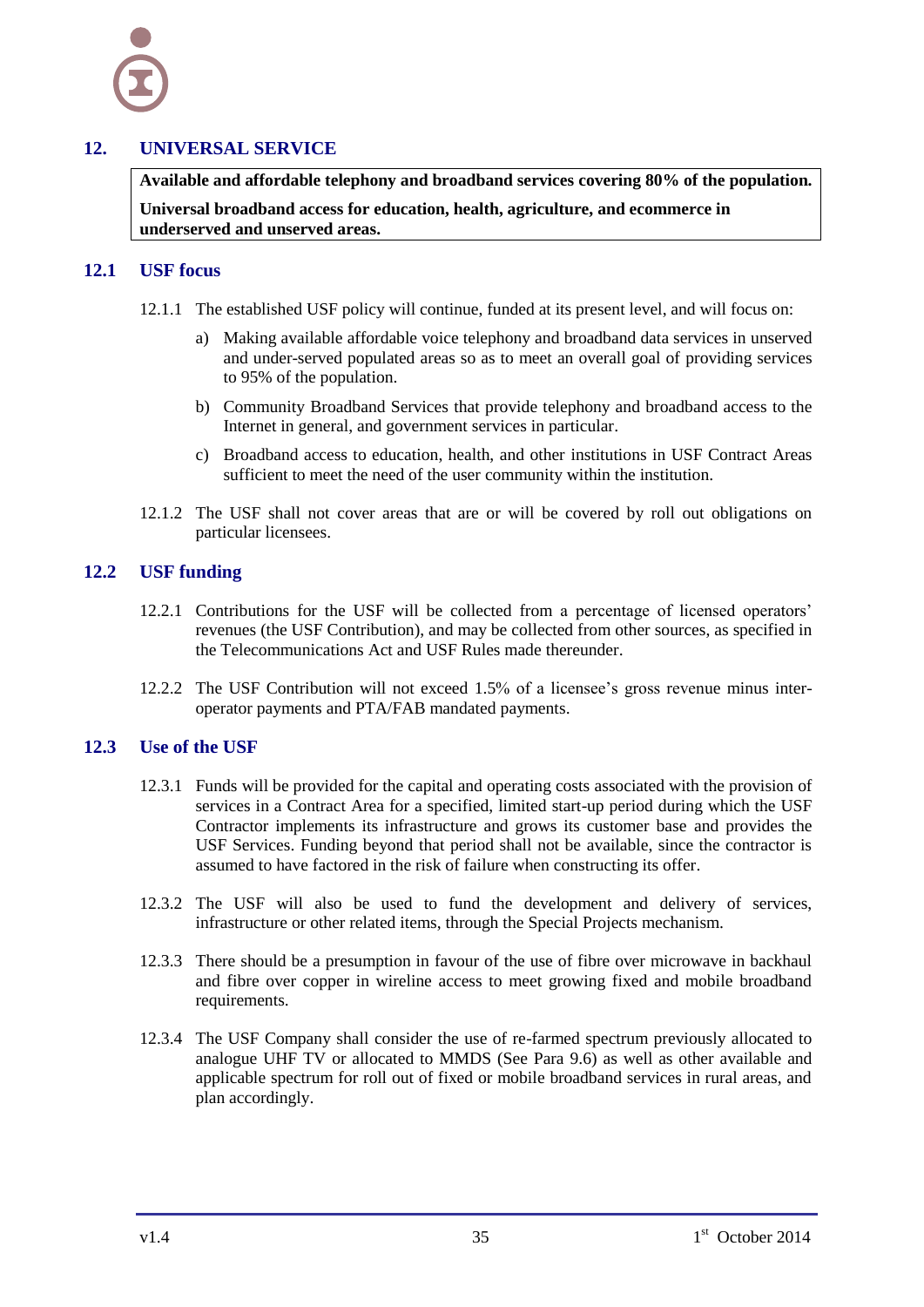

# **12.4 Eligibility for applying for USF contracts**

- <span id="page-39-0"></span>12.4.1 All licensed operators that contribute to USF shall be eligible to apply for all Universal Service Fund contracts, including Special Projects.
- 12.4.2 No restrictions shall be placed on eligibility arising from success in earlier auctions. Competition issues that may arise shall be resolved using the Competition Rules introduced in this Policy .
- <span id="page-39-1"></span>12.4.3 Consortia are allowed to bid for USF contracts, provided the specified requirements are met.

#### **12.5 The USF Services**

- <span id="page-39-2"></span>12.5.1 The USF Services shall include:
	- a) Telephone services to local, national, mobile, freephone, premium rate, and international numbers, including facilities for incoming calls from all sources, accessed from public access points as well as private lines;
	- b) Access to emergency services (as under voice licences);
	- c) Broadband Internet access services for individual subscribers in underserved and unserved areas;
	- d) E-mail and other related services;
	- e) Telecentres, including the equipment, buildings and other capital associated with the telecentre itself;
	- f) Broadband Internet access service to support multiple terminals at telecentres at speeds consistent with the size of the concurrent user base
	- g) Narrowband and broadband wireline access services to specified institutions to include educational establishments and health care establishments, courts and government offices with suitable capacity for the size and characteristics of the user base. These institutions should be provided with fibre access as a matter of course.
- 12.5.2 The USF Services shall include the following wholesale services to be offered after the start of the supply of the Supported Services according to a timetable specified and approved by the USF Board.
	- a) Multi-Megabit and multi-Gigabit fibre based transit, and backhaul services within the USF Contract Area;
	- b) Wholesale narrowband and broadband wireline access services (e.g. Local loop unbundling, wholesale line rental, bitstream over copper or fibre) and shared narrowband and broadband wireless access;
	- c) Wholesale narrowband and broadband wireline access services for organisations provided over fibre to the premises.
- 12.5.3 The purpose of requiring the provision of wholesale services is to ensure that all licensees that contribute to the USF may also benefit from the extension of coverage that it provides.
- 12.5.4 These wholesale services shall be provided in a fair and non-discriminatory manner consistent with the Competition Rules.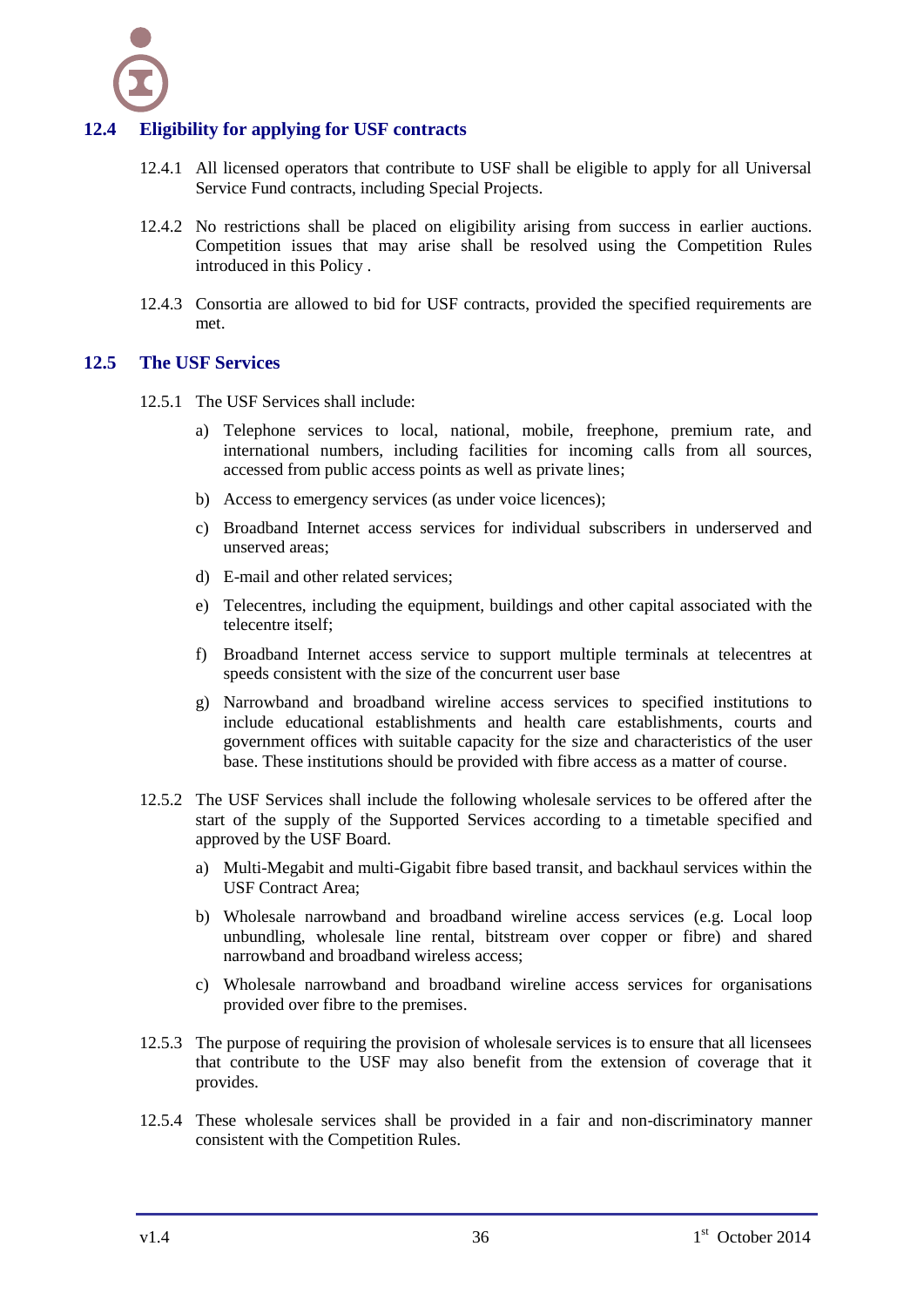

- 12.5.5 PTA shall set the wholesale tariffs that shall be applied to the Wholesale Services in the USF Contract Area in order to ensure that operators that provide retail services may make a reasonable profit. These wholesale tariffs would ordinarily be set at levels prevalent in the remaining areas of Pakistan.
- 12.5.6 Any operator that provides services in a USF Contract Area shall be required to do so under the tariff plan that it applies anywhere in Pakistan.
- 12.5.7 Any operator that provides services in a USF Contract Area shall be required to provide services to the same overall quality as is available elsewhere in Pakistan. This quality obligation includes telecommunications services, customer services and billing services.
- 12.5.8 The Competition Rules shall apply to Contract Areas. Under these Rules, a separate geographic market may be defined for a Contract Area if conditions in the Contract Area are sufficiently different from conditions elsewhere in Pakistan.

#### <span id="page-40-0"></span>**12.6 Rolling programme**

- 12.6.1 The USF Company will maintain a rolling programme of USF projects. The programme will provide a prioritised list of projects in areas that require USF intervention (Contract Areas) and the anticipated dates when the Contract Areas will be tendered. The programme will be published annually and will cover the three subsequent years starting on or shortly after the date of publication. In this way, the sector will be able to anticipate tendering opportunities and will be given at least two years' visibility of the USF programme. Each annual update will extend the rolling programme by a year, and specify any updates to the programme for the overlapping period.
- <span id="page-40-1"></span>12.6.2 The USF Company will implement the rolling programme following a consultation.

#### **12.7 USF Contract Area**

- 12.7.1 A USF Contract Area should ordinarily have the following characteristics:
	- a) It is currently an unserved or underserved populated area;
	- b) It is suffering Market Failure associated with the supply of telecommunications services and this Market Failure is likely to endure;
	- c) It is not within the roll out obligation of any licensee.
- <span id="page-40-2"></span>12.7.2 The USF Company shall maintain a list of such areas and, accordingly, order them in the rolling programme for subsequent tendering in a transparent and reasonable manner.

#### **12.8 Market Failure**

- 12.8.1 An area of the country that is experiencing Market Failure is one where a hypothetical telecommunications operator which is extending its footprint in order to provide the USF Services is unable to make a normal profit over a typical planning period, assuming reasonable projections of demand, incremental costs of extending the business, no common costs, and typical sector values for cost of capital and discount rate.
- 12.8.2 The estimate of the loss made by the hypothetical operator can be used in the determination of any maximum subsidy to be offered.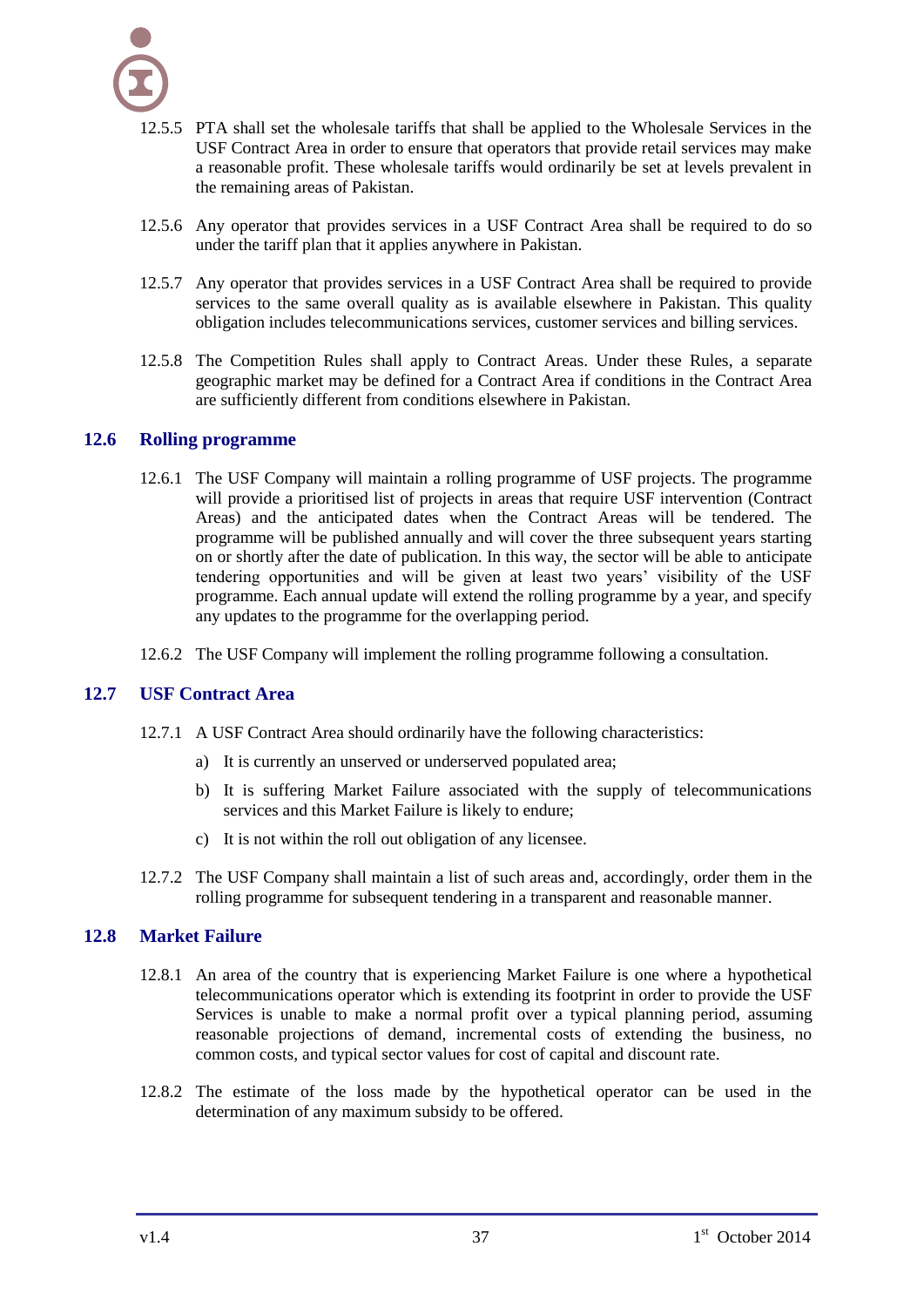

# **12.9 Services to be facilitated by the USF**

- <span id="page-41-0"></span>12.9.1 USF contractors shall also facilitate and provide access to services and applications such as:
	- eGovernment
	- eCommerce
	- eHealth
	- eLearning
	- Other ICT services (based on Government IT Policy).

#### **12.10 Community broadband services**

<span id="page-41-1"></span>12.10.1 USF contractors will provide community broadband services in areas with low income to enable access to telecommunications and over the top services, including eGovernment services and applications that serve developmental needs, without the need to purchase handsets or other devices. This will ensure access to applications and services developed under this policy as well as similar applications that may be available from other sources.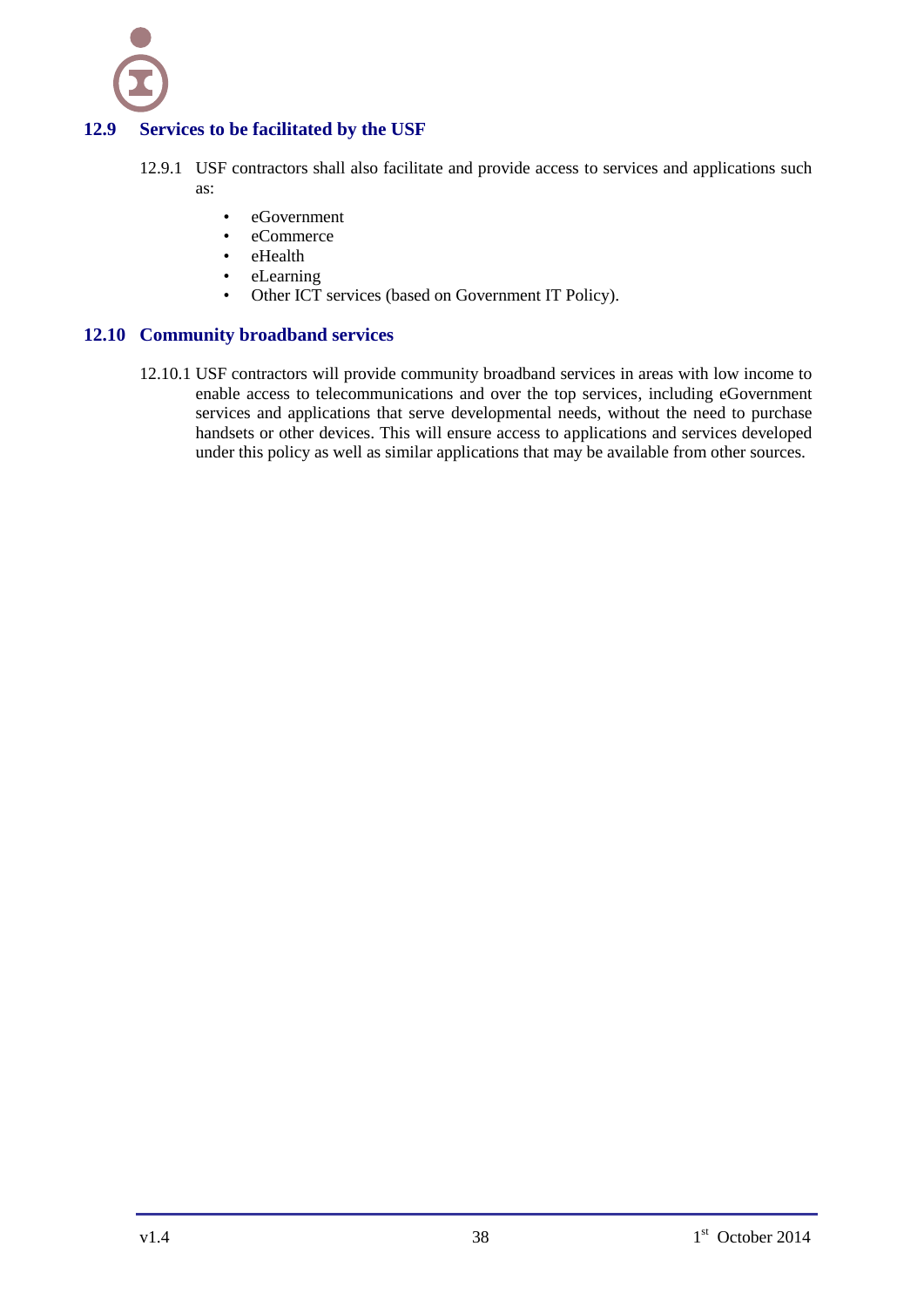# **13. NATIONAL ICT R&D FUND**

<span id="page-42-0"></span>**An ICT sector, working within the international research and development community, that provides applications and relevant content to support Pakistan's developmental aims.**

**An ICT eco-system in Pakistan for the creation of valuable Intellectual Property in ICT, particularly in telecommunications, that may be exploited for the benefit of all sectors of socio-economic development.**

#### <span id="page-42-1"></span>**13.1 Funding**

- 13.1.1 The R&D Fund contribution will not exceed 0.5% of a licensee"s gross revenue minus inter-operator and related PTA/FAB mandated payments to the National ICT R&D Fund established with the Ministry of Information Technology.
- 13.1.2 The National ICT R&D Fund will be used for:
	- a) The development and deployment of applications and relevant content associated with Government developmental goals and WSIS Action Lines to be delivered over telecommunications networks (including via smartphones and tablets) and through telecentres,
	- b) The development of Intellectual Property in ICT, particularly in telecommunications working in conjunction with the international research and development community.
- 13.1.3 The Fund will be concerned with demand driven research and development.
- 13.1.4 The Fund will at all times take into consideration that the eco-system, applications and content being developed will also be equally relevant for many other developing countries. Therefore, the Fund shall coordinate with other organizations such as PSEB to fully promote and export applications, contents and 7P.

#### <span id="page-42-2"></span>**13.2 Applications associated with Government developmental goals and WSIS Capacity Building Action Lines**

- <span id="page-42-3"></span>13.2.1 Applications associated with Government goals and WSIS Action Lines include:
	- a) Literacy and numeracy in particular and education, more generally, for both children and adults including applications for students and teachers and for such organizations as SMEDA;
	- b) eLiteracy;
	- c) Enablers of confidence and security associated with ICT use;
	- d) Health information, access to health services, monitoring and control of communicable diseases and remote diagnostic aids in coordination with provincial health services and the Ministry of National Health Services, Regulation and Coordination;
	- e) Environmental protection and sustainable use of resources;
	- f) Agricultural information and access to agricultural markets in coordination with the Ministry of Industries and Production
	- g) Government information and services that promote efficiency and transparency, and democratic processes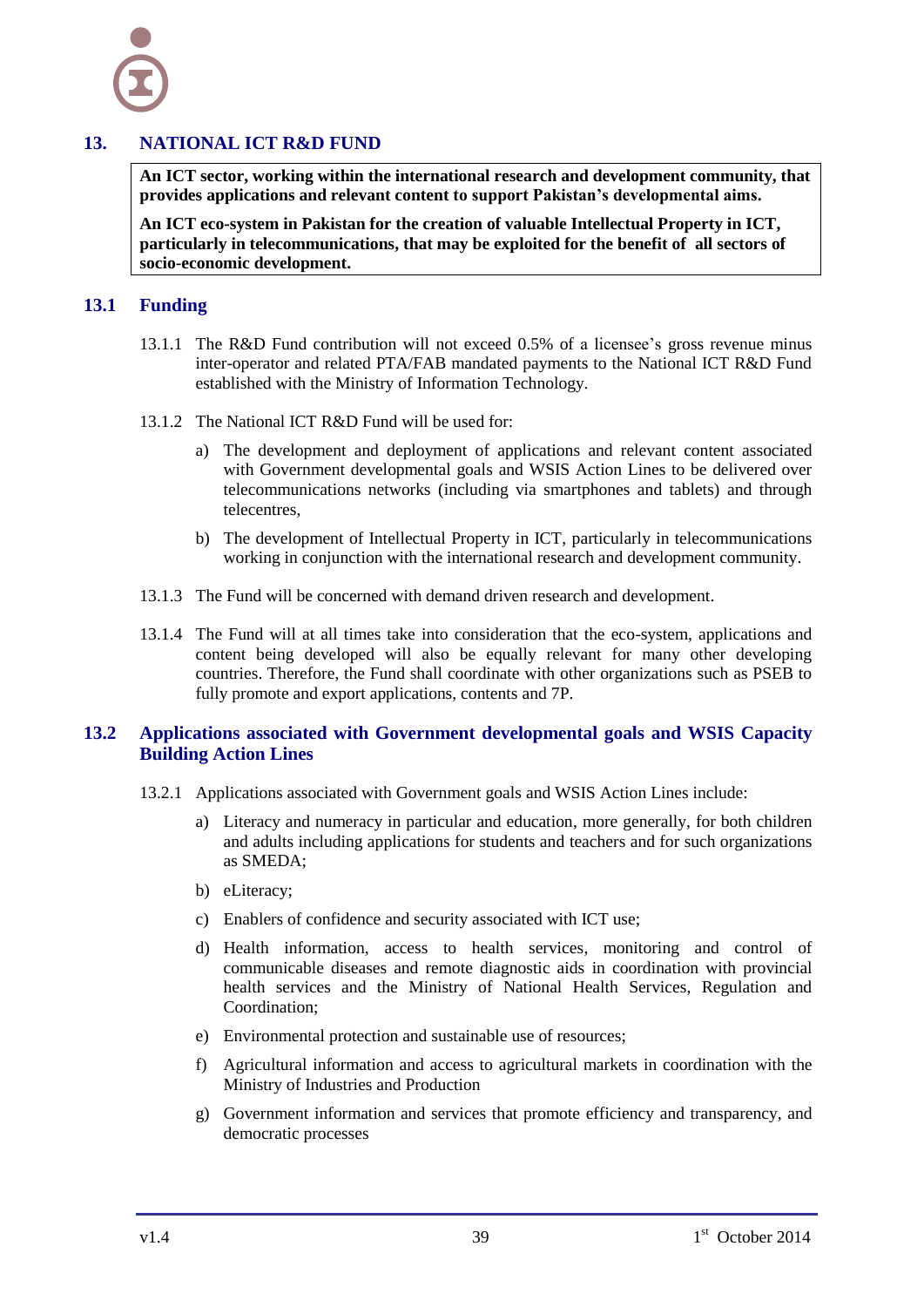

# **13.3 The development of Intellectual Property in ICT**

- <span id="page-43-0"></span>13.3.1 The National ICT R&D Fund will coordinate market research for applications and services in the ICT areas including those listed in Para [13.2.1.](#page-42-3) The Fund will develop, maintain and implement a rolling three year plan specifying the projects to be let and the outcomes expected.
- 13.3.2 Projects covering applied research in ICT, market research, product specification, product development will be funded from the National ICT R&D Fund.
- 13.3.3 The Fund will establish links with international centres of expertise in the application areas listed in Paragraph [13.2.1](#page-42-3) and those concerned with telecommunications infrastructure and services. The Fund will explore methods and facilitate joint working with development organisations in Pakistan and such international centres of expertise on particular projects. In such cases the Fund may provide funding for the work undertaken by the Pakistan development organisations. Development organisations include but are not limited to: private businesses in the ICT industry, academia, standards bodies and equipment suppliers.
- 13.3.4 The Fund will establish links with other funding organisations with the intention of bringing their expertise to Pakistan and to establish joint funding of particular projects.
- 13.3.5 The consequences of such activity will be the development of intellectual property in ICT. In return for funding of the development of this intellectual property, the Fund will take an agreed share of the intellectual property produced.

#### <span id="page-43-1"></span>**Rolling programme**

- 13.4.1 The National ICT R&D Fund Company will maintain a rolling programme of projects. The programme will include projects to be funded, projects under execution and projects to be completed during the plan period.
- 13.4.2 The programme will be published annually and will cover the three subsequent years starting on or shortly after the date of publication. In this way, interested parties will be able to anticipate tendering opportunities and will be given at least two years" visibility of the programme. Each annual update will extend the rolling programme by a year, and specify any updates to the programme for the overlapping period.
- 13.4.3 The National ICT R&D Fund Company will implement the rolling programme.
- 13.4.4 The National ICT R&D Fund Company, will as part of its rolling programme, report on the outcome of each project on completion when publishing the programme.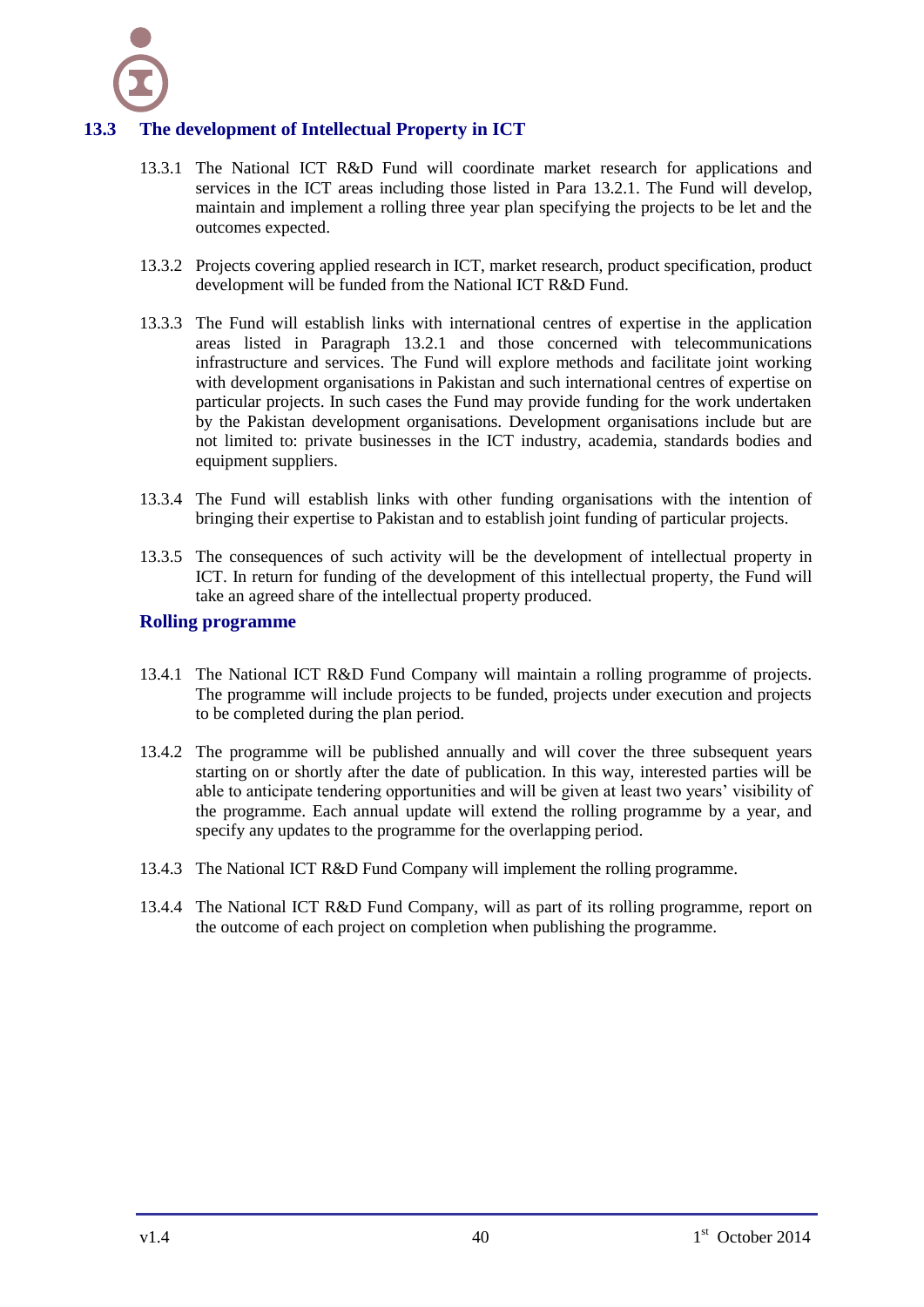

#### <span id="page-44-0"></span>**14. SATELLITES**

#### **14.1 Satellite policy goals**

#### <span id="page-44-1"></span>**An 'open skies' approach to encourage foreign investment and addresses the deployment of Fixed, Broadcast and Mobile Satellite Services.**

- 14.1.1 Satellite systems have a unique capability to deliver telecommunications services nationally and internationally, providing social and economic benefits. The ability to deliver high quality communications services, economically to remote areas that are difficult to serve by terrestrial means makes satellite communications an essential part of Pakistan"s national telecommunications infrastructure. Satellite systems enable rural access to telecommunications services including voice and Internet access, critical telecommunications services for disaster relief operations, socially beneficial services such as e-learning and tele-medicine, and the efficient provision of broadcast services over wide geographic areas.
- 14.1.2 Satellite communications is by its nature a global sector. To be effective the satellite communications policy must reflect this situation. It is the aim of Government to operate an open and transparent market that encourages foreign investment to deliver world class satellite communications for the use by citizens, businesses and government.
- 14.1.3 The overall goals of this satellite policy relate to aspects of supply and use of satellite communications support this vision:
	- Promotion of the use of satellite services by citizens, businesses and government
	- Protection of users against harmful interference.

#### <span id="page-44-2"></span>**14.2 Definitions**

- 14.2.1 The Satellite Services covered by this Policy are as defined in the Radio Regulations published by the International Telecommunications Union (ITU):
	- Fixed-Satellite Service (FSS): A radio-communication service between earth stations at given positions, when one or more satellites are used; the given position may be a specified fixed point or any fixed point within specified areas; in some cases this service includes satellite-to satellite links, which may also be operated in the intersatellite service; the fixed-satellite service may also include feeder links for other space radio-communication services.
	- Mobile-Satellite Service (MSS): A radio-communication service between mobile earth stations and one or more space stations, or between space stations used by this service; or between mobile earth stations by means of one or more space stations. This service may also include feeder links necessary for its operation.
	- Broadcasting-Satellite Service (BSS): A radio-communication service in which signals transmitted or retransmitted by space stations are intended for direct reception by the general public.
- 14.2.2 An "earth station" is defined by the ITU as: a station located either on the Earth's surface or within the major portion of the earth"s atmosphere and intended for communication with one or more space stations; or with one or more stations of the same kind by means of one or more reflecting satellites or other objects in space. In this Policy, the term "Earth Station" is to be distinguished from the term "Terminal". The term "Earth Station"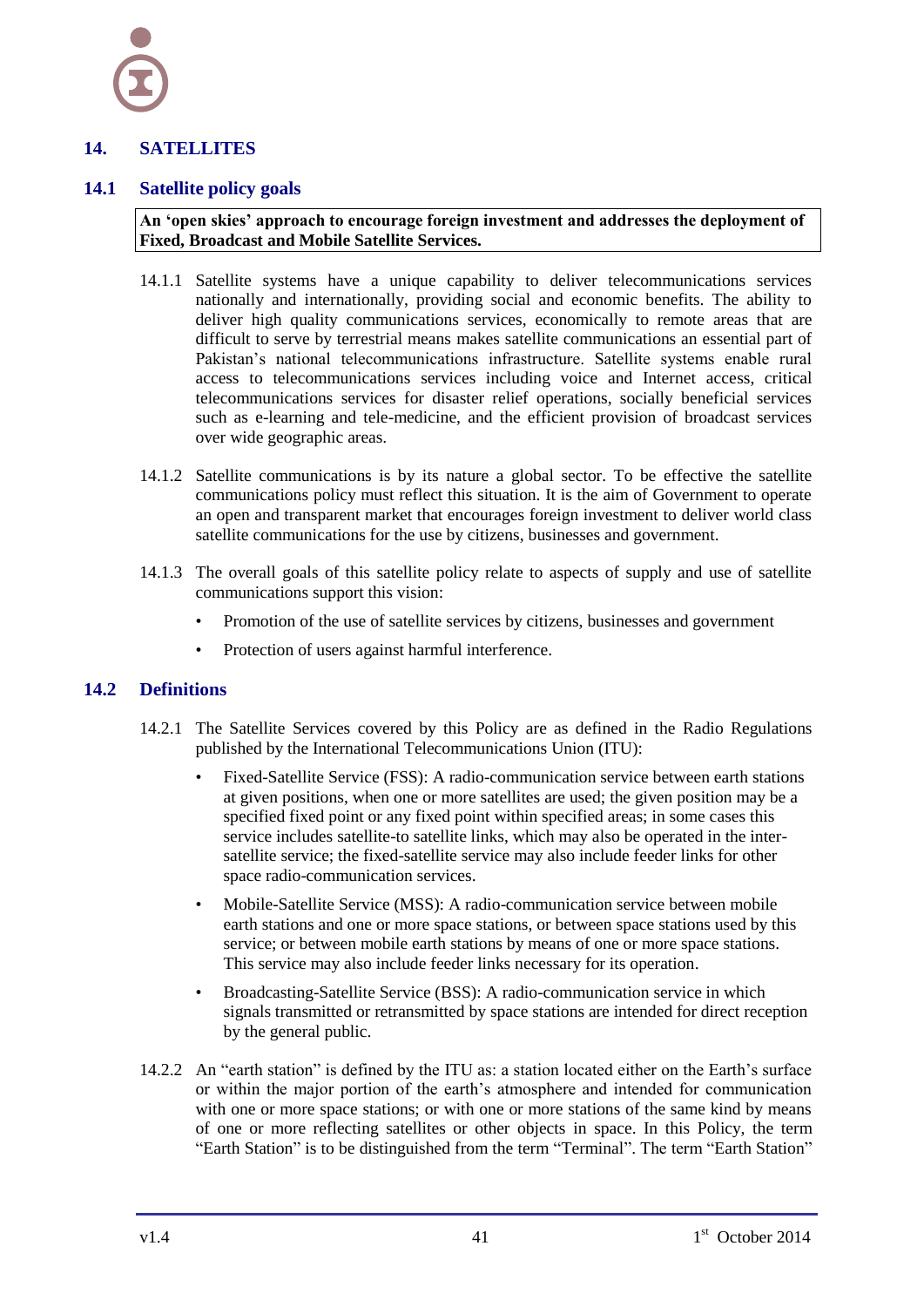

is used to mean an earth station that acts as a gateway to a public network. Any other station is termed a Terminal.

#### <span id="page-45-0"></span>**14.3 Satellite systems**

- 14.3.1 Any foreign satellite operator that provides services in the geographic boundaries of Pakistan should register with PTA.
- <span id="page-45-1"></span>14.3.2 Any national satellite operator shall be licensed by PTA.

#### **14.4 Satellite service provision**

- 14.4.1 Satellite services are those services that are provided through a satellite system, foreign or domestic. Satellite services provided in Pakistan shall be provided through a system that has been properly coordinated through the ITU.
- 14.4.2 The satellite service provider shall be a licensed. The satellite service provider shall obtain a license from PTA before starting provision of any kind of service to its customers.
- 14.4.3 The satellite service provider shall not be required to establish a local gateway for delivery of telecommunications traffic within the geographic bounds of Pakistan by satellite unless adequate lawful interception cannot otherwise be established subject to any specific requirements in Section [14.7.](#page-46-0)

#### <span id="page-45-2"></span>**14.5 Access to electromagnetic spectrum**

14.5.1 Access to spectrum and associated orbital resources for satellite services shall be managed by FAB. Management of spectrum for satellite services shall be in accordance with the applicable ITU-R Radio Regulations, Recommendations and Pakistan Table of Frequency Allocations while keeping in view the protection of existing services/ users to the extent possible with minimum chances of interference.

#### <span id="page-45-3"></span>**14.6 Access to space segment capacity**

- 14.6.1 Radio transmissions from Earth Stations and Terminals have the potential to cause harmful interference to satellite systems. The Government of Pakistan has obligations under international ITU Radio Regulations to avoid causing such harmful interference. Therefore:
	- All transmissions to satellites from within Pakistan must be authorised by the satellite operator;
	- Satellite terminal equipment must conform to the relevant standards set out in this policy; and
	- Earth Stations must be properly licenced by PTA as set out in this policy.
- 14.6.2 All relevant technical details of Earth Stations licensed by PTA shall be shared with FAB for record purposes. The same information will be used by FAB for interference mitigation if any is reported by foreign or national satellite operator. Licensing of satellite earth stations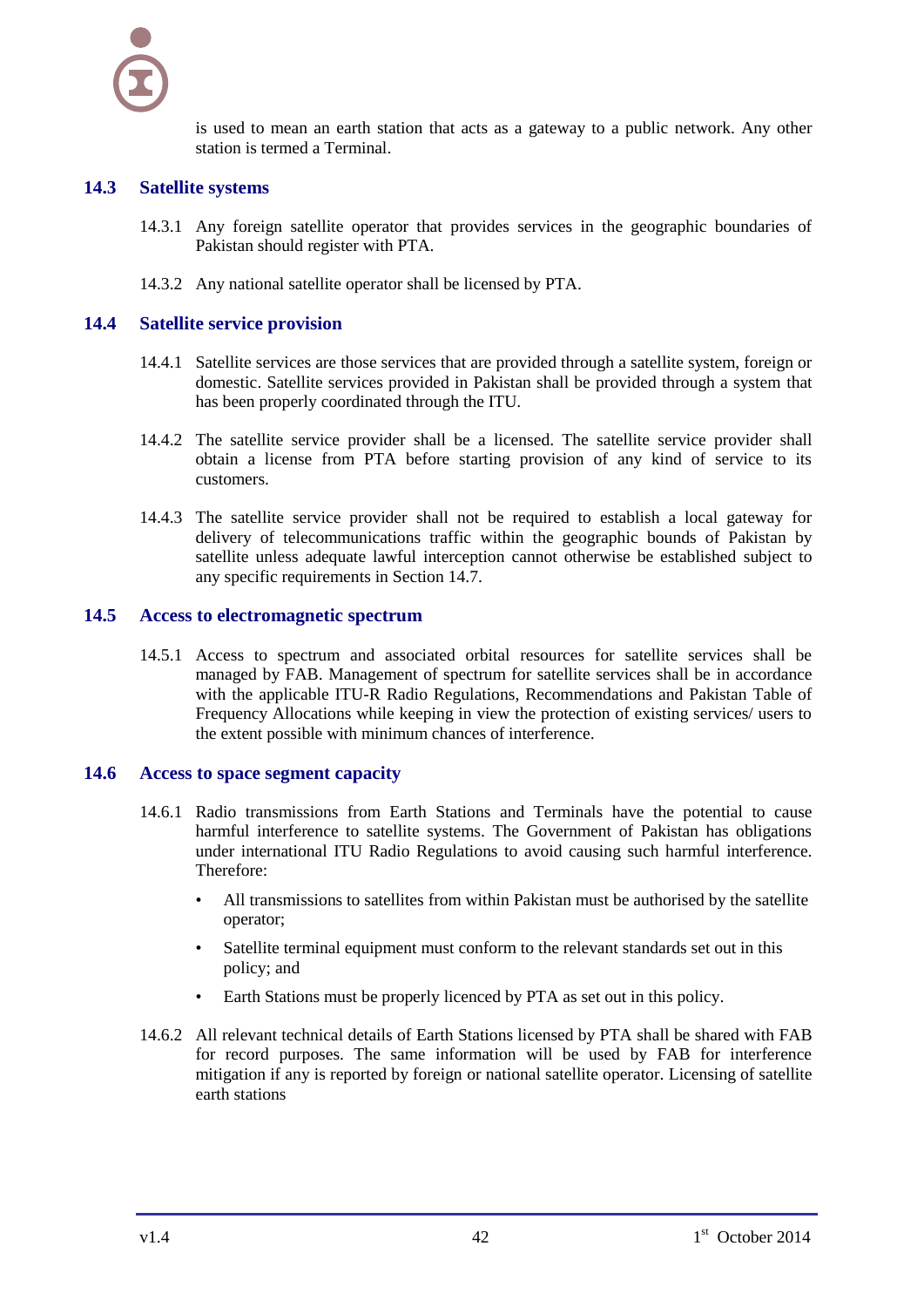

# **14.7 Satellite service licensing and general provisions**

- <span id="page-46-0"></span>14.7.1 The present rights and obligations specified in the LDI and LL licences associated with the installation and use of satellite networks shall remain.
- 14.7.2 VSAT services used to provide fixed access to public telecommunications networks
	- 14.7.2.1 Any LL licensee may operate VSAT services in such a manner under its licence having first registered the service with PTA.
	- 14.7.2.2 A class licensee (data) may operate VSAT services in such a manner to provide narrowband and broadband access and may then deliver OTT services.
	- 14.7.2.3 If the class licensee wishes to provide access to public telephony services, a class licence shall be provided for the provision of such VSAT services by parties other than LL licensees.
	- 14.7.2.4 Licensees that use VSAT services in this manner shall be required to use an LDI licensee for the provision of national and international transit services.
- 14.7.3 VSAT services used to provide bulk point to point transmission nationally or internationally
	- 14.7.3.1 Any LDI or Infrastructure licensee may operate VSAT services in such a manner under its licence having first registered this use with PTA.
	- 14.7.3.2 An LL licensee may use VSAT services in this manner with in its geographic area having first registered this use with PTA.
	- 14.7.3.3 Licensees shall require prior approval from PTA and FAB for the provision or use of VSAT services.
- 14.7.4 Receive Only Earth Stations
	- 14.7.4.1 There shall be no licencing requirement for the installation of Receive Only Earth Stations (ROES). The provision of broadcast services to ROES will require the appropriate licence issued by PEMRA.
- 14.7.5 Mobile Satellite Services
	- 14.7.5.1 Except where noted below, the operation of a terminal in a Mobile Satellite Service shall require authorisation from the PTA. Satellite terminals that operate in a Mobile Satellite Services must conform to technical standards which shall be made available on the PTA website.
- 14.7.6 General licencing provisions for GMPCS
	- 14.7.6.1 The use of mobile Earth Stations for Global Mobile Personal Communications by Satellite (GMPCS) shall not require a specific end user licence where the service is provided either by a local service provider or on a roaming basis by "recognised" providers of GMPCS Services. For the purposes of this policy a "recognised" provider will be one that is listed on the PTA website.
	- 14.7.6.2 The local service provider shall need to obtain a class licence from the PTA for the provision of GMPCS services, unless it holds a mobile licence. A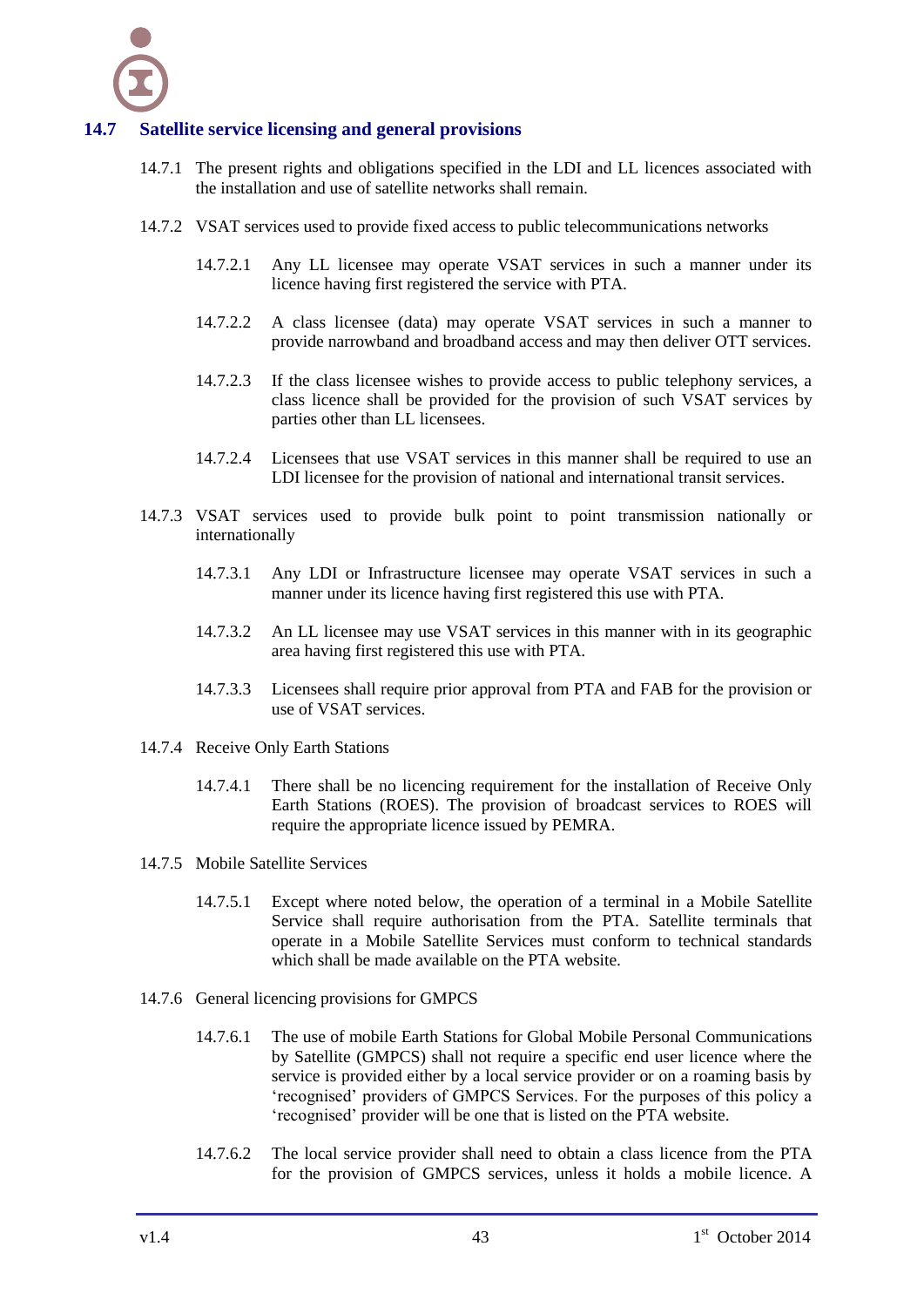mobile operator shall inform PTA on the introduction of a GMPCS service. Whether the local service provider is providing services using a domestic satellite network or one owned by a foreign entity, it shall be a provision of the class licence that information concerning traffic originating in, or routed to, Pakistan are made available to PTA and that lawful interception of such traffic is possible.

#### 14.7.7 Roaming GMPCS terminals

- 14.7.7.1 Use of GMPCS terminals on a roaming basis is subject to provisions being in place with the respective GMPCS operators to provide data concerning traffic originating in, or routed to, Pakistan. A list of such "recognised" operators will be made available on the PTA website. The PTA website shall provide guidance for GMPCS operators to ensure they are included on this list.
- 14.7.7.2 Prior to entering Pakistan it shall be the responsibility of the individual user of the GMPCS terminal to register their intent to bring a GMPCS terminal into the country. A web based registration process shall be established by the PTA to facilitate this. Where a GMPCS operator is not included on the list of "recognised" operators the use of a GMPCS terminal shall not be permitted.
- 14.7.8 Aeronautical Terminals
	- 14.7.8.1 Aeronautical terminals shall require a licence from the PTA for operation while in Pakistan's Airspace. The licence shall set out the conditions of use for the Aeronautical Terminal.
- 14.7.9 Earth Stations on Vessels (ESV)
	- 14.7.9.1 Earth Stations on Vessels operate under the regulations set out by the ITU. A licence, issued by the PTA, shall be required for the use of terminals within the territorial waters of Pakistan.
	- 14.7.9.2 Where an ESV operator is required to coordinate the use of the terminal with Pakistan, as determined under the relevant sections of the ITU Radio Regulations, FAB shall be the point of contact.
- 14.7.10 The PTA shall develop and publish processes and requirements relating to registration and granting permission for the use of equipment and services, and class licencing of satellite services.

#### **14.8 Satellite service and satellite system licence fees**

- <span id="page-47-0"></span>14.8.1 Satellite related licence fees shall in general be calculated on an Administrative Cost Recovery Basis. The schedule of licencing fees shall published on the PTA website.
- 14.8.2 If the spectrum available for Satellite Services is congested, Administrative Incentive Pricing may be considered for that specific band. PTA shall consult with stakeholders before any change to the licence fee arrangements is made.

#### **14.9 Satellite terminal equipment standards**

<span id="page-47-1"></span>14.9.1 To protect adjacent satellites and terrestrial services, satellite terminal equipment used in Earth Stations and Terminals shall be regulated by technical standards published by the PTA. A technical standard shall prescribe the minimum technical requirements to be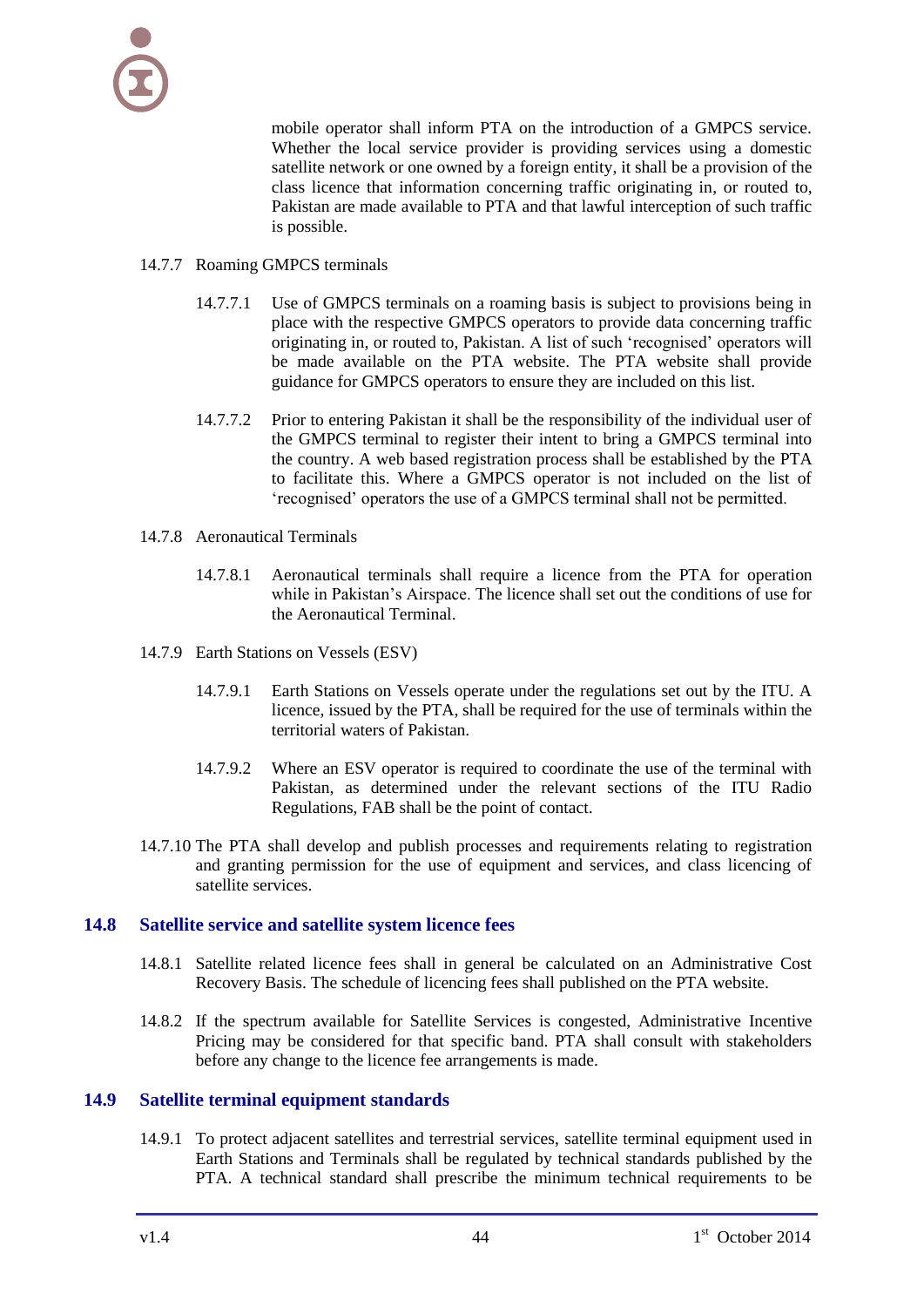fulfilled by the satellite terminal equipment intended for sale and use in Pakistan. These requirements shall conform to requirements published by the ITU for satellite earth stations and to the extent possible shall be based on existing international equipment standards.

# <span id="page-48-0"></span>**14.10 Installation and health and safety**

14.10.1 The operator of an Earth Station or Terminal shall be responsible for ensuring the installation adheres to appropriate standards to avoid interference with other services as well as health and safety standards.

# <span id="page-48-1"></span>**14.11 Publicly available information**

14.11.1 Information relating to the operation of satellite systems, licensing processes, charging mechanisms, standards, complaints procedures and public consultations shall be made available publicly through the PTA website.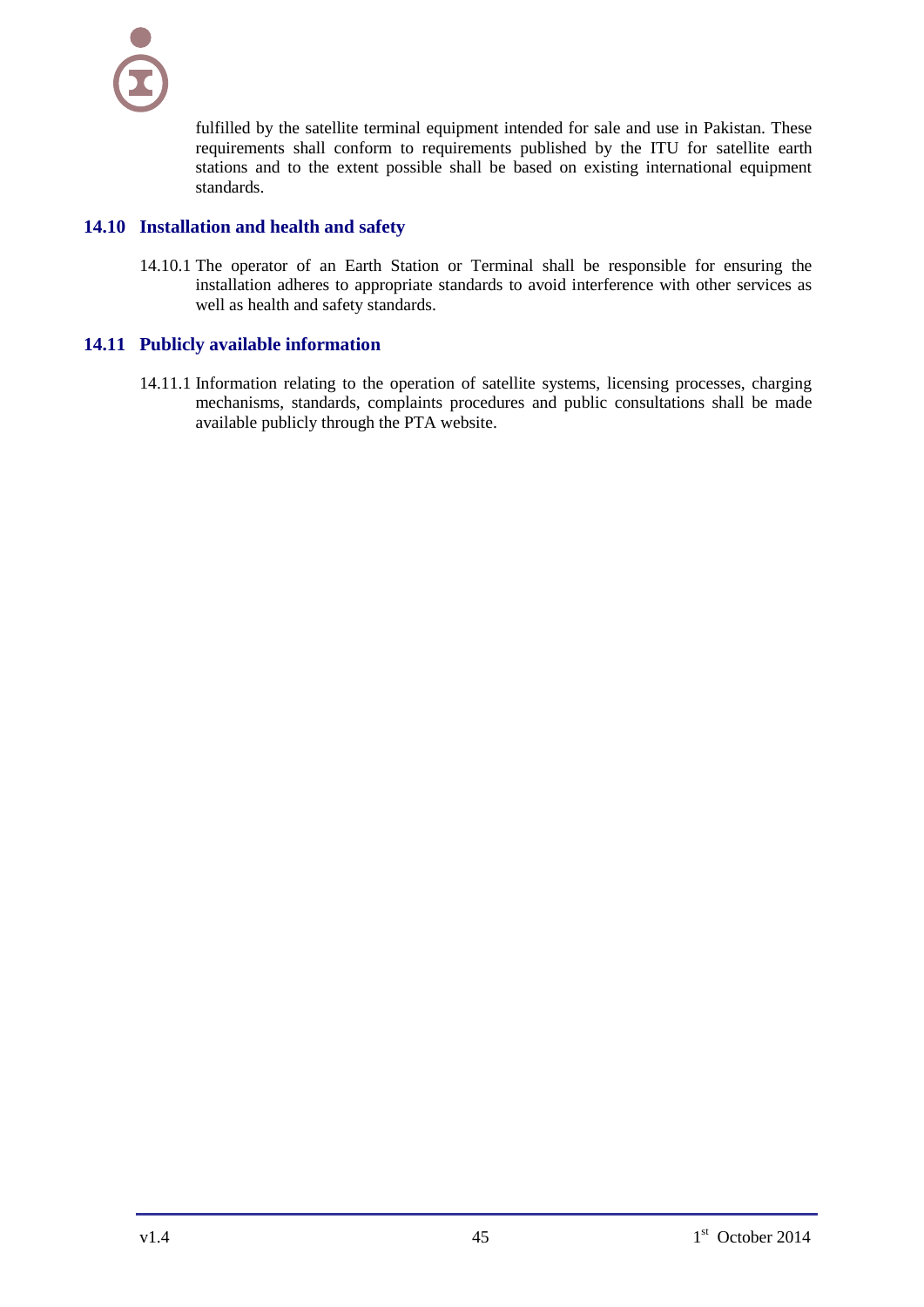

# <span id="page-49-0"></span>**15. FEDERAL AND PROVINCIAL GOVERNMENT**

#### <span id="page-49-1"></span>**15.1 NTC**

- <span id="page-49-6"></span>15.1.1 The efficiency of the NTC will be improved through the establishment of partnerships with the private sector to the benefit of both Government users and the private sector. These partnerships will enable the economies of scale necessary for efficient operation and may be realised for example by:
	- Outsourcing of an enhanced version of the NTC service portfolio
	- Public private partnership whereby the resources of one or more operators would be used in partnership with NTC
	- NTC procuring services to deliver its service portfolio.
- <span id="page-49-2"></span>15.1.2 The NTC Charter will be amended in accordance with Para [15.1.1.](#page-49-6)

#### **15.2 Special Communications Organisation**

- 15.2.1 The Special Communications Organisation (SCO) will continue to operate in its territory and will provide access to its infrastructure to other operators at cost oriented wholesale rates to enable service based competition.
- 15.2.2 Keeping in view the requirements of SCO to invest into network expansion for its area of responsibility, appropriate clauses will be built into SCO"s license to allow it to utilise it"s own revenues for development activities instead of the current requirement to deposit all revenues into the national exchequer and then tap PSDP funding for network development. Such amendments will also have provision for meeting any shortfall in SCO"s development budget through Federal PSDP, AJK/GB budget etc as deemed appropriate by the federal or AJK/GB governments.

#### <span id="page-49-3"></span>**15.3 eGovernment**

- 15.3.1 A significant programme for the development and implementation of eGovernment transactions will be pursued over the next five years. This programme will address all licence applications, tax and other payment transactions, notifications and other transactions and functions represent target areas for development of online transactions that may carry incentives for online rather than paper-based or in-person transactions.
- 15.3.2 Within each Ministry and Province a prioritised eGovernment programme will be put in place to take account of the opportunities for service delivery over broadband and the anticipated growth in broadband penetration that will arise from mobile broadband availability.

#### <span id="page-49-4"></span>**15.4 Broadband provisioning in public buildings**

<span id="page-49-5"></span>15.4.1 Facilities that enable broadband communications will be installed in new buildings built by the state, municipalities and government enterprises.

#### **15.5 Content development**

15.5.1 Government will facilitate the content sector. To this end Government Ministries shall contract out to Pakistani private sector content developers wherever possible and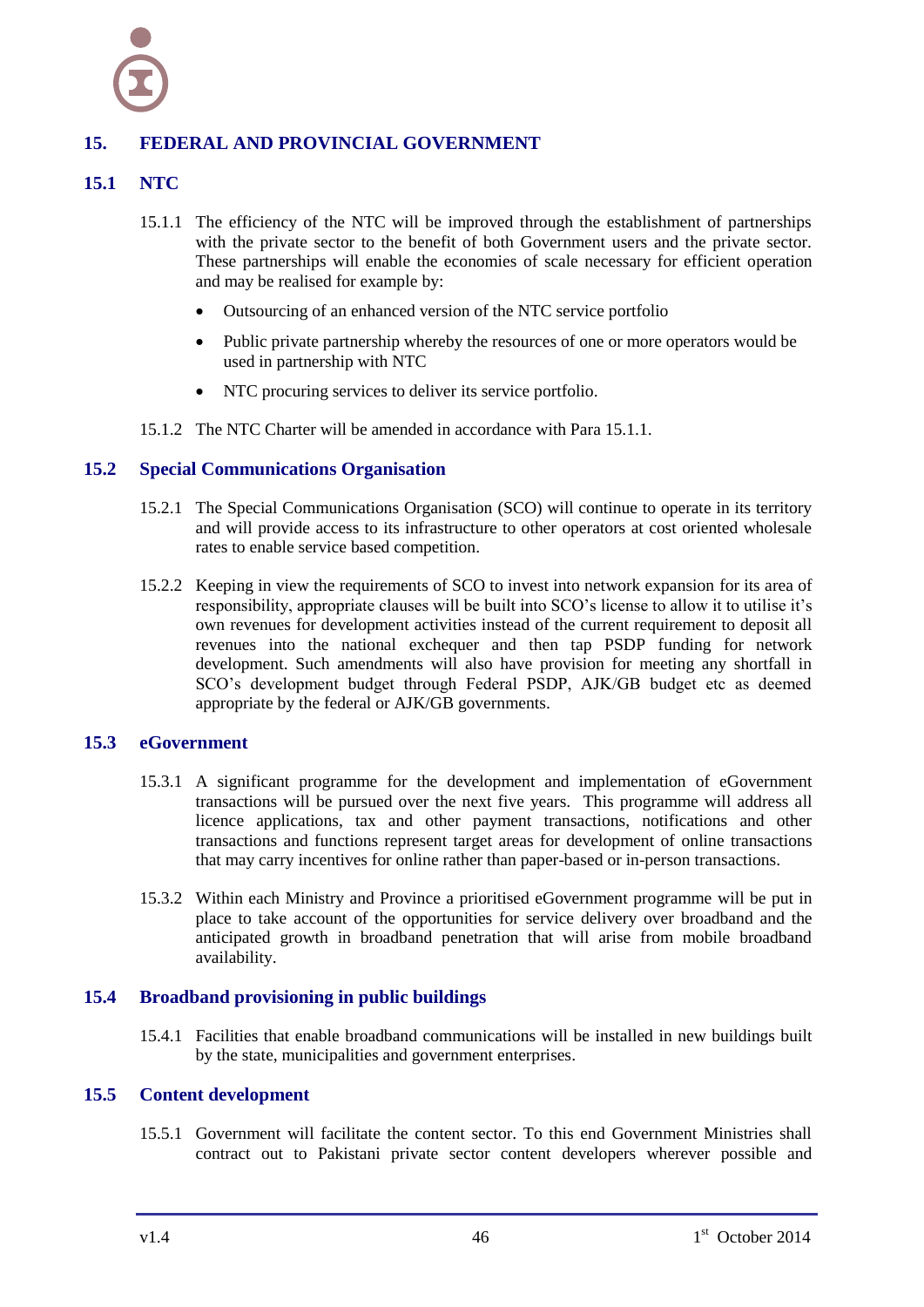encourage mass usage of local content applications through Government leadership. Local content shall be available in Urdu and other major languages as well as in English.

#### <span id="page-50-0"></span>**15.6 Local manufacturing**

15.6.1 MoIT will assess the feasibility of domestic production of telecommunications equipment with specific focus on national assets and other strengths that can be exploited. The assessment will determine where in the equipment manufacture and supply chain Pakistan should operate and whether and how it should cooperate with existing equipment manufacturers. If a feasible position is available, it should consider the investment requirements and how to realise the required financial and other capital. On the basis of this evaluation, Government will decide whether to proceed or not in promoting a domestic production facility and decide on how to promote it.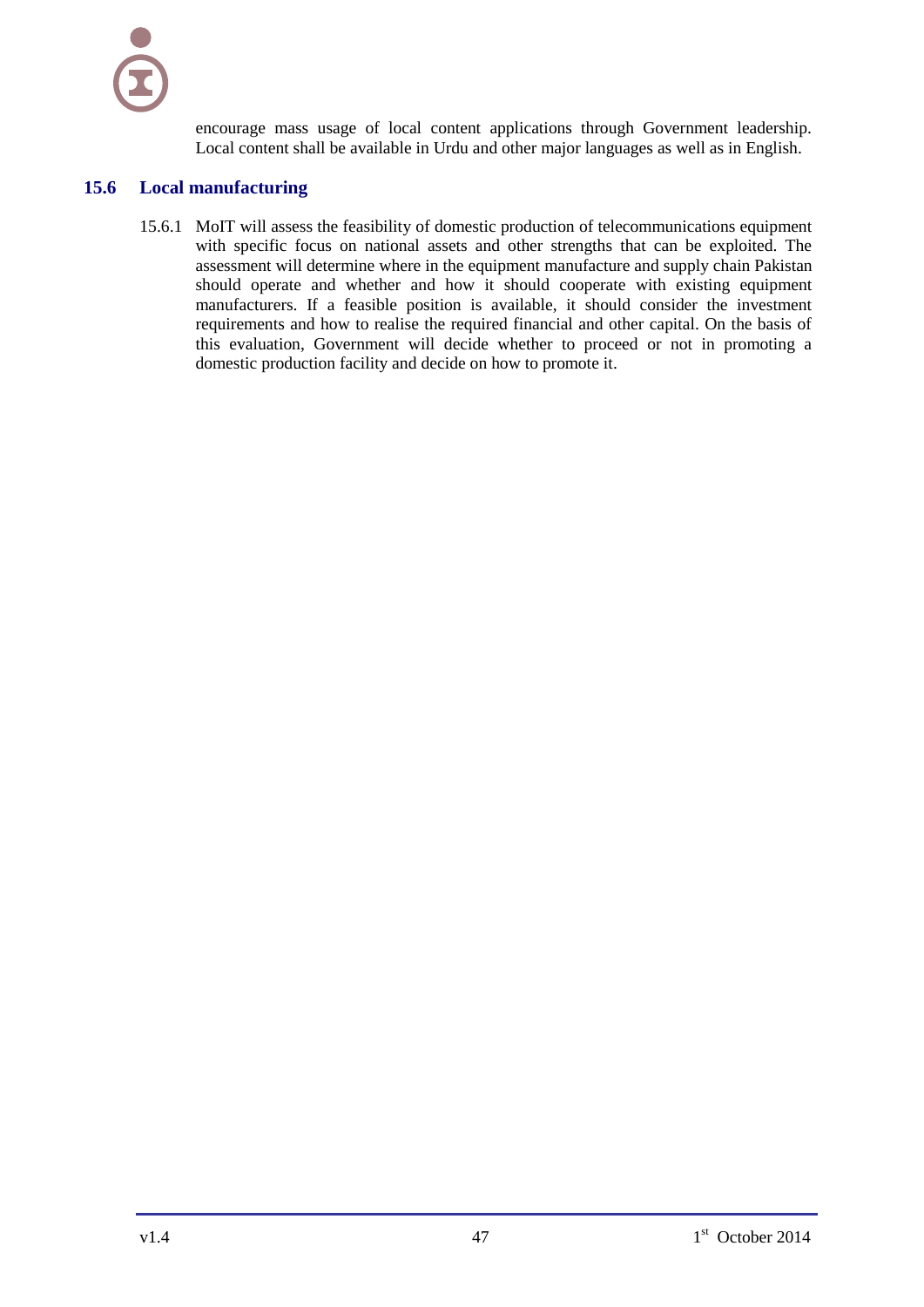

# <span id="page-51-0"></span>**16. POLICY REVIEW**

16.1 Government may review the policy after five years, depending on market and other developments.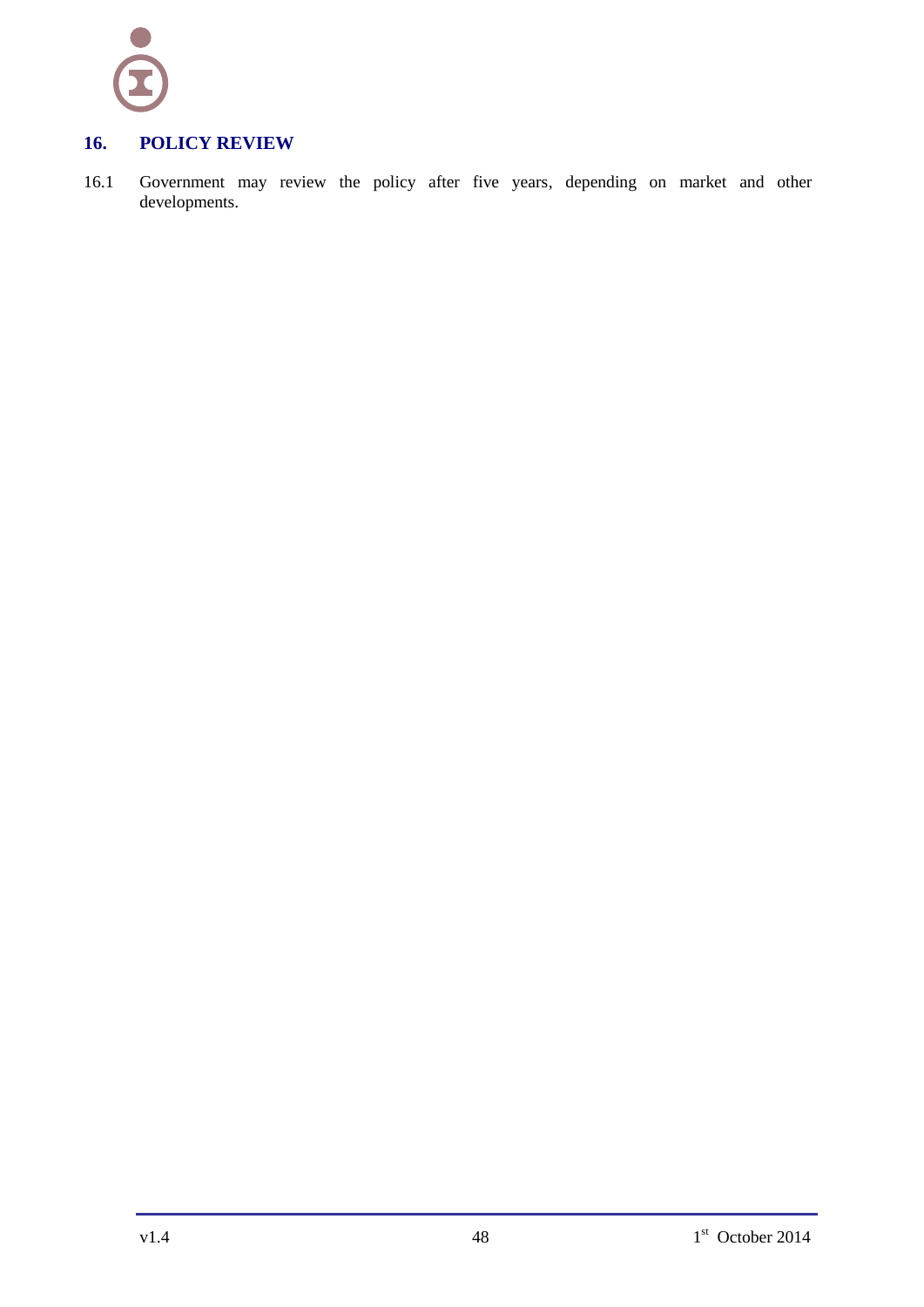# **Glossary**

<span id="page-52-0"></span>3G: Third generation mobile telecommunications technology, following International Mobile Telecommunications-2000 specifications from ITU. 3G supports Internet access, [video](http://en.wikipedia.org/wiki/Videotelephony)  [calls](http://en.wikipedia.org/wiki/Videotelephony) and [mobile TV](http://en.wikipedia.org/wiki/Multimedia_Broadcast_Multicast_Service) as well as telephony

4G: Fourth generation mobile telecommunications technology, following International Mobile Telecommunications-2000 specifications from ITU. 4G provides ultrafast broadband access

Access (as an element in a telecommunications network): Transmission from the final distribution point before the CPE to the CPE

Access (regulatory use): Access to a network or service element provided by a network or service provider to another service provider

ACR: Administrative Cost Recovery

AIP: Administrative Incentive Pricing

Allocation (spectrum): The specification of the services to which a particular spectrum band may be put

Assignment (spectrum): The assignment of a specified quantity of spectrum to an individual licensee including technical characteristics of specified spectrum

Backhaul: Transmission from the content source to final distribution point before the CPE

Bitstream service: often used to mean wholesale DSL. A wholesale broadband service that provides broadband transmission over an access element (copper, fibre or in principle, wireless) of a telecommunications network. To provide a connection to a service provider"s services, the bitstream service must be used in conjunction with a suitable backhaul service.

Broadband: Electronic information access at high speed

CEIR: Central Equipment Identity Register; a register that lists reported IMEIs and can be used to identify stolen or cloned mobile terminal devices

Content: Information in an electronic format, for example - Websites, TV channels, data, voice etc.

CPE: Customer Premises Equipment. Any piece of equipment that allows the user to convert the sent electronic information into a format that is acceptable by his display unit such as a PC, TV

DTH: Direct To Home. A link that allows the receiving of broadcast TV channels over Satellite

Economic pricing: pricing established through economic principles

Government, eCommerce, eLearning, eHealth: The use of the Internet to provided services to support specific functions

Exchange: Point of Presence of the telephone operator company that allows connectivity and switching between telephone users locally and internationally. In next generation networks, the local exchange is often replaced by concentrators with switching done elsewhere. The local exchange building then provides space for content caching and other functions that are best undertaken near the user, and to provide colocation space for third party service providers

FAB: Frequency Allocation Board. FAB is the statutory body constituted under Section 42 of the Pakistan Telecom Act 1996 to allocate portions of frequency spectrum to different users.

GDP: Gross Domestic Product. A measure of the economic standing of a country

ICT: Information and Communication Technologies; universally understood to represent services that are based on a combination of computer and telecommunication networks technologies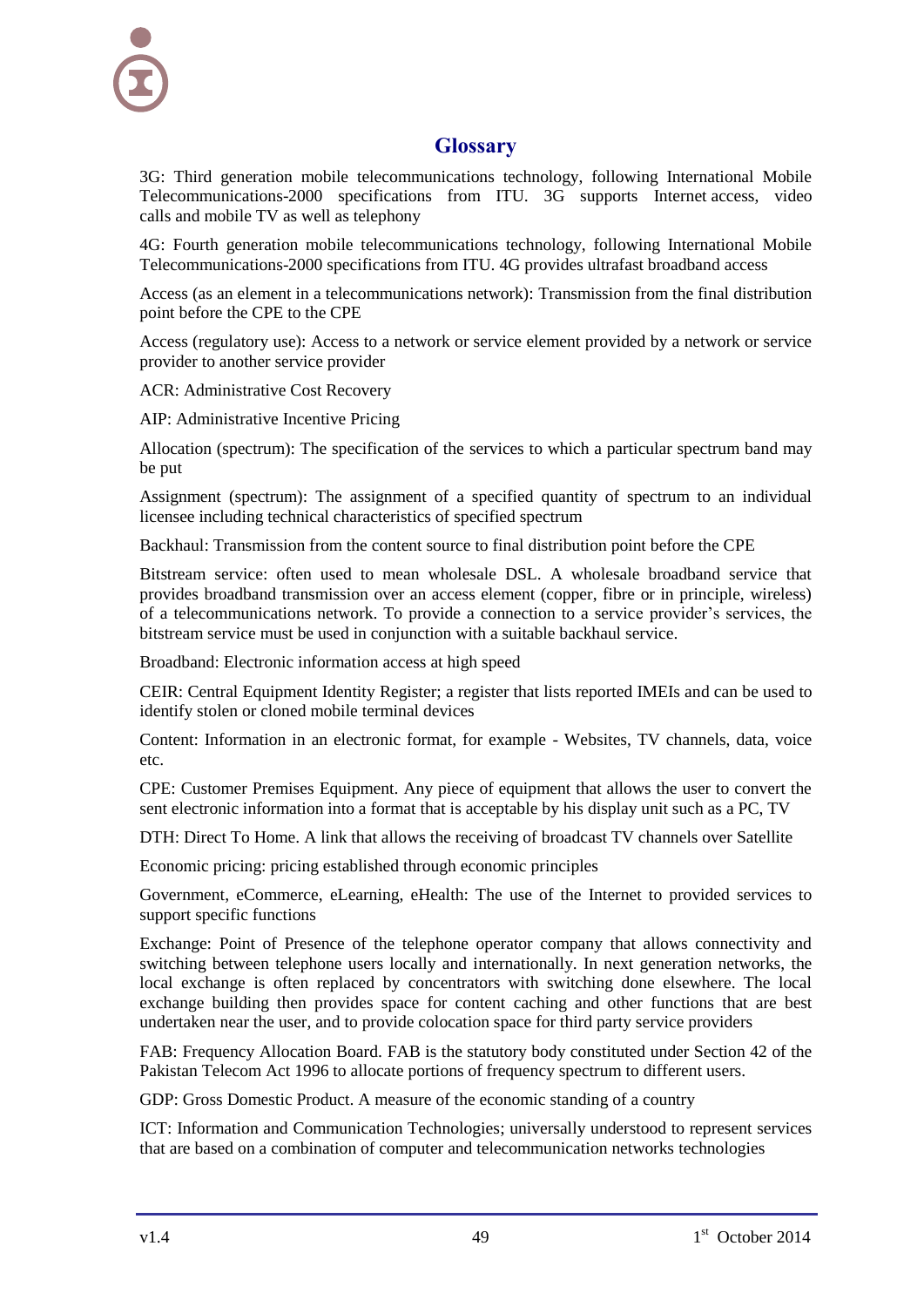

IMEI: International Mobile Station Equipment Identity. A unique reference number used to identify mobile devices

Incumbent: The telecommunications company that owns majority of the telecommunications network in a country – PTCL in context of Pakistan

IP: Internet Protocol. Standard procedures that allow transmission of communication packets between Internet PoPs

ISP: Internet Service Provider. A company that owns Internet based infrastructure (Routers, Servers) and provides Internet access to users

ITU: International Telecommunication Union. A UN based world body for setting and approving technologies and standards for Telecommunications

ITU-R: Division of ITU responsible for Radio Standards

LDI License: Long Distance and International License, allows holder to offer communication between domestic cities and international countries

LL License: Local Loop License, allows holder to offer communication between the users within a city/town/village

Local Loop: The physical communication link between the telephone user and the telephone exchange

LTE: Long term evolution. LTE is a standard for the [wireless](http://en.wikipedia.org/wiki/Wireless) communication of high-speed data for mobile phones and broadband wireless

MoIT: Ministry of Information Technology and Telecom, Pakistan

NDMA: National Disaster Management Authority

Next Generation Network (NGN): A telecommunications network based on packet switching (as opposed to the traditional circuit switching). In an NGN, end user services, including telephony services, are delivered over the top of the packet switched network from service nodes

Next Generation Access (NGA): Deployment of fibre cables in the local loop to replace copper cables, allowing the delivery of higher speed broadband service associated with an NGN

NTC: National Telecommunications Corporation

OTT: Over the top. OTT designates the carriage of telecom services, such as voice telephony, on top of a general purpose communication path, such as the Internet

Peering: An interconnected communication network that allows two or more operators to be connected in such an efficient way so as to achieve economies of scale and minimize their intercommunication routes and costs

PEMRA: Pakistan Electronic Media Regulatory Authority. Regulator for electronic media services in Pakistan

PSEB: Pakistan Software Export Board

PSTN: Public Switched Telephone Network. The conventional fixed line telephone network

PTA: Pakistan Telecommunications Authority. The telecommunications regulator in Pakistan

PTCL: Pakistan Telecommunications Company Ltd. The largest telecommunications infrastructure and service provider in Pakistan

QoS: Quality of Service

R&D: Research and Development

SCO: Special Communications Organisation